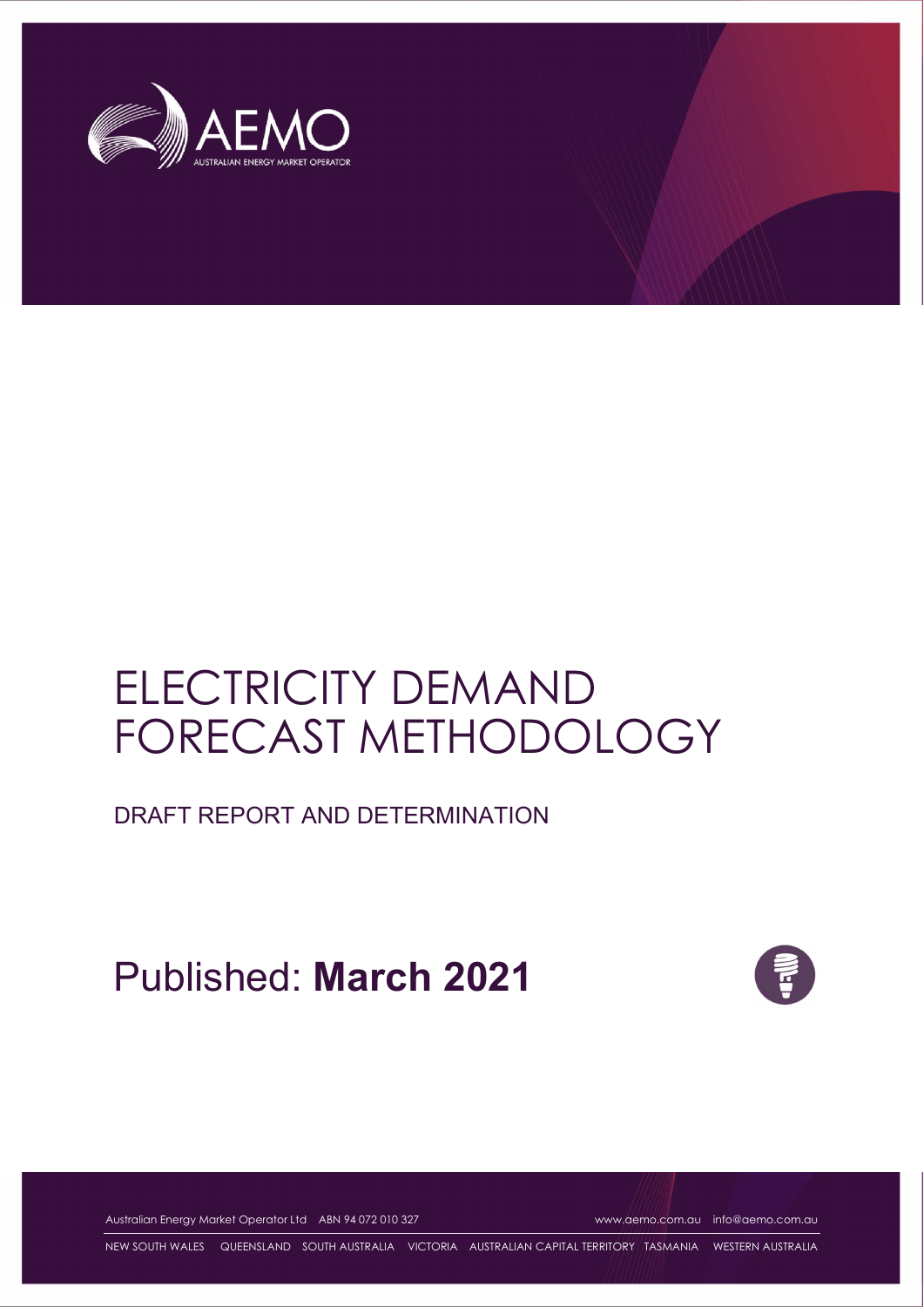

# **NOTICE OF SECOND STAGE CONSULTATION – ELECTRICITY DEMAND FORECAST METHODOLOGY**

## **Date of Notice: 16 March 2021**

This notice informs all Registered Participants and interested parties (Consulted Persons) that the Australian Energy Market Operator (AEMO) is commencing the second stage of its consultation on its Electricity Demand Forecasting Methodology Document.

This consultation is being conducted under Section 2.1 of the Australian Energy Regulator's (AER's) Forecasting Best Practice Guidelines<sup>1</sup> (FBPG), in accordance with its Appendix A consultation procedure.

## **Invitation to make Submissions**

AEMO invites written submissions on this Draft Report and Determination (Draft Determination).

Please identify any parts of your submission that you wish to remain confidential, and explain why. AEMO may still publish that information if it does not consider it to be confidential, but will consult with you before doing so.

Consulted Persons should note that material identified as confidential may be given less weight in the decision-making process than material that is published.

## **Closing Date and Time**

Submissions in response to this Notice of Second Stage of Rules Consultation should be sent by email to energy.forecasting@aemo.com.au, to reach AEMO by 5.00pm (Melbourne time) on 15 April 2021.

All submissions must be forwarded in electronic format (either pdf or Word). Please send any queries about this consultation to the same email address.

Submissions received after the closing date and time will not be valid, and AEMO is not obliged to consider them. Any late submissions should explain the reason for lateness and the detriment to you if AEMO does not consider your submission.

## **Publication**

All submissions will be published on AEMO's website, other than confidential content.

© 2021 Australian Energy Market Operator Limited. The material in this publication may be used in accordance with the copyright permissions on AEMO's website.

<sup>1</sup>See: https://www.aer.gov.au/system/files/AER%20-%20Forecasting%20best%20practice%20guidelines%20-%2025%20August%20 2020.pdf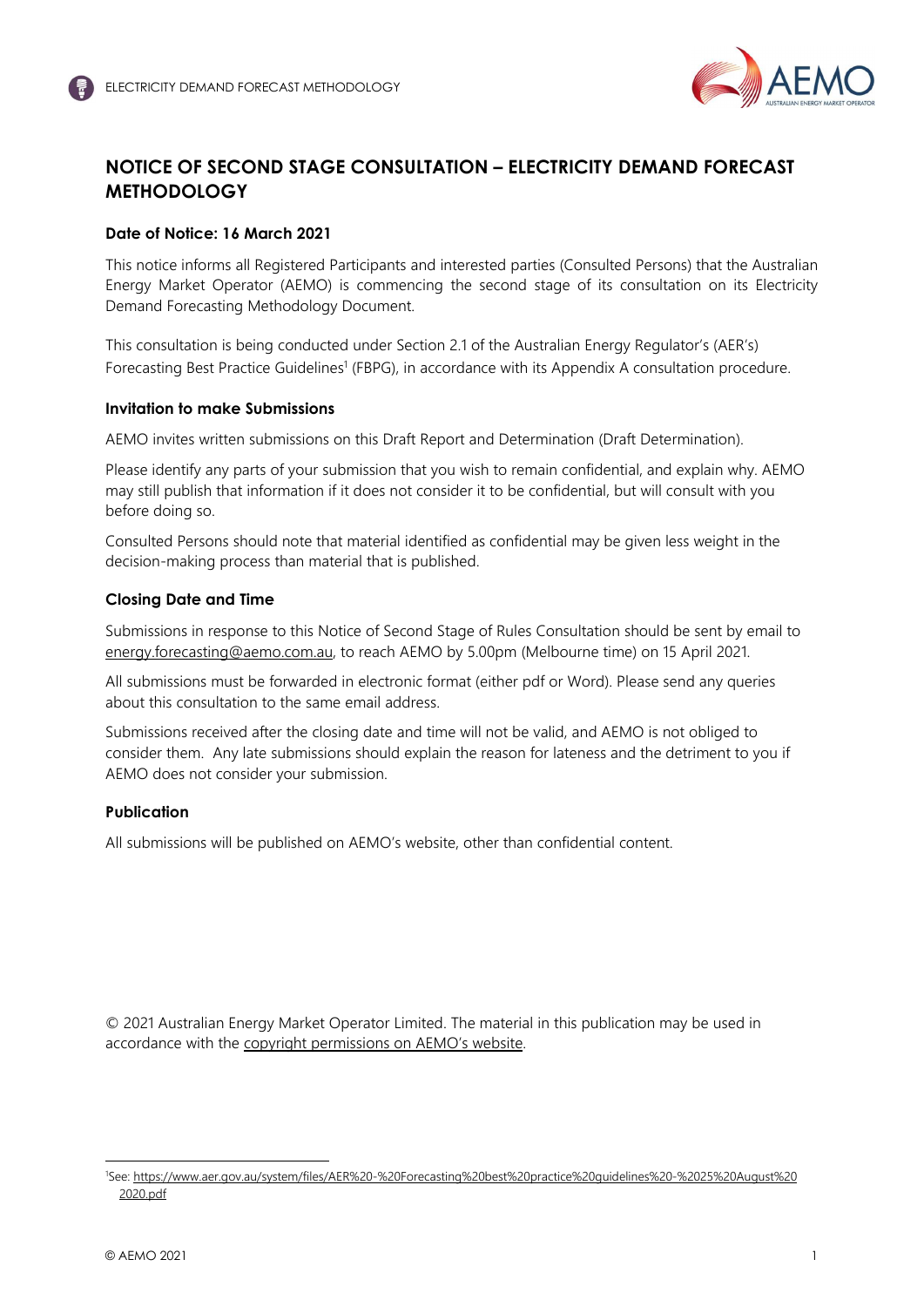

# **EXECUTIVE SUMMARY**

The publication of this Draft Report and Determination (Draft Determination) commences the second stage of the Forecasting Best Practice Guidelines consultation process conducted by AEMO to formalise the Electricity Demand Forecasting Methodology (the Methodology) Document component of its Forecasting Approach.

AEMO's Issues paper asked stakeholders whether various forecasting components listed in the Methodology are fit for use in AEMO's Electricity Statement of Opportunities (ESOO) and other medium to longer term reliability assessments and system planning purposes, including the Integrated System Plan (ISP).

This Draft Determination responds to concerns identified in submissions to the Issues Paper regarding:

- The purpose of Electricity Demand Forecasts.
- Granularity of data used.
- Economic measures.
- Forecasting new technologies.
- Incorporating probabilistic forecasts, weather and climate.
- Differing methodologies for segmented demand.
- External review of AEMO's Methodology.

In response to a stakeholder submission on hydrogen, and in light of stakeholder interest in Forecasting Reference Group (FRG) and ISP, AEMO has added the Hydrogen Sector as a component of the Methodology.

AEMO's draft determination, following consideration of the submissions received, is to add clarification and amend the Electricity Demand Forecast Methodology Document in the form published with this Draft Determination.

Submissions to this Draft Determination are open until 15 April 2021.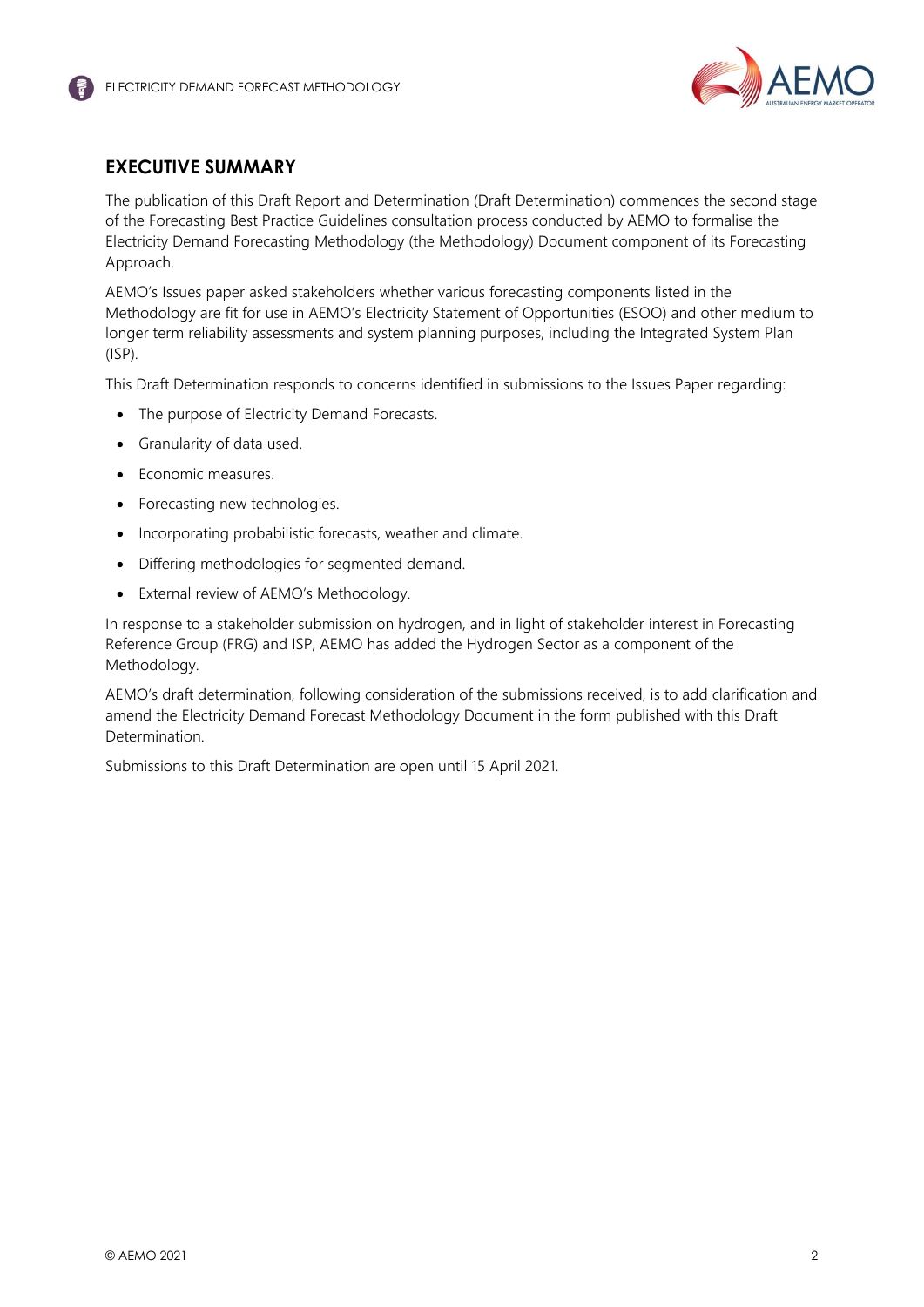

# **CONTENTS**

|      | NOTICE OF SECOND STAGE CONSULTATION - ELECTRICITY DEMAND FORECAST<br><b>METHODOLOGY</b> | 1              |
|------|-----------------------------------------------------------------------------------------|----------------|
|      | <b>EXECUTIVE SUMMARY</b>                                                                | $\overline{2}$ |
| 1.   | <b>STAKEHOLDER CONSULTATION PROCESS</b>                                                 | 4              |
| 2.   | <b>BACKGROUND</b>                                                                       | 4              |
| 2.1. | Context for this consultation                                                           | 4              |
| 2.2. | First stage consultation                                                                | 4              |
| 3.   | <b>SUMMARY OF MATERIAL ISSUES</b>                                                       | 5              |
| 4.   | <b>DISCUSSION OF MATERIAL ISSUES</b>                                                    | 5              |
| 4.1. | Purpose and applicability of Electricity Demand Forecast                                | 5              |
| 4.2. | Model granularity, definitions and data                                                 | $\overline{7}$ |
| 4.3. | Distributed PV and new technology forecasts                                             | 11             |
| 4.4. | Economic modelling                                                                      | 19             |
| 4.5. | External review                                                                         | 25             |
| 4.6. | Probabilistic forecasts, weather and climate                                            | 26             |
| 4.7. | Segment specific methodologies                                                          | 33             |
| 4.8. | Other matters                                                                           | 35             |
| 5.   | <b>DRAFT DETERMINATION</b>                                                              | 37             |
|      | APPENDIX A. GLOSSARY                                                                    | 38             |
|      | APPENDIX B. FORECAST GRANULARITY                                                        | 39             |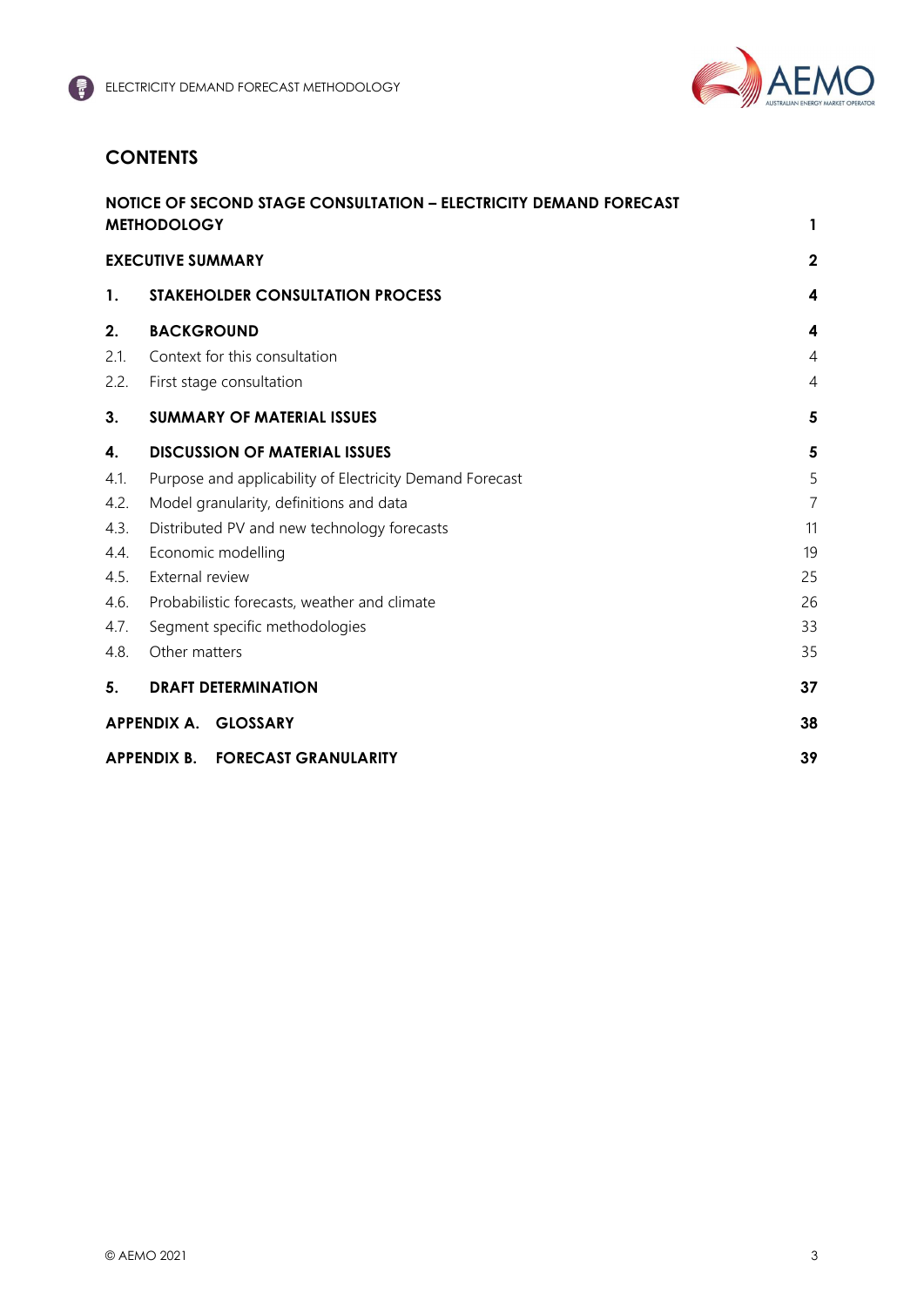

# **1. STAKEHOLDER CONSULTATION PROCESS**

As required by Section 2.1 of the Australian Energy Requlator's (AER's) Forecasting Best Practice Guidelines<sup>2</sup> (FBPG), AEMO is consulting on its Electricity Demand Forecasting Methodology in accordance with the FBPG consultation process in Appendix A.

While the FBPG is only applicable to AEMO's National Electricity Market (NEM) forecasting function, AEMO intends to apply a consistent forecast approach across the NEM and Western Australia's Wholesale Electricity Market (WEM) wherever possible. So, with the exception of references to the FBPG and where noted otherwise, this draft determination and the Methodology apply to both.

AEMO's indicative timeline for this consultation is outlined below. Future dates may be adjusted depending on the number and complexity of issues raised in submissions.

| <b>Deliverable</b>                                                  | Indicative date  |
|---------------------------------------------------------------------|------------------|
| Notice of first stage consultation [and Issues Paper] published     | 18 December 2020 |
| First stage submissions closed                                      | 21 January 2021  |
| Meeting held with Queensland Energy Users Network (QEUN) on request | 16 February 2021 |
| Draft Report and Notice of Second Stage Consultation published      | 16 March 2021    |
| Submissions due on Draft Report                                     | 15 April 2021    |
| Final Report published                                              | 27 May 2021      |

The publication of this Draft Determination marks the commencement of the second stage of consultation.

Note that there is a glossary of terms used in this Draft Report at **Appendix A**.

# **2. BACKGROUND**

# **2.1. Context for this consultation**

Section 2.1 of the FBPG requires AEMO to consult on each component of its Forecasting Approach<sup>3</sup> at least once every four years. AEMO has not previously formally consulted on this Methodology prior to the introduction of the FBPG, although it was historically updated and published annually.

AEMO invites comment from stakeholders on any matter contained in the Methodology. To aid stakeholders in providing feedback, several questions were posed throughout the Methodology.

# **2.2. First stage consultation**

AEMO issued a Notice of First Stage Consultation<sup>4</sup> on 18 December 2020. The issues Paper<sup>4</sup> outlined changes to the document since it was previously published and requested stakeholder feedback on whether various forecasting components listed in the Methodology are fit for use in AEMO's Electricity Statement of Opportunities (ESOO) and other medium- to longer-term reliability assessments and system planning purposes, including the Integrated System Plan (ISP).

AEMO received five written submissions in the first stage of consultation from CitiPower, ERM Power, Deloitte, Queensland Energy Users Network (QEUN), and Major Energy Users (MEU).

<sup>2</sup>See: https://www.aer.gov.au/system/files/AER%20-%20Forecasting%20best%20practice%20guidelines%20-%2025%20August%20 2020.pdf

<sup>&</sup>lt;sup>3</sup> See: <u>https://aemo.com.au/en/energy-systems/electricity/national-electricity-market-nem/nem-forecasting-and-planning/</u> forecasting-approach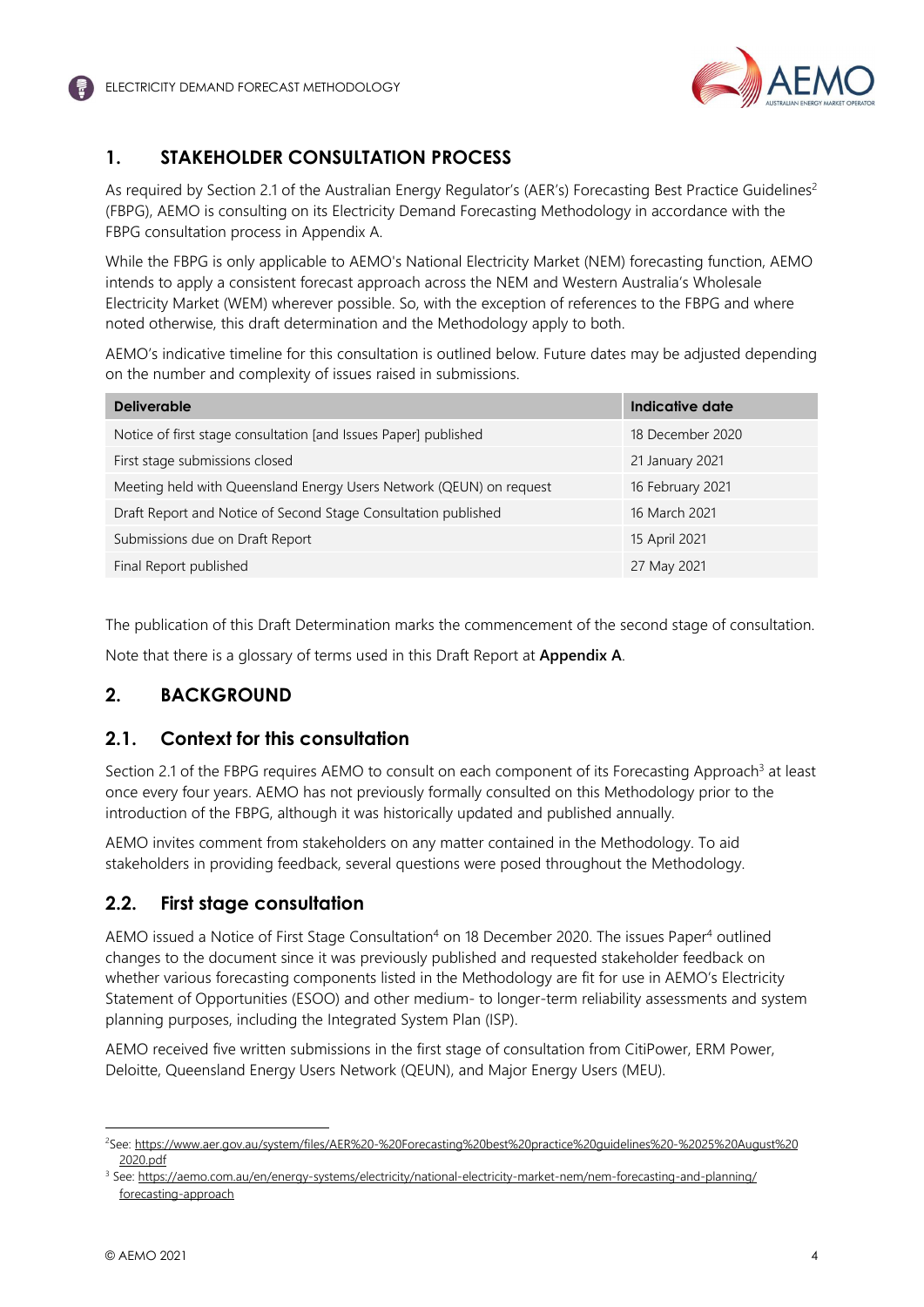

Copies of all written submissions and minutes of meetings have been published on AEMO's website<sup>4</sup>.

# **3. SUMMARY OF MATERIAL ISSUES**

The key material issues arising from the proposal and raised by Consulted Persons are summarised in Section 4:

- Section 4.1 discusses the scope of the Methodology.
- Section 4.2 discusses issues raised about the granularity of data used in AEMO's forecasts.
- Section 4.3 explores emerging technologies topics raised including distributed photovoltaics (PV), electric vehicles (EVs), hydrogen, and storage.
- Section 4.4 discusses economic related issues including elasticity and economic measures used.
- Section 4.5 discusses an external review of AEMO's Methodology.
- Section 4.6 discusses issues regarding the nature of probabilistic forecasts, including weather.
- Section 4.7 discusses specific segments forecast: Large Industrial Loads (LIL), Small and Medium Enterprises (SME) and residential.
- Section 4.8 discusses other matters raised.

A detailed summary of issues raised by Consulted Persons in submissions**,** together with AEMO's responses, is contained in **Appendix B**.

# **4. DISCUSSION OF MATERIAL ISSUES**

# **4.1. Purpose and applicability of Electricity Demand Forecast**

## **4.1.1. Issue summary and submissions**

The electricity demand forecasts produced following the Methodology is fundamental to a number of planning and reliability forecasting processes, and is designed for and suited to those purposes. CitiPower's submission expressed concern that forecasts arising from the Methodology may be used for purposes that they are less suited to:

We remain concerned with the tendency for regulators and policy makers to routinely apply AEMO's terminal station forecasts<sup>5</sup> (which are derived from the state-wide forecasting methodology) for the purposes of distribution network planning. This occurs through the regulatory reset process or as part of the Regulatory Investment Tests for Distribution (RIT-D). Like other distributors, we do not use AEMO's forecasts.

CitiPower noted that its own forecasts are suitable for network loads, but that "many policy makers and regulators seek to take AEMO's terminal station level forecasts and equally apportion them across all zone substations and feeders". CitiPower's submission requested that AEMO provide guidance to regulators and policy makers on the inappropriateness of using the demand forecasts produced using the Methodology for distribution network planning purposes. Elsewhere in its submission, CitiPower put forth its view that:

AEMO's electricity demand forecasts, particularly as drivers of the ISP, must be reliable, consistent, and transparent to provide investment certainty at a time of need for investment in capacity, renewables, and new technologies.

<sup>4</sup> Available at: https://aemo.com.au/en/consultations/current-and-closed-consultations/electricity-demand-forecasting-methodology

<sup>&</sup>lt;sup>5</sup> CitiPower apparently uses 'terminal station' to mean what AEMO defines as transmission connection points.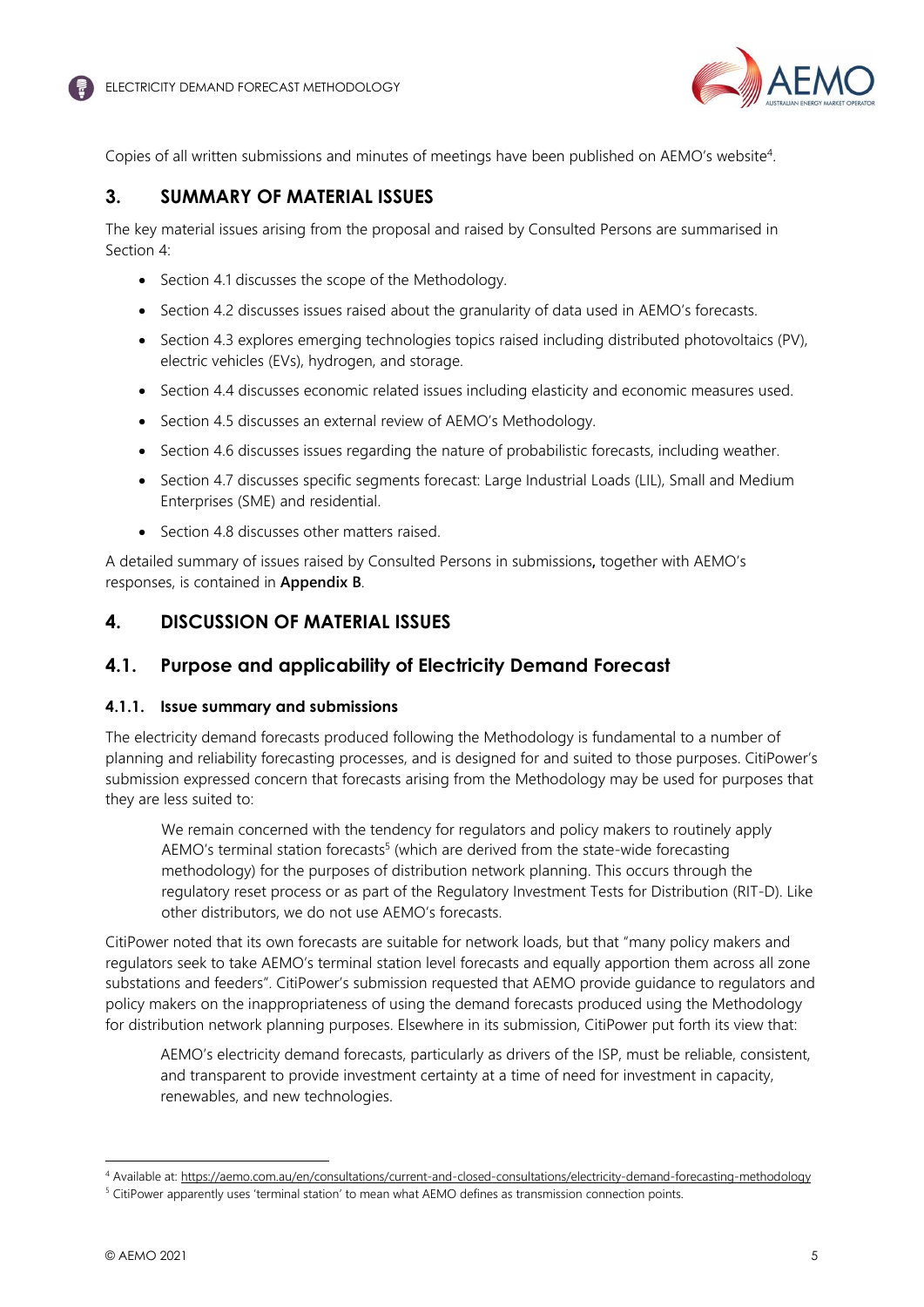

## **4.1.2. AEMO's assessment**

AEMO has a separate process for Transmission Connection Point (TCP) forecasting, which differs from the regional approach consulted on in this document. The TCP forecast takes into account spatial drivers, including Distribution Network Service Provider (DNSP) feedback on locational specific changes, for example new block loads or load shifting. The TCP forecasting methodology can be found on AEMO's website<sup>6</sup>.

For these TCP forecasts, it should be noted that:

- The coincident maximum demand forecast for a region is calculated based on a reconciliation with the regional forecast, applying diversity factors to match up the two forecasts.
- Non-coincident peak forecasts are not driven by the regional forecast, though a number of input drivers to the TCP forecasts and regional forecasts will be consistent (such as distributed PV uptake and population growth).
- AEMO does not currently have information that allows it to project load growth specific to a finer spatial resolution, such as at zone-substation level.

Overall, the TCP forecasts, which are published separately to the ISP and ESOO, provide a greater level of spatial detail than the regional forecasts, and they support DNSPs in making efficient network investment and guide the regulator's review of related proposals.

CitiPower makes a valid point that forecast changes in demand at TCP level are not necessarily shared evenly across lower levels of the distribution networks, and AEMO acknowledges that application of TCP forecasts to zone substations and feeders requires detailed information about the distribution networks to be accurate.

AEMO disagrees with CitiPower's view that demand forecasts 'must' provide investment certainty. AEMO's forecasts are intended to be as accurate as possible, but they cannot provide certainty where the uncertainty is outside AEMO's control. The existence and definitions of high-level uncertainties is consulted on extensively through AEMO's draft Inputs, Assumptions and Scenarios Report (IASR)<sup>7</sup>, and the resulting scenarios are transparently described. Finer grain uncertainties associated with various drivers are recognised throughout forecasting components, with forecast uncertainty bands indicating the expected range of variance. Finally, as addressed in Section 4.3 of this report, new technologies are inherently difficult to forecast, and from time to time may result in corrections as the underlying drivers are revealed.

AEMO notes that CitiPower and any other stakeholders can provide feedback to AEMO on any assumptions and draft component forecasts (for example distributed PV) though the consultation on AEMO's draft IASR noted above and the subsequent engagement with stakeholders through the Forecasting Reference Group (FRG)<sup>8</sup>.

Furthermore, AEMO annually publishes its Forecast Accuracy Report, which assesses the accuracy of the forecast components. The corresponding Forecast Improvement Plan proposes improvement initiatives where possible, and is subject to consultation, allowing stakeholders to provide input on how forecast performance can be enhanced.

<sup>&</sup>lt;sup>6</sup> See: https://aemo.com.au/en/energy-systems/electricity/national-electricity-market-nem/nem-forecasting-and-planning/ forecasting-and-planning-data/transmission-connection-point-forecasting.

<sup>&</sup>lt;sup>7</sup> Available at: https://aemo.com.au/en/consultations/current-and-closed-consultations/2021-planning-and-forecasting-consultationon-inputs-assumptions-and-scenarios

<sup>&</sup>lt;sup>8</sup> See FRG Consultations at: <u>https://aemo.com.au/en/consultations/industry-forums-and-working-groups/list-of-industry-forums-and-</u> working-groups/forecasting-reference-group-frg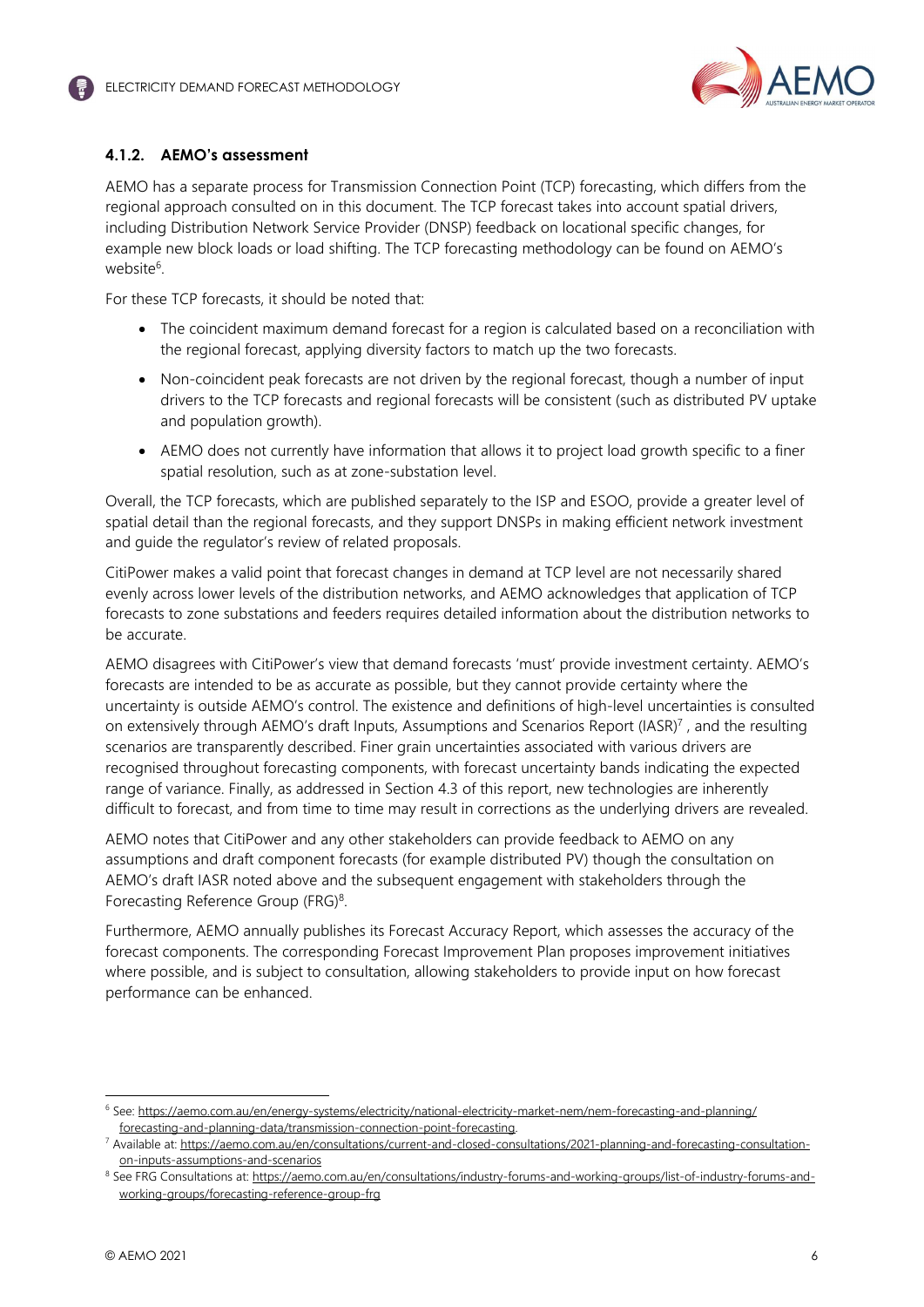

## **4.1.3. AEMO's conclusion**

When AEMO updates its TCP forecast methodology, it will include a 'purpose and application' section that describes the limitations of the forecast for purposes outside its core application. In particular, it is inappropriate to apply AEMO's TCP forecast to lower level network demand by evenly assigning it across zone substations without sufficient information to support this as a valid approximation. AEMO will add a similar section to the Methodology to clarify its purpose and reference its TCP forecasts and methodology as supplementary material to increase awareness of the more spatial forecasts available.

## **4.2. Model granularity, definitions and data**

## **4.2.1. The value of granularity in forecasts**

#### **Issue summary**

AEMO's forecasting process models various components of electricity demand, with each modelled to a level of detail that balances its criticality with the needs for accuracy, explainability, and efficiency.

Numerous submissions made reference to increasing granularity, suggesting that such granularity increases forecasting accuracy. This was most explicitly stated by MEU: "MEU is of the view that greater segregation of residential consumer demand will enhance forecast accuracy". Related quotes show a theme among submissions:

- MEU stated that "further granularity is needed to reflect the reality there are quite distinct subgroups within [SME and residential cohorts]". It provided the example of houses and units, where houses may or may not have solar, and are occupied by owners or renters. Elsewhere, it noted differing energy uses by day or week
- ERM Power stated: "In the model all connections are considered to be equal and no analysis of the type of residential housing stock is defined to determine more granular values for different types of housing such as high density apartments, medium density units or detached housing. In predicting future consumption, the model relies solely on the forecast number of new and existing connection points. Should the shares of individual types of future residential connections deviate from the current shares, then considerable time may elapse prior to the model applying a degree of self-correction to the defined values for baseload, heating and cooling consumption."
- ERM Power stated: "We recommend that AEMO request assistance from DNSPs to improve the granularity of load classification on a National Market Identifier (NMI) on the basis of differentiation of network tariff structure to better identify business consumption types."

QEUN, in its verbal submission, requested that AEMO segment SME in its forecast, perhaps separating small and medium. It went on to further request that AEMO work with the AER to consolidate definitions of small, medium and large customers to make it consistent among states and energy data users Australia-wide.

In terms of the delivery of greater granularity, stakeholders referenced a wide range of data sources they considered relevant:

- MEU listed retailers, DNSPs and transmission NSPs (TNSPs) as having good data about end user usage patterns, and flagged the smart meter data as particularly relevant.
- ERM Power questioned whether the Essential Services Commission and AER's retailer-supplied solar tariff data would provide a more accurate value for forecasting distributed PV numbers.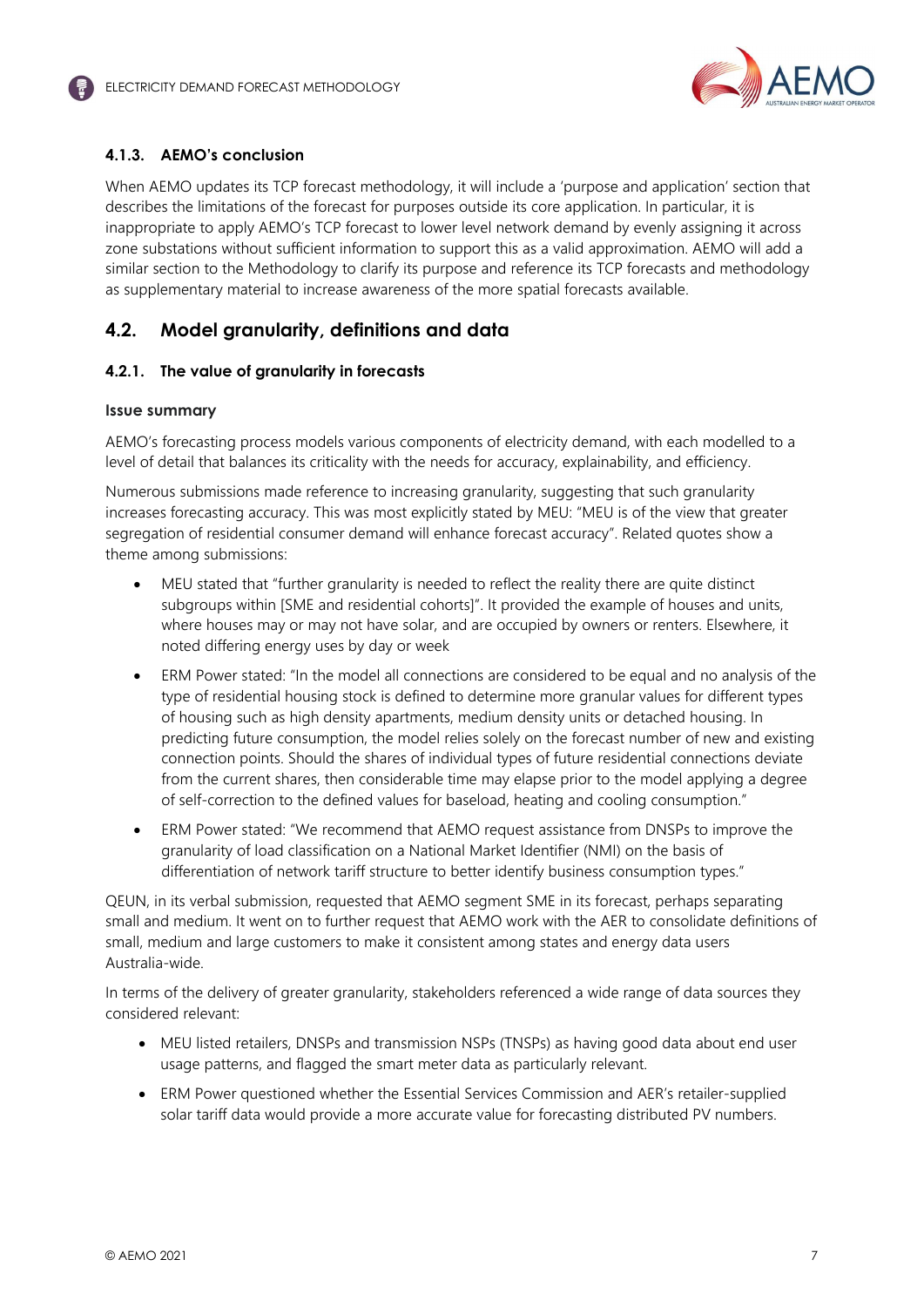

## **AEMO's assessment**

In modern management, greater granularity is associated with insights at a segment level, and is particularly appropriate where there is an expectation that different actions can be directed towards different segments. Importantly, however, increasing forecast granularity does not necessarily provide more accurate forecasting results than an aggregated forecast. Appendix B describes the considerations for segment definition and increasing forecast granularity, along with a worked "EDFM Draft Determination Example Spreadsheet<sup>9</sup>" to demonstrate various scenarios in which forecast accuracy is not improved as a result of increasing forecast granularity.

AEMO considers the appropriate level of granularity when performing Exploratory Data Analysis (EDA) during model development. Depending on the problem attempting to be solved, increasing forecast granularity is also considered during a forecast accuracy review. Typically, AEMO sees the merits of increased forecast granularity as supporting comparison with external data or expectations at the segment level, which may enhance stakeholder confidence. As described in Appendix B, increasing the forecast granularity is not required in order to incorporate a relevant variable into a model, and this option may deliver sought forecast accuracy improvements and some degree of insights.

ERM Power's statement that "in the model all connections are considered to be equal" is incorrect. A forecasting model, such as AEMO's connection model, can validly model the average of a heterogenous group without considering or assuming that the heterogenous elements are equal. In AEMO's connection model, the additional energy consumption forecast due to a single additional connection should be understood according to the statistical term 'expected value', rather than a deterministic prediction. As the number of additional connections increases, the additional electricity consumption per connection tends towards the average consumption, according to the statistical law of large numbers.

ERM Power's statement that "should the shares of individual types of future residential connections deviate … then considerable time may elapse prior to the model applying a degree of self-correction…" implies that the connections model requires a number of residual values to significantly influence a parameter reflecting housing mix. This would be true for a typical regression model, however AEMO uses the single most recent annual data point of the current proportion of dwelling types as a basis from which to grow the consumption forecast according to the other variables described in the Methodology. AEMO's Energy Efficiency model already utilises a forward view of connections by dwelling type, which AEMO can present as background information for stakeholder consideration when presenting draft forecasts in the future.

Regarding QEUN's suggestion of AEMO working with the AER to consolidate definitions of small, medium and large customers, AEMO notes that the existing range of definitions has already been widely deployed into various IT systems of market participants, and change could be substantial and costly without a clear quantification of the benefits or improvements to the forecasts. AEMO considers that a tool for converting between the various definitions employed is likely to be a more tractable solution than a large scale initiative to harmonise definitions. AEMO proposes to work with interested stakeholders to identify options for such a solution.

AEMO notes that few of the submissions' recommended data sources were organisations acting across the NEM; most were state-based or DNSP-based. In designing the Methodology, AEMO carefully considers the reporting burden on NEM participants, and where possible, requests data from a single NEM-level source rather than individual DNSPs. However, AEMO is working with DNSPs to identify new loads and understand new technology uptake in the distribution networks. Also, AEMO is using smart meter data to drive insights, for example around technology use and residential vs. business usage trends.

<sup>&</sup>lt;sup>9</sup> Available at: https://aemo.com.au/en/consultations/current-and-closed-consultations/electricity-demand-forecasting-methodology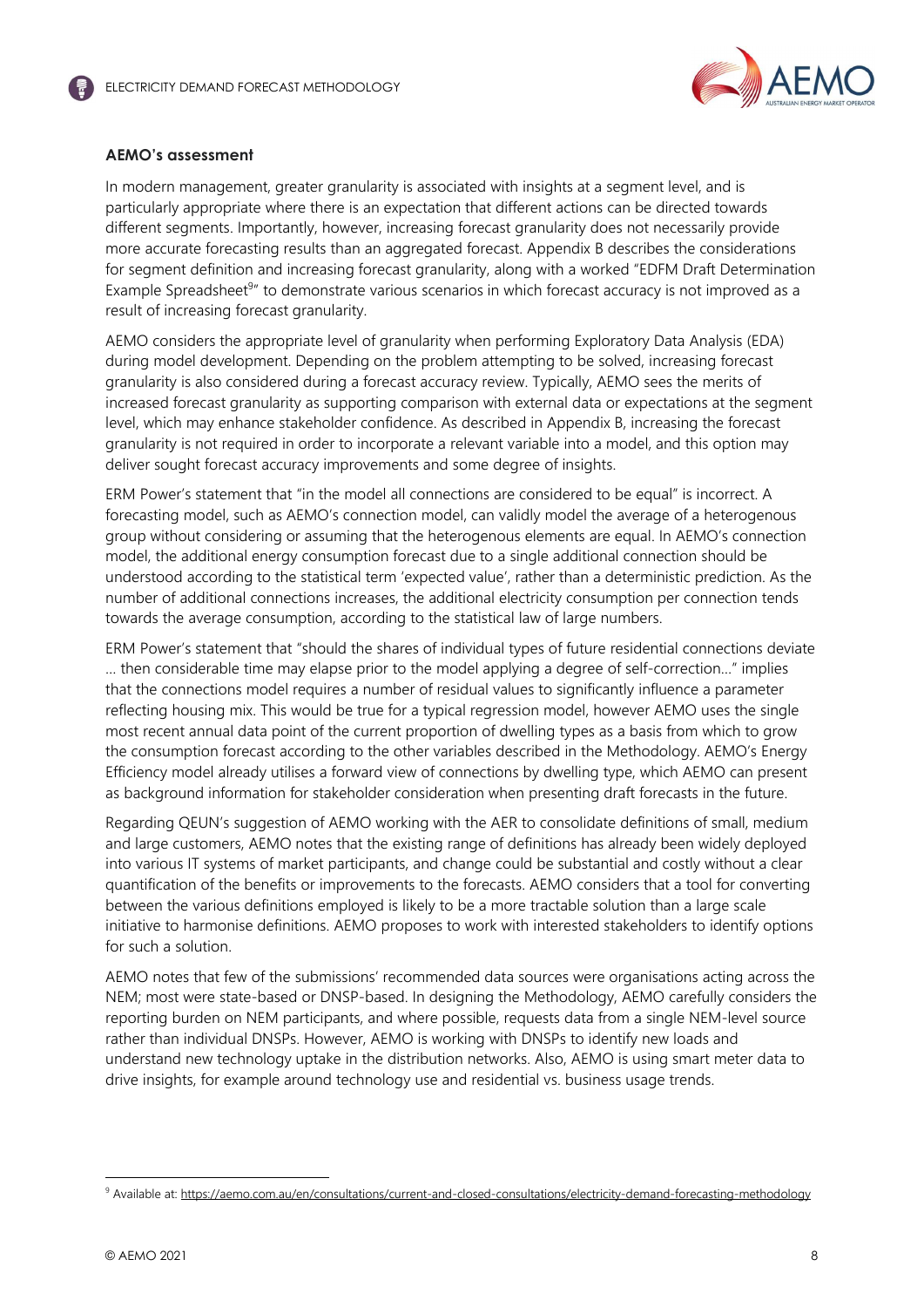

## **AEMO's conclusion**

The assessment has shown that increasing forecast granularity is not a panacea for forecast accuracy, particularly where costs must be managed, more assumptions need to be made about future trends and/or historical data is not available to measure the more granular forecast's performance. The complexity increase associated with increased granularity needs to be justified based on materiality to the forecast. It is unclear whether stakeholders' recommendations would lead to material improvements.

In that light, AEMO looks forward to working with stakeholders to clarify their goals in recommending increased forecast granularity:

- Where the goal is to increase forecast accuracy, AEMO considers a variety of options alongside increasing forecast granularity, including incorporation of additional drivers to the forecast model.
- Where the goal is to increase confidence in the forecast, AEMO will deliver this through its annual Forecast Accuracy Report (FAR), noting it has previously committed to include an independent assessment of approach and potential for bias in the FAR reporting metrics at least once every four years, prior to a full FAR methodology consultation<sup>10</sup>.
- Where the goal is to address a perception that AEMO assumes homogeneity of electricity consumers, stakeholders should note that assumption is neither required nor made by AEMO.

Similarly, AEMO considers opportunities to reduce granularity (forecast at a more aggregate level), where forecast accuracy can be maintained at a lower overall cost. Where such opportunities are identified, AEMO will seek stakeholder input through the Forecast Improvement Plan or relevant consultation.

Regarding the challenges of alternative segment definitions being used in the NEM, AEMO looks forward to working with interested stakeholders to identify a cost effective solution for conversion of key statistics between the alternative definitions.

## **4.2.2. Definition of business segments**

#### **Issue summary**

Integral to the topic of granularity is the definition of forecasting segments.

QEUN recommended that AEMO clearly define what constitutes a small and medium size business, and noted the differing definitions within AEMO.

## **AEMO's assessment**

AEMO agrees that segment definitions in the Methodology should be clearly defined and has attempted to make these definitions clear.

Appendix B recognises the value in electricity forecasting segment definitions matching with other definitions outside of electricity forecasting, but also identifies a number of other factors that warrant consideration.

In the case of the SME definition used in AEMO's forecasts in particular:

• Residential electricity consumption is defined as electricity used in a place of permanent abode. This excludes, for example, hotels and boarding houses. Technically, the forecast depends on customer type in the Market Settlement and Transfer Solutions (MSATS) system as tagged by the local DNSP.

<sup>&</sup>lt;sup>10</sup> See 5.1.3 in https://aemo.com.au/-/media/files/stakeholder\_consultation/consultations/nem-consultations/2020/rfg/secondstage/reliability-forecast-guidelines-draft-determination.pdf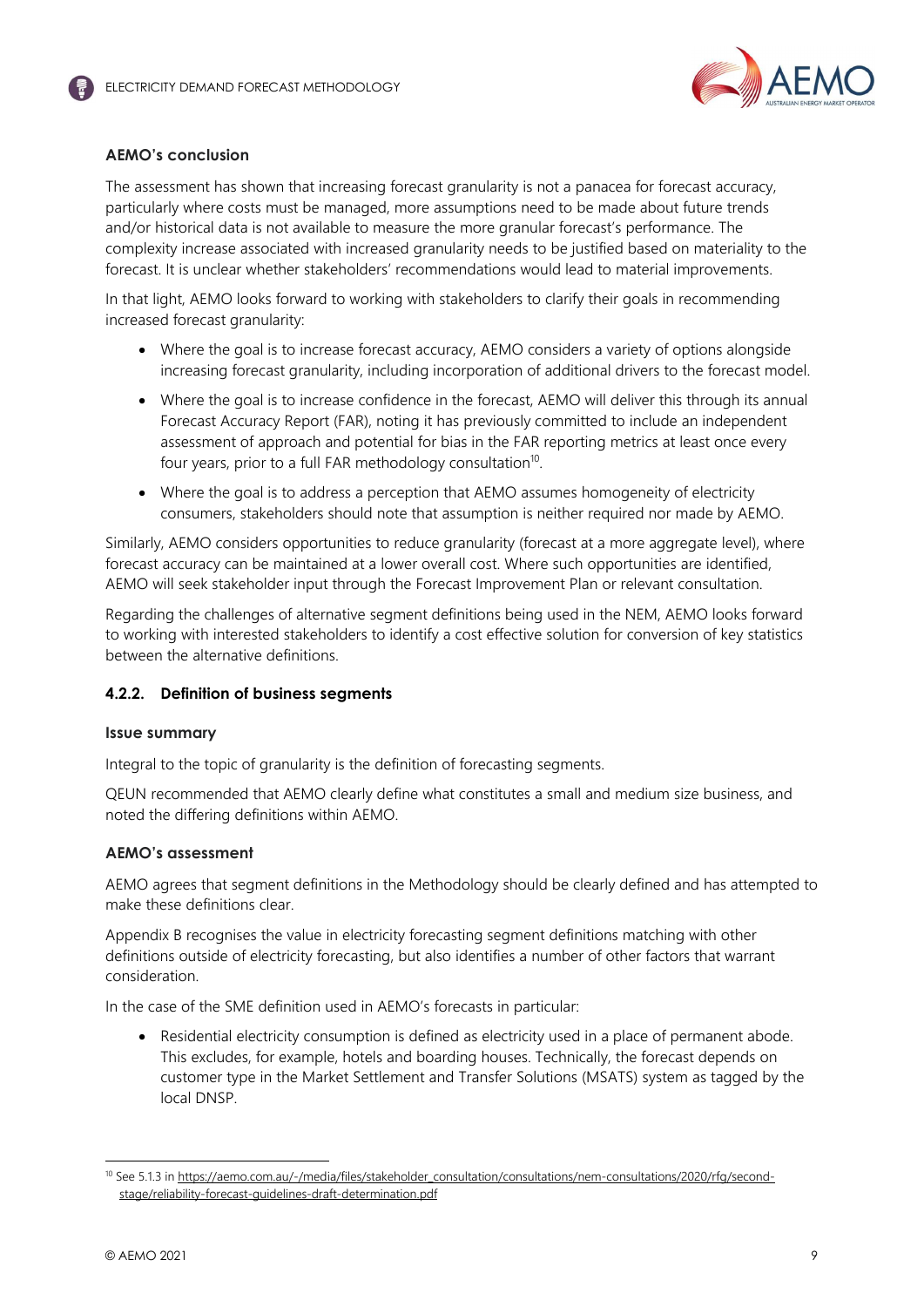

- Business electricity use is defined as all other electricity use, apart from that needed to generate and distribute electricity (generation and losses). Within business:
	- Large Industrial Loads (LIL) in the NEM are defined in Section 2.1 of the Methodology, stating that "a demand threshold of greater than 10 megawatts (MW) for greater than 10% of the latest financial year is used to identify those loads". In AEMO's demand forecasts, the LIL segment thus represents the electricity use of these very large sites.
	- Electricity used to generate hydrogen see Section 2.2 of the Methodology "Hydrogen related demand forecasting."
	- SME makes up all other business electricity use.

AEMO is aware that the above definition of SME electricity use does not directly support matching with other sources such as the Australian Bureau of Statistics (ABS) or Australian Taxation Office (ATO) because it does not include employee headcount or business turnover information respectively. AEMO considers factoring in such variables in the definition to be of high cost and complexity for the benefits provided.

Similarly, AEMO's 2021 Budget<sup>11</sup> utilises a different definition of small business for its purpose. Rather than being instrumental to the budget itself, it is incidentally noted as background to the estimated scale of AEMO fees on households.

AEMO notes the considerations for defining segments in Appendix B are rarely all satisfied completely, and the SME definition used in the Methodology addresses as many of the considerations as is reasonably possible. AEMO considers it the best option available for electricity forecasting.

## **AEMO's conclusion**

AEMO has amended the Methodology's definitions for clarity. The above section, in concert with Appendix B, sets out the explanation and justification for the current SME definition. Noting that the term SME implies it covers specific sizes of organisation, AEMO has decided to change the term to Business Mass Market (BMM), as it better reflects all business loads but the largest. This avoids confusion that can result from various definitions of small, medium and large organisations across different industries.

## **4.2.3. Model granularity for maximum demand modelling**

## **Issue summary**

The MEU noted AEMO's consumption forecast segmentation differs from its maximum demand forecast segmentation. Consumption forecasts encompass LIL, SME and residential segments, whereas maximum demand forecasts aggregate the SME and residential segments all into one single segment. The MEU noted that maximum demand drives consumer costs more than total energy, and queried the relative segmentation levels. The MEU suggested that increased segmentation of maximum demand forecasts would better improve forecast accuracy and understanding of drivers.

## **AEMO's assessment**

AEMO notes, as per above sections of this report and Appendix B, that greater granularity does not necessarily result in more accurate forecasts. However, there may be value to the NEM or WEM in understanding the relative contribution of different segments to demand, if this enables segment level demand management plans to be developed.

Any benefits of more granular demand forecasts must be balanced against the associated costs, complexities and potential loss of accuracy. In anticipating benefits, the statistical nature of demand is a key challenge that should be recognised:

<sup>&</sup>lt;sup>11</sup> https://aemo.com.au/-/media/files/about\_aemo/energy\_market\_budget\_and\_fees/2020/budget-and-fees---final.pdf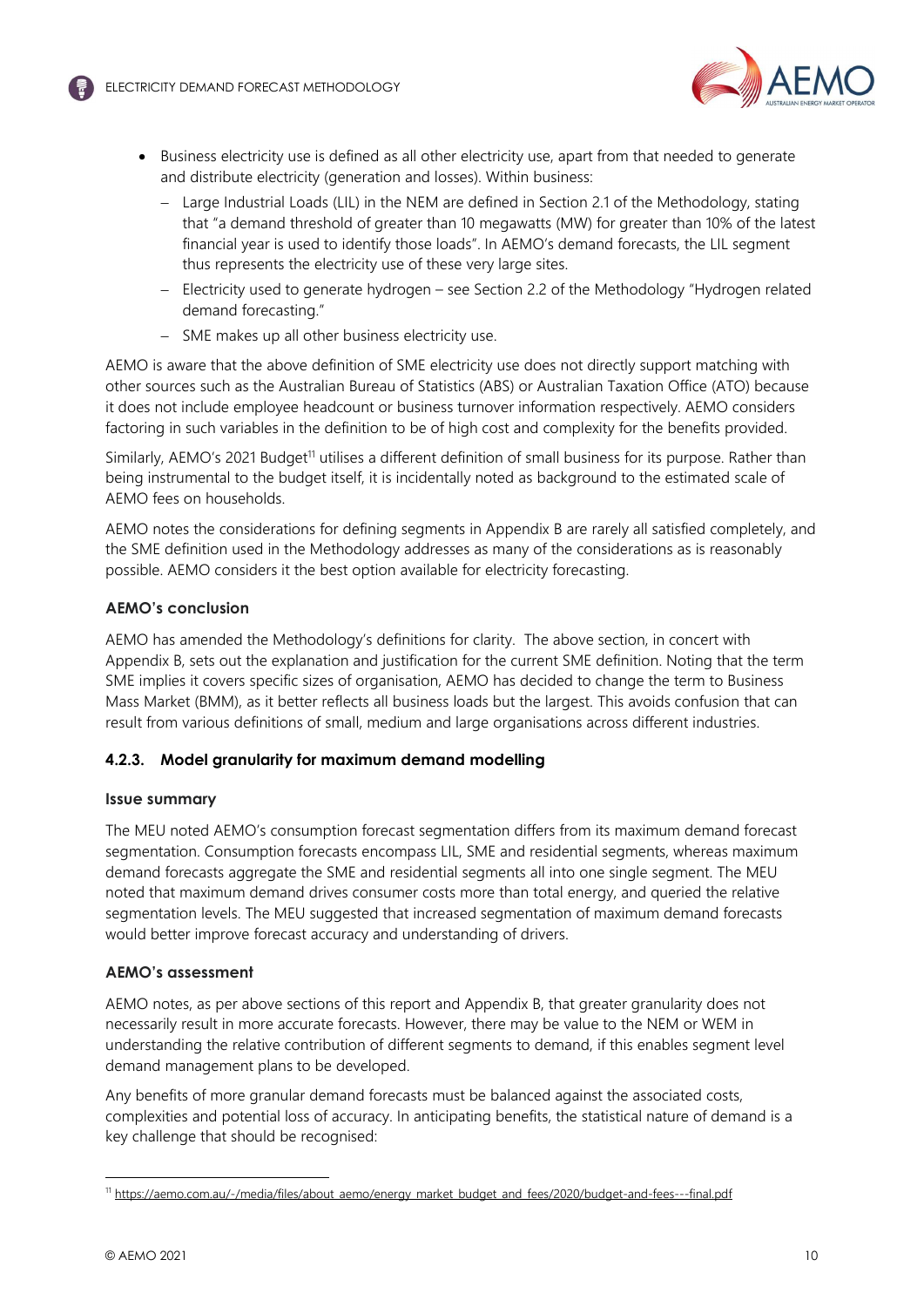

- Demand, being at a point in time rather than a cumulative value, is inherently more volatile than energy.
- A fundamental of statistical analysis is that volatility of individual segments is greater than that of their total.

These points mean that, while demand segmentation can be performed, the results tend to suffer from compounded volatility such that they are unlikely to be understandable or actionable, or more accurate than the aggregated figures.

A further challenge associated with increasing demand forecast granularity is the low numbers of business sites with interval meter data in Queensland, South Australia and Tasmania. The numbers are insufficient for developing segment level forecasts with a meaningful level of precision.

## **AEMO's conclusion**

AEMO notes stakeholder perceptions that more detailed demand forecast segments would benefit the demand forecast, but has outlined above (and in Appendix B) this is not necessarily the case. Furthermore, even before related costs are considered, AEMO notes theoretical and practical impediments to usefully increasing granularity, such as the high resulting volatility and the limited availability of suitable data.

AEMO looks forward to ongoing engagement with stakeholders to explore the limitations inherent in statistical analysis and related forecasting techniques, and the implications of those limitations. AEMO understands that forecasting maximum demand by customer segment could help inform decision makers if there was confidence in the accuracy of those more granular forecasts.

# **4.3. Distributed PV and new technology forecasts**

## **4.3.1. Performance of new technology forecasts including distributed PV**

## **Issue summary**

Distributed PV generation is a fast-growing technology which has proven difficult to forecast accurately. Table 1 illustrates this. For the forecast year 2022 (financial year ending), AEMO's consultant forecasts have kept revising up forecasts, as installations in the short term have consistently exceeded expectations. Looking at 2030, the forecasts have varied up and down, as technology cost projections and market saturation assumptions have evolved. Acknowledging the inherent difficulty in anticipating future trends, AEMO engages two independent consultants to help develop the distributed PV forecasts in an effort to capture diversity of views. These forecasts are then consulted on through the FRG to test reasonableness.

## **Table 1 Forecast generation (in gigawatt hours [GWh]) of installed distributed PV systems across the NEM in different ESOOs**

| Forecast year | <b>ESOO 2017</b> | <b>ESOO 2018</b> | <b>ESOO 2019</b> | <b>ESOO 2020</b> |
|---------------|------------------|------------------|------------------|------------------|
| 2022          | 11,871.56        | 13,686.34        | 14,134,46        | 15,571.60        |
| 2030          | 20,005.78        | 18,100.25        | 16,510.52        | 25,191.89        |

AEMO's 2020 Forecasting Accuracy Report<sup>12</sup> included an assessment of distributed PV forecasting. As accuracy performance was below expectations, the corresponding Forecast Improvement Plan consultation included an action on AEMO to improve the distributed PV forecast.

<sup>&</sup>lt;sup>12</sup> See: https://aemo.com.au/-/media/files/electricity/nem/planning\_and\_forecasting/accuracy-report/forecast-accuracy-report-2020.pdf.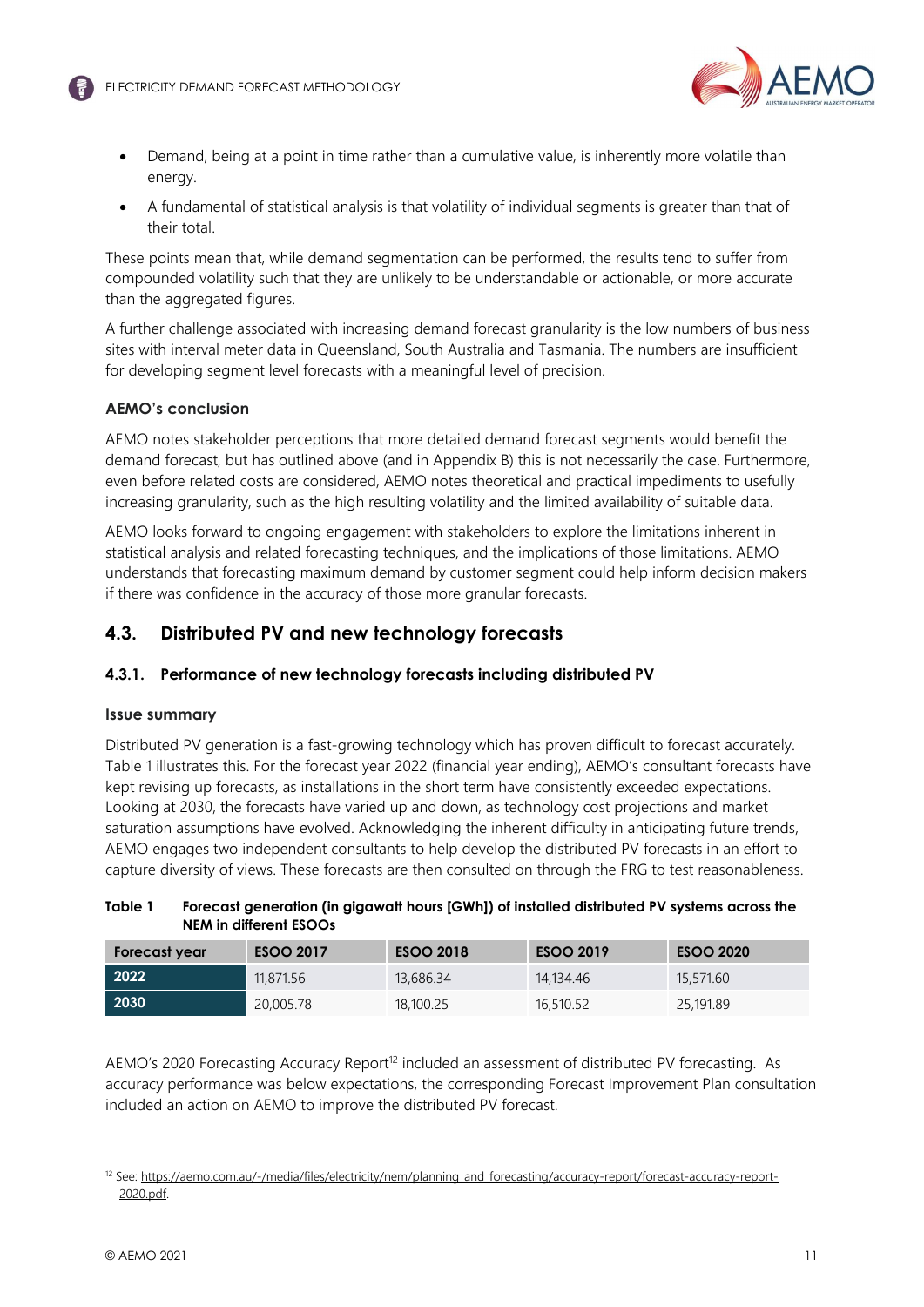

CitiPower in particular noted concerns with AEMO's forecast of new technologies in general, including distributed PV, EVs and batteries. Its submissions included:

AEMO's electricity demand forecasts, particularly as drivers of the ISP, must be reliable, consistent and transparent to provide investment certainty at a time of need for investment in capacity, renewables and new technologies.

CitiPower also noted the volatility of AEMO's PV forecast (shown in Table 1) as problematic and noted that DNSPs have actual and connections data as it occurs, which AEMO should consider using to assist with the distributed PV forecast.

CitiPower went on to recommend "AEMO develop a more consistent and reliable approach to forecasting the impact of new technologies on demand. This includes the appropriateness of using post-model adjustments rather than updating the structure of the model".

#### **AEMO's assessment**

AEMO notes multiple drivers relating to forecast performance of new technologies, some of which are addressable by AEMO, and some more fundamental.

One driver of new technology forecast performance that AEMO can address is the Methodology, and consequently AEMO publishes the forecast performance in the Forecast Accuracy Report, and consults with stakeholders on priorities and resolutions in the Forecast Improvement Plan.

AEMO considers that it has been transparent with stakeholders regarding recent distributed PV forecast performance. The 2020 Forecast Accuracy Report and Forecast Improvement Plan<sup>13</sup> detailed the data and methodology challenges, and the matter was discussed in the FRG<sup>14</sup>. In summary, the distributed PV forecast utilised data from the Clean Energy Regulator (CER). It is now apparent that CER data timeliness at the time was problematic for use in distributed PV forecasting. AEMO's analysis indicates:

- $\bullet$  The CER may receive notifications from installers 'up to 12 months' after the installation<sup>15</sup>.
- AEMO's distributed PV forecasting model typically utilises an end of March data cut-off and relies on an estimation of distributed PV capacity beyond that.
- AEMO's estimate of installed capacity at the start of the forecast was under what it was subsequently shown to be, because of the points above. As a result, AEMO's starting point was too low, as was the short-term trend used to validate the initial forecast years against.

The above challenges with the use of CER data have been identified in the Forecast Accuracy Report, and their resolutions prioritised in the Forecast Improvement Plan. CER data has improved with significantly less lag, and Distributed Energy Resources (DER) Register data is now becoming available to use as validation. This will allow AEMO to make use of DNSP data in future forecasts.

The other drivers of new technology forecast performance relate to the underlying technologies, and their use and adoption. AEMO considers CitiPower's suggestion that AEMO develop a 'more consistent and reliable approach of forecasting the impact of new technologies' does not recognise the inherent differences in new technologies and their respective use and adoptions. To provide the most accurate possible forecasts, recognition of the following factors is required:

 The rate of growth – from a very low base, new technologies may initially have growth figures above 100% per annum and the modelling approach adopted reflects the exponential part of the technology adoption s-curve. Other 'new technologies' may be nearing the end of their growth

<sup>13</sup> Available at: https://aemo.com.au/consultations/current-and-closed-consultations/2020-forecast-improvement-plan-consultation <sup>14</sup> See Meeting Pack 37, 2020, Available at: https://aemo.com.au/en/consultations/industry-forums-and-working-groups/list-of-

industry-forums-and-working-groups/forecasting-reference-group-frg

<sup>15</sup> See Clause 19D ,*Renewable Energy (Electricity) Regulations 2001*, available at: https://www.legislation.gov.au/Series/F2001B00053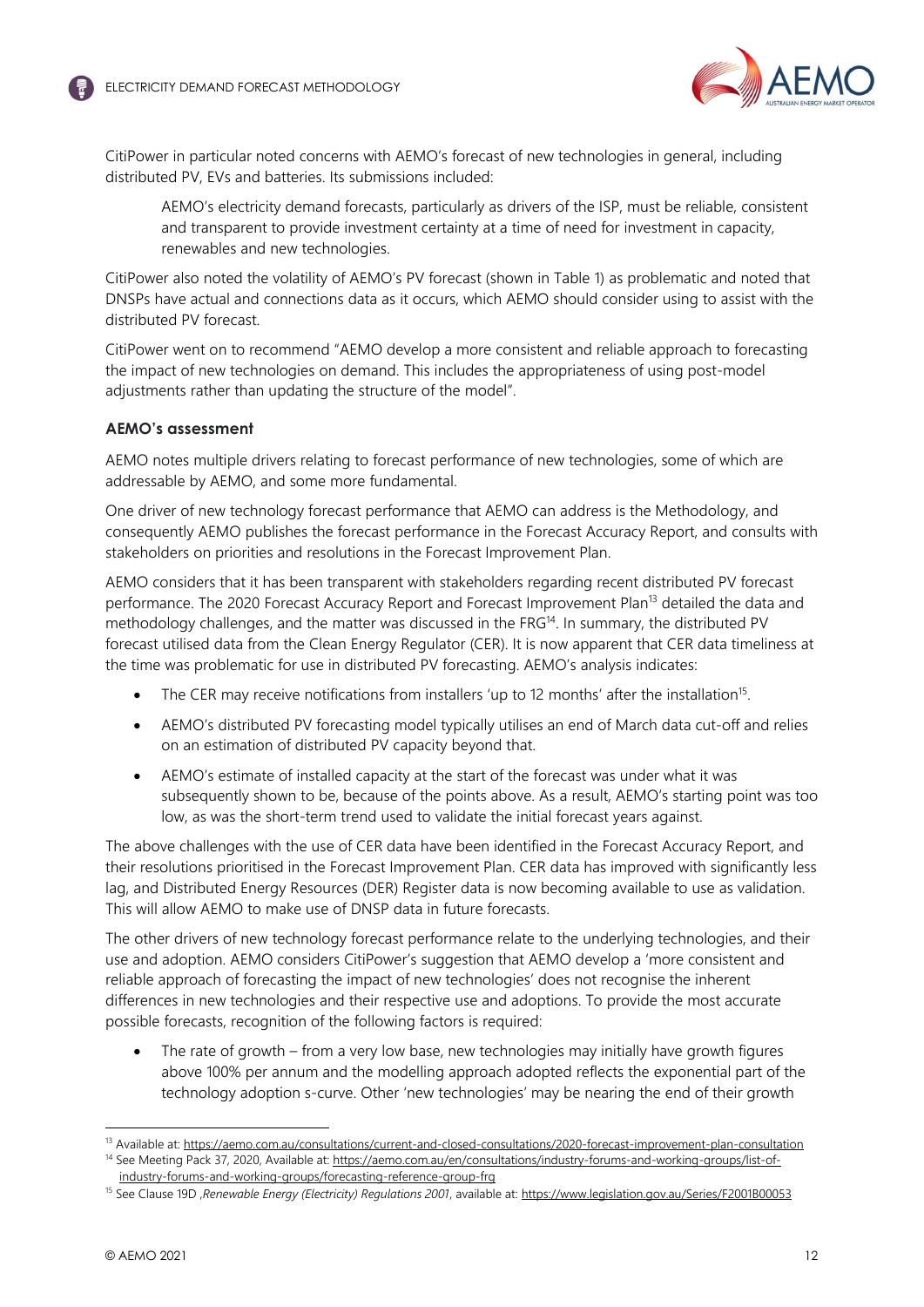

period and about to lose their 'new' status as they approach market saturation. Other technologies again may still be under development, including technologies required for electrification of other sectors, for example industrial processes, like steel making, currently relying on fossil fuel inputs.

 The availability, timeliness and quality of data – in general, the qualities of the available data are influential in determining the type of modelling used. For example, some technology forecasts may benefit from accurate real-time sales records which are readily accessible to AEMO, while others may not, and require broad comparisons to proxies.

Regarding CitiPower's recommendation that AEMO use more post-model adjustments, AEMO's first choice in the Methodology is to use statistical models wherever appropriate. Such data-driven models maximise objectivity and transparency and generally perform efficiently and effectively. Only where data is insufficient for robust results does AEMO utilise-post model adjustments, and AEMO typically uses specialist consultancies to inform such adjustments.

AEMO values submissions from DNSPs and other stakeholders to inform AEMO's top-down forecasts with their insights of emerging issues and local knowledge. Such engagement is particularly valuable during new technologies experiencing rapid growth. Through Energy Networks Australia, AEMO is exploring ways to better incorporate DNSPs' local knowledge of current and future technology trends in its forecasts.

## **AEMO's conclusion**

AEMO has noted distributed PV forecast performance in the most recent Forecast Accuracy Report and consulted on initiatives to improve the performance of its forecast in the associated Forecast Improvement Plan<sup>16</sup>. AEMO will work with its consultants to ensure the methods applied in the future address the issues found.

AEMO considers the variety of dynamics associated with 'new technologies' are too broad to meaningfully guide selection of a single forecasting technique. Rather, to improve new technology forecasts, AEMO values:

- Working with stakeholders to improve specific forecasts by validating against local knowledge.
- Working with data providers to address emerging concerns in the forecasts.
- Identifying and leveraging commonalities and relationships between technologies where they exist.

While many new technologies are covered in the Methodology, AEMO acknowledges that the wider electrification of other sectors that may eventuate under some scenarios was not well reflected in the document and AEMO has clarified in the Methodology where those considerations are made.

## **4.3.2. Factors affecting distributed PV output**

## **Issue summary**

The Methodology describes the incorporation of distributed PV in energy consumption and demand forecasts. Section A3.1 mentions, but does not detail, how degradation of distributed PV output is performed.

QEUN raised in its verbal submission that degradation should also consider:

- "Orphaned solar systems" systems with worthless warranties, as they were installed by suppliers no longer in business.
- Severe weather damage to distributed PV systems due to hailstorms.

<sup>&</sup>lt;sup>16</sup> See: https://aemo.com.au/en/consultations/current-and-closed-consultations/2020-forecast-improvement-plan-consultation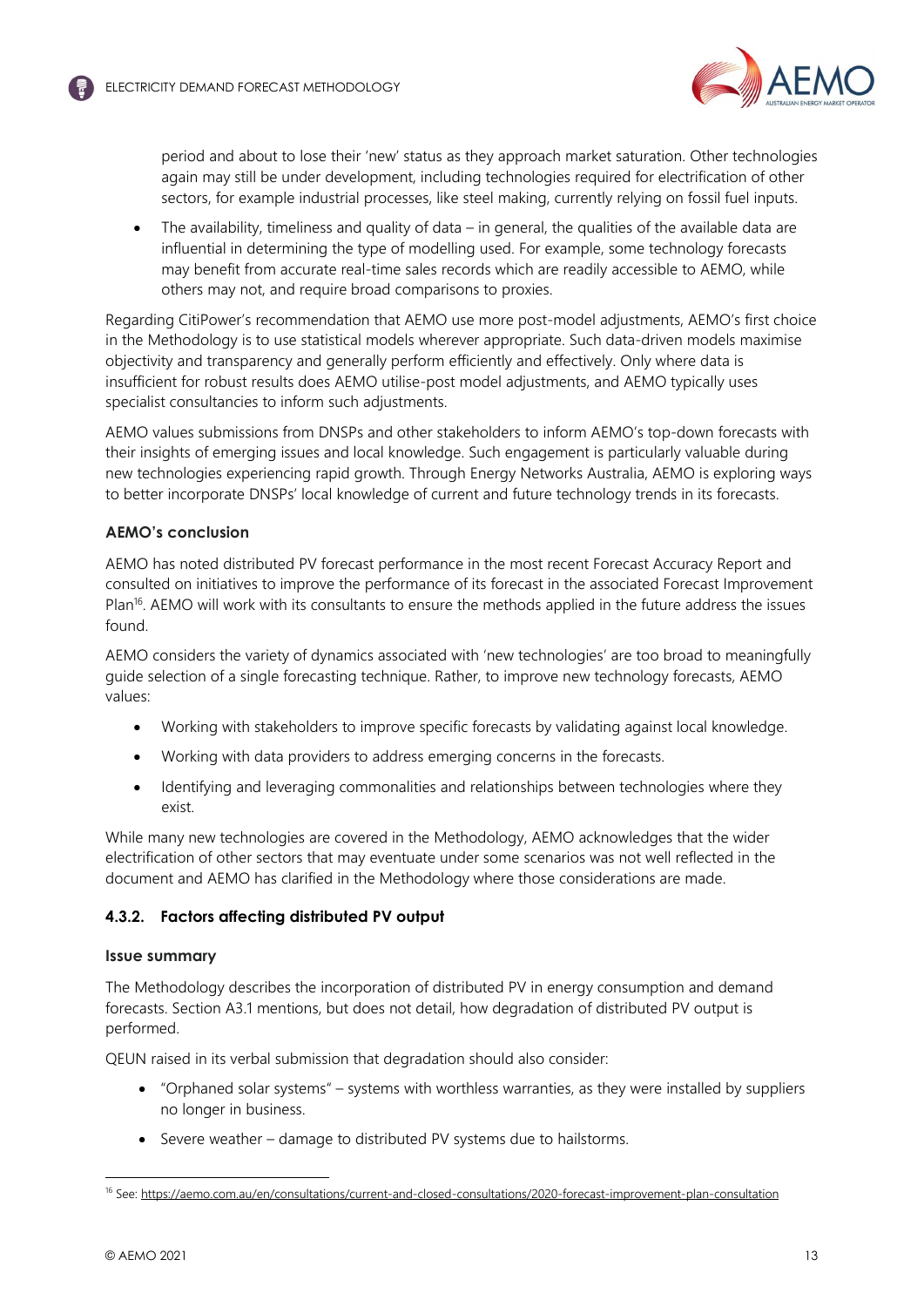

• Under-insurance – due to rising insurance premiums, some customers (such as SMEs) may be underinsuring themselves and their solar PV systems. Therefore, AEMO should discount any expected recovery from insurable events.

#### **AEMO's assessment**

The impacts of distributed PV system damage and degradation can either be captured as an adjustment to the installed capacity, or through the applied normalised generation profiles. To avoid double counting, such damage and degradation should be clearly addressed in one or the other, but not both.

AEMO accounts for the degradation of distributed PV output in the distributed PV normalised generation profiles provided by Solcast, not in installed capacity to avoid double counting of degradation. Solcast does not explicitly take the factors mentioned by QEUN into account, because the loss factors in distributed PV performance modelling are empirically derived. Consideration of such individual factors would require more detailed physical models to be developed and maintained along with assumptions on percentages insured. The reasons Solcast does not adopt a physical model approach are:

- 1. Data availability is insufficient and inconsistent.
- 2. A fully-physical loss model is prone to biases due to the various micro-assumptions required, requiring heavy calibration which in effect makes it somewhat equivalent to an empirical approach.

Solcast's distributed PV model has two steps:

- The first step determines the irradiance, which is primarily physical, and the second step determines the power which is primarily empirical. In the first step, Solcast estimates surface irradiance parameters at a suburb/town level using satellite and aerosol data. Then Solcast models each suburb/town as a series of unit distributed PV arrays and converts the irradiance to plane-ofarray (that is, the angle of the installed panels is considered).
- In the second step, Solcast empirically estimates power production including a "loss factor" term. Age-related degradation is implicitly captured in its model as one of these "loss factors" (along with others, like shading, dirty panels, damaged panels and other system defects). The optimal value of the loss factor is determined empirically by running the model for a large number of actual distributed PV systems and comparing it to measured distributed PV output, and also against aggregated datasets such as from the Australian Photovoltaic Institute.

The above methodology came from the 2016-2019 Australian Renewable Energy Agency (ARENA)-funded Australian National University (ANU) research project<sup>17</sup> where Solcast was a partner. Since then, Solcast monitors and calibrates the loss factors. While irradiance and array geometry are found to vary regionally, no significant regional variations in loss factors are observed in the current data set. A larger body of quality-controlled data may or may not reveal significant regional variations in loss factors.

Approximately 20,000 distributed PV systems were initially used to train the performance of their model. Then over time, Solcast check the calibration of the trained model with other datasets from customers and those published by the Australian Photovoltaic Institute.

## **AEMO's conclusion**

AEMO is satisfied with Solcast's approach to accounting for the degradation of distributed PV systems and will continue to engage with them to ensure the degradation of panels is accounted for as practically as possible.

<sup>17</sup> See: https://arena.gov.au/projects/real-time-operational-pv-simulations-for-distribution-network-service-providers/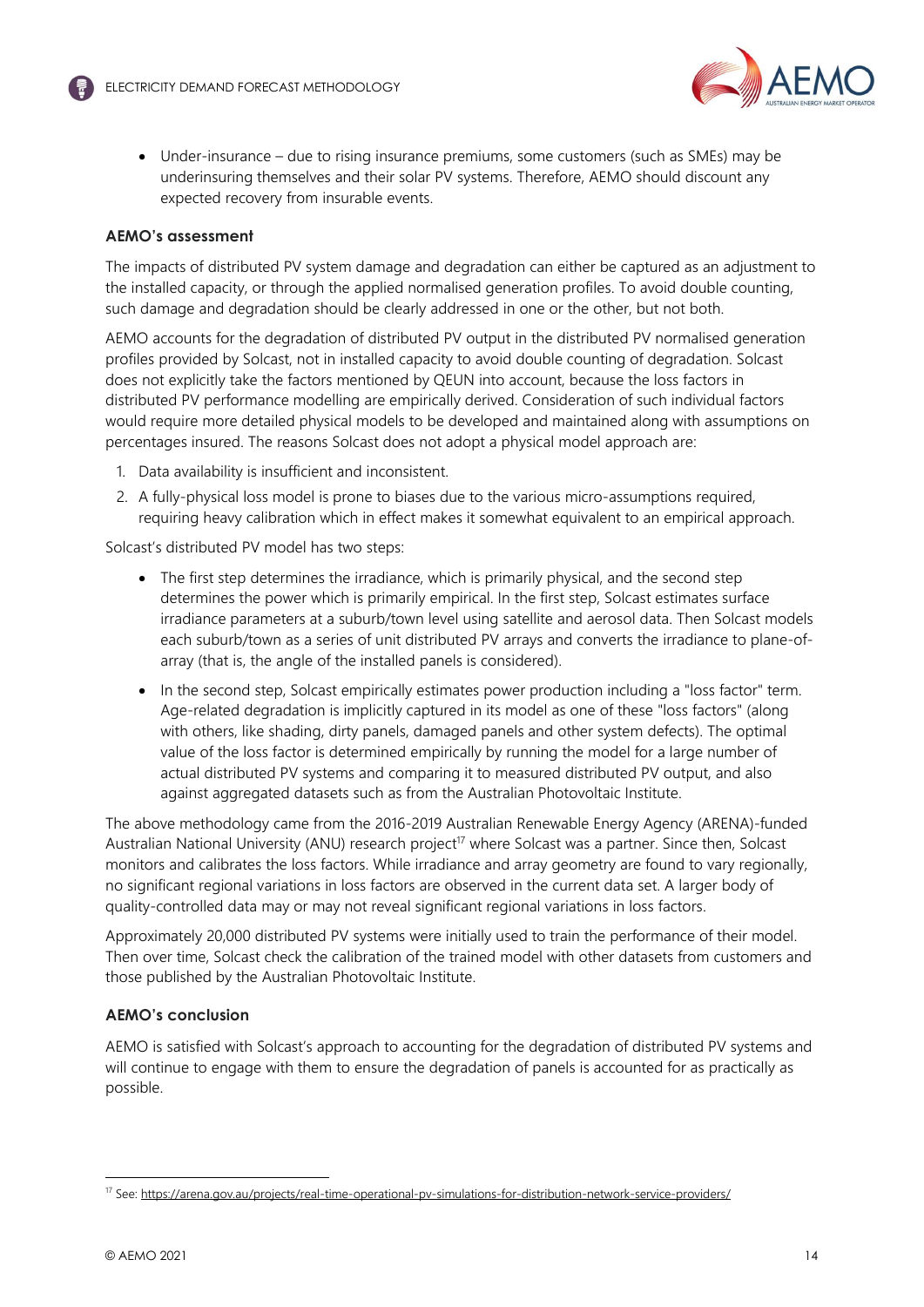

## **4.3.3. Hydrogen related demand**

#### **Issue summary**

AEMO is extending the Methodology to include hydrogen as an emerging technology. There is substantial uncertainty regarding the impact that the potential development of a hydrogen economy may have on electricity demand. The uncertainty stems from hydrogen production considering:

- Technology, especially electrolysis, is still maturing and the various cost projections have a wide range of uncertainty.
- The potential supply of export markets that have a highly uncertain potential demand, depending on the competitiveness of Australian produced hydrogen against international competitors. This leads to a huge uncertainty in scale as it is not bounded by Australian consumption.
- Uncertainty regarding the connection arrangements for these facilities particularly whether they will be connected to the electricity grid or have dedicated local resources. The former is highly relevant to system analysis and therefore the Methodology, but the latter is not.

Given these uncertainties, AEMO's methodology for capturing this emerging technology is to consider the potential scale of hydrogen production as a key variable that may change between its forecasting scenarios. This is an assumption-driven approach that allows analysis of both small and large-scale hydrogen production, and informs views on whether the sector will materially impact the reliability, security, and ongoing investment needs for the NEM.

QEUN recommend AEMO consider forecasting electricity separately for:

- Green hydrogen production from NEM and WEM supplied electricity.
- Green hydrogen production from non-NEM and non-WEM supplied electricity.
- Blue hydrogen production from NEM and WEM supplied electricity.
- Blue hydrogen production from non-NEM and non-WEM supplied electricity.

## **AEMO's assessment**

For the purpose of this response, AEMO considers:

- Blue hydrogen to be hydrogen produced from reforming or gassifying fossil fuels, where carbon capture and storage is implemented.
- Green hydrogen to be hydrogen produced from an electrolyser powered from renewable energy electricity generation.

AEMO is required to produce forecasts of the electricity and gas demand as well as energy sufficiency in the NEM and WEM. To do that AEMO must take a view on relevant influences that are material to the development of scenarios; hydrogen is such an influence. However, AEMO is not providing a forecast of total hydrogen production and consequently the recommendation to consider non-NEM and non-WEM hydrogen is considered out of scope<sup>18</sup>. The intent is to explore the potential impact of hydrogen on the NEM and WEM across potential futures.

Similarly, while blue hydrogen production may have some network electricity demand, it does not represent a sufficiently different scenario to a future without hydrogen. Blue hydrogen may be more relevant for future gas consumption forecasting.

<sup>&</sup>lt;sup>18</sup> If the non-network hydrogen is required as transport fuel replacement or other sector coupling vector, it will be assumed to be available at a suitable cost and would not be modelled directly.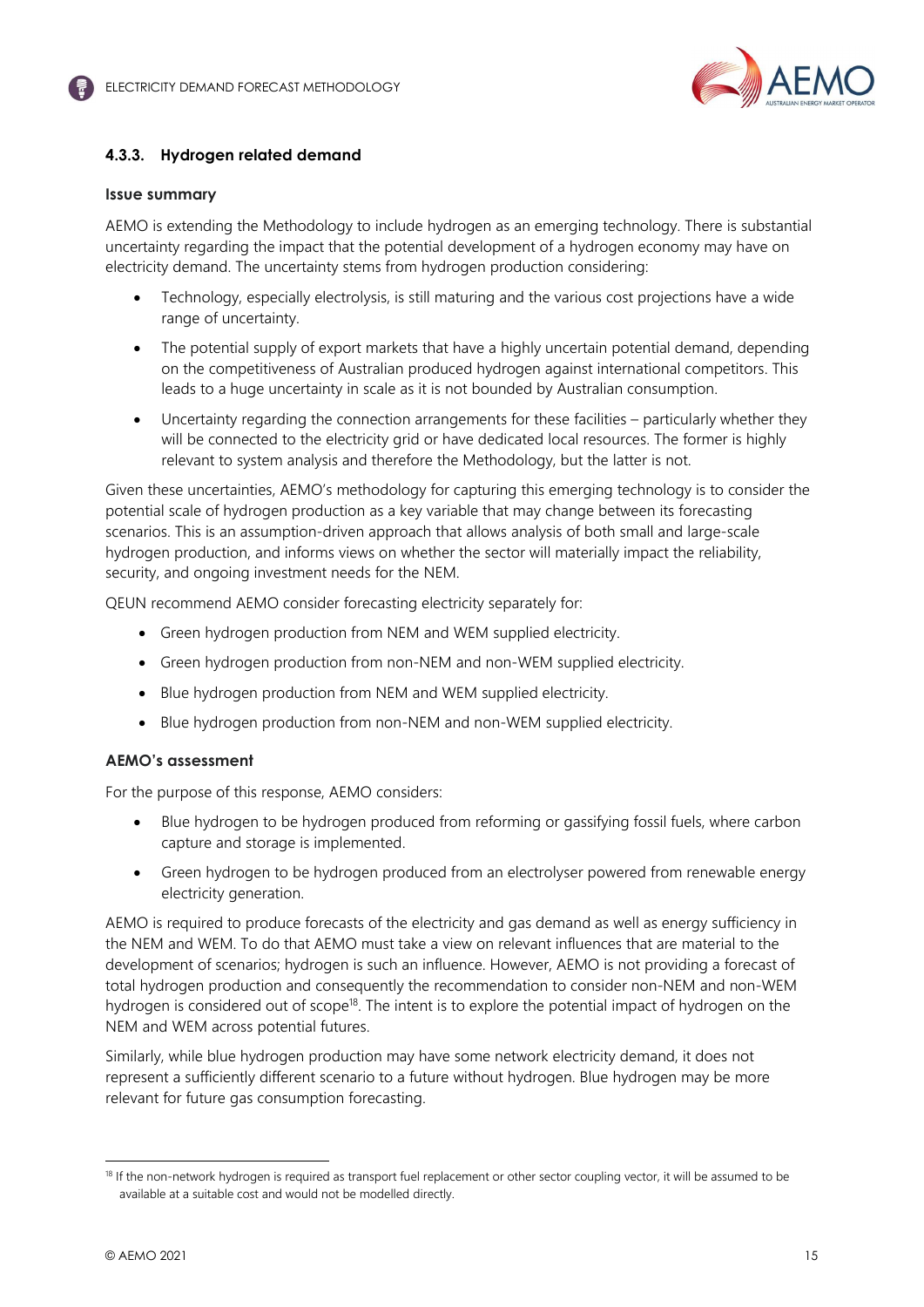

In developing scenarios that include hydrogen, AEMO takes inputs from national forecasts and stakeholder consultation which can be scaled to represent the hydrogen production from particular electricity systems, considering the electrical efficiency of hydrogen production, and accounting for the technical operational capabilities of these facilities. The development of renewable energy resources to meet the system-wide production will be an output from AEMO's Integrated System Plan methodology, where the location of electricity and hydrogen production facilities will consider the resource quality available in each region, as well as the total system costs of managing local resources and transmission costs to deliver the electricity to the electrical loads.

## **AEMO's conclusion**

AEMO seeks to capture the interactions between hydrogen production and the electricity system within its forecasts of electricity consumption and demand, and the location of renewable resources and other infrastructure required to provide energy for these new loads. Hydrogen forecasts are not an output of AEMO's methodology, however AEMO may assume various hydrogen production objectives as input to its scenario-analysis approach.

For clarity, AEMO will add a new section to the Methodology describing how electricity consumption and demand from hydrogen production is included in the forecast.

## **4.3.4. Electric vehicles**

## **Issue summary**

The Methodology describes AEMO's approach to forecasting EVs, for business and residential consumption segments.

QEUN recommended forecasting EV charging separately for:

- Homes.
- Business, commercial and industrial premises.
- Charging stations.

ERM Power noted:

- The importance of payback factor in EV uptake. To that end, movements towards kilometre-based registration charges should be included in uptake modelling
- Residential tariff structures may change to accommodate EVs. ERM Power suggested that AEMO consult on this matter.

## **AEMO's assessment**

Regarding QEUN's recommendation, AEMO engages a suitably qualified consultant to assist in the forecasting of electric vehicle uptake and charging. AEMO's consultant provides AEMO with a range of charging profiles<sup>19</sup> for different vehicle types based on international observed charging behaviour, scaled to match Australian vehicle distance travelled data, which broadly map to, or exceed, the groupings suggested by QEUN. The proportion of charging types used for each vehicle type is assumption driven, guided where possible by current experience, and specific to the individual scenarios. These assumptions are consulted on as part of AEMO's process for developing its inputs for the Inputs, Assumptions and Scenario Report<sup>20</sup>, which includes stakeholder consultation with AEMO's FRG.

<sup>&</sup>lt;sup>19</sup> See for example the Electric Vehicles tab in: https://www.aemo.com.au/consultations/current-and-closed-consultations/2021planning-and-forecasting-consultation-on-inputs-assumptions-and-scenarios.

<sup>&</sup>lt;sup>20</sup> See: https://www.aemo.com.au/consultations/current-and-closed-consultations/2021-planning-and-forecasting-consultation-oninputs-assumptions-and-scenarios.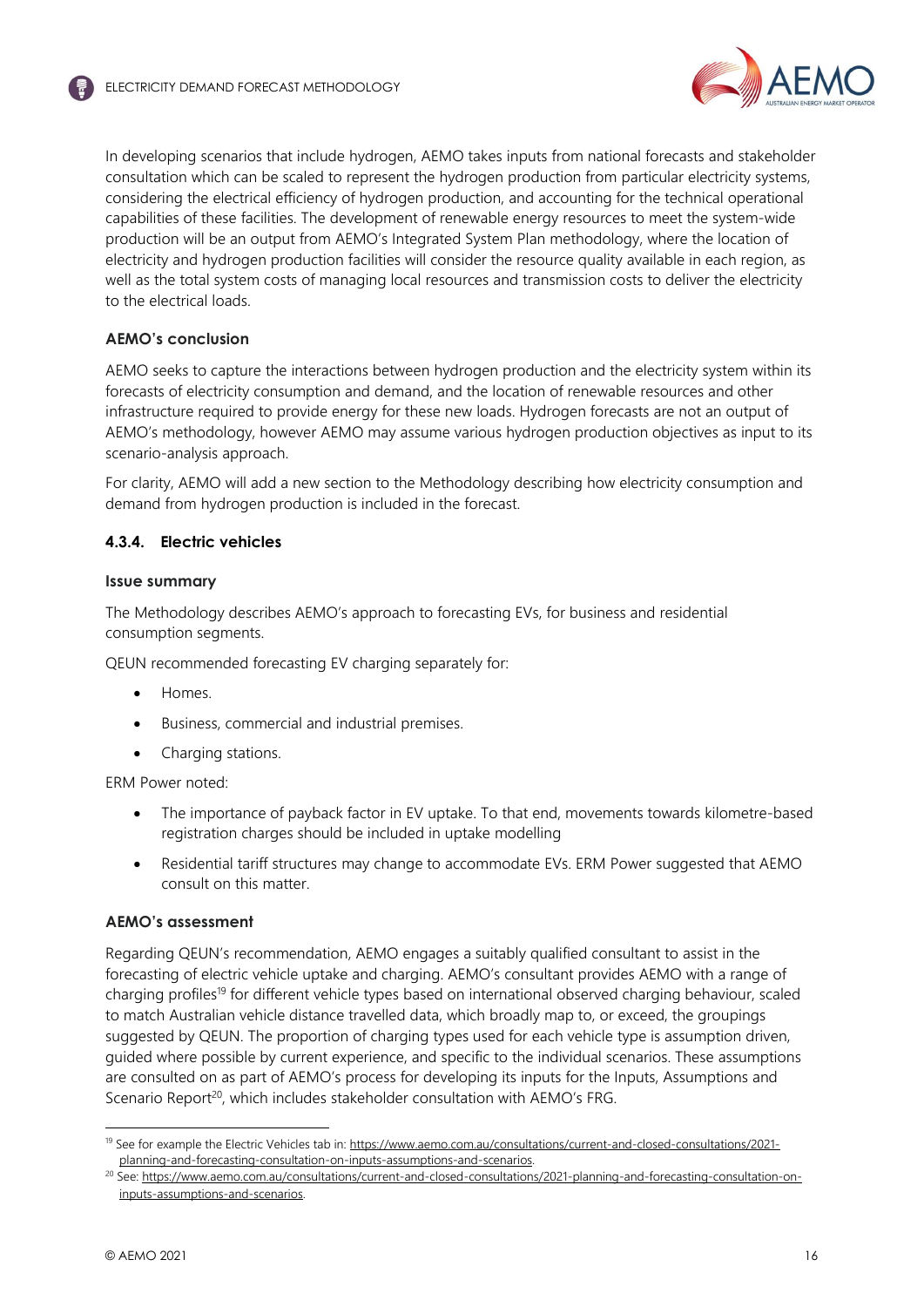

As more Australian EV charging data becomes available, the charging profiles for each vehicle type will improve as more local evidence is applied to transform those developed from international experience.

Regarding ERM Power's submission, AEMO understands there to be many potential factors driving EV purchase decisions, including:

- 1. Upfront purchase costs.
- 2. Operating costs including fuel (petrol, diesel, electricity, hydrogen) and maintenance.
- 3. Salvage value.
- 4. Other non-price factors, such as appearance, reputation, availability of alternatives, and size.

AEMO's consultant uses a technology adoption model<sup>21</sup> that reflect both payback period and non-price factors. The payback period includes an operating cost component for both per kilometre registration costs, and fuel costs (which in turn reflect electricity tariffs). However, as the payback period is dominated by the high upfront costs of an EV, the impacts of registration costs and electricity tariffs<sup>22</sup> are relatively small.

The non-price factors are captured through the fitting of a technology adoption curve, which reflects that technology adoption will be led by an early adopter group who, despite high payback periods, are driven to invest by other motivations.

## **AEMO's conclusion**

AEMO has reviewed the submissions and considered their merits. Overall, AEMO considers its current model structure appropriately captures the role of vehicle charging and purchasing decisions considering the influence of payback periods and electricity tariff impacts. AEMO considers the consultant's model adequately and appropriately implements costs over the EV lifecycle.

AEMO responded to stakeholder interest in EV charging by holding an FRG presentation and discussion on EV methodology (February 2021), and looks forward to informing future forecasts with further stakeholder input. No new EV methodology suggestions arose from the FRG discussion.

## **4.3.5. Batteries**

## **Issue summary**

The Methodology includes modelling of batteries. The model recognises three operating regimes:

- A solar shifting algorithm that simply diverts excess solar to the battery until fully charged, then discharges to meet household demand until fully discharged. This is the most common battery operating regime at present. While this has some benefit for peak demand, it is generally small relative to the potential peak demand reduction a battery could offer under a virtual power plant (VPP).
- Optimisation of household grid purchases under a time of use tariff. While this may contribute to consumer affordability, it has minimal benefits for managing system peak demand.
- The operation of a VPP to economically optimise sales and purchases of electricity. It's anticipated that this regime will contribute to managing system peak demand.

<sup>&</sup>lt;sup>21</sup> See: https://aemo.com.au/-/media/files/electricity/nem/planning\_and\_forecasting/inputs-assumptions-methodologies/2020/csiroder-forecast-report.pdf.

<sup>&</sup>lt;sup>22</sup> Tariffs can however affect charging profiles and assumptions about future development of tariffs targeting EV owners inform AEMO's split between different charging profiles, with the ratio of convenience charging dropping over time being replaced with charging profiles that provide pricing stimulus to reduce peak charging. The assumed tariff uptake rates are consulted on as part of AEMO's Inputs, Assumptions and Scenario Report, and consulted with stakeholders via the FRG.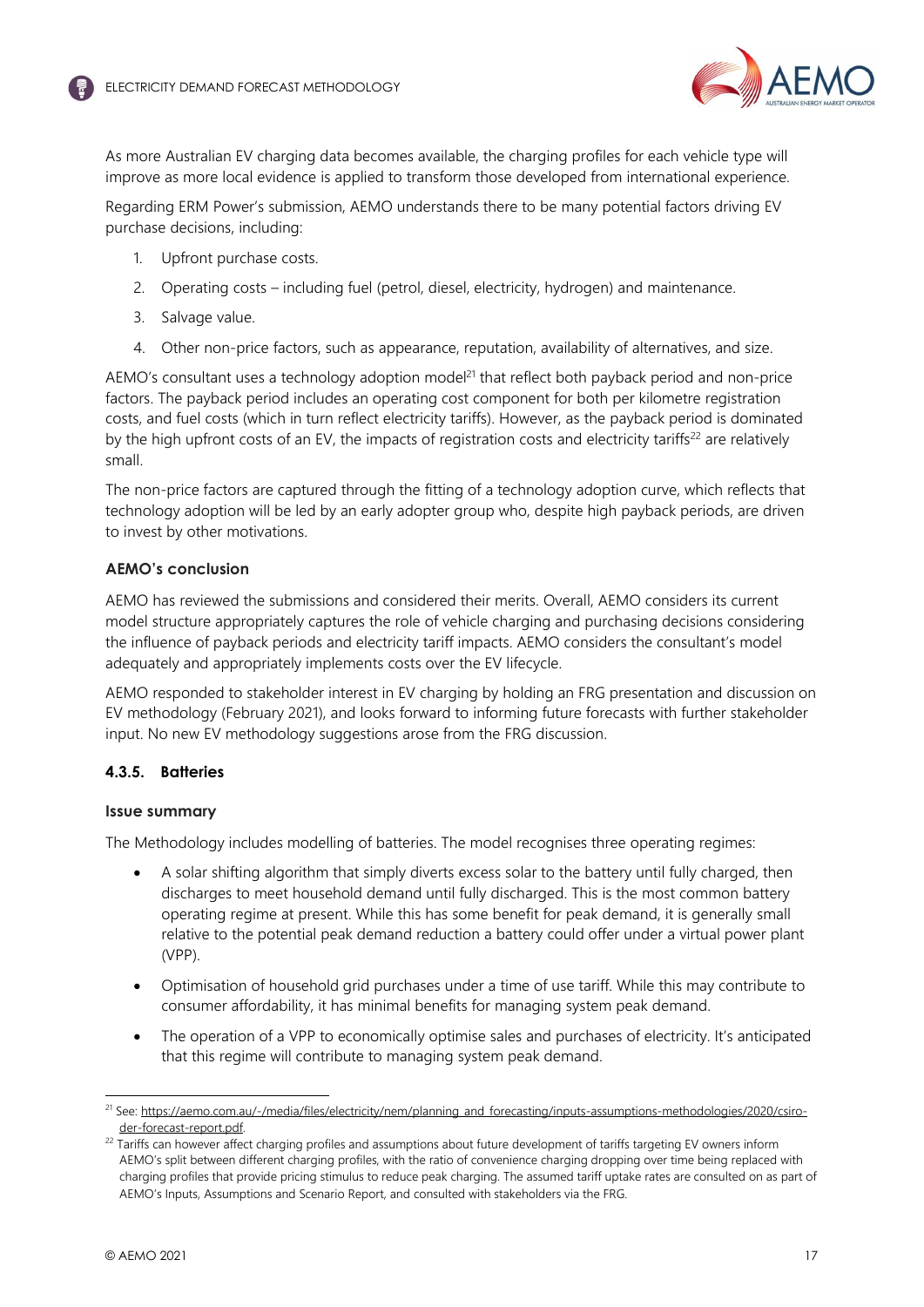



ERM Power noted that:

With regards to battery charge/discharge profile used in minimum and maximum demand, we query AEMO's view that, "the effect per battery at reducing the operational demand at peak times in summer is relatively small given that battery operations are targeting residential load reductions".

Whilst the effect per battery may be small, installation of 100,000, 4 kilowatt (kW) capacity batteries, (based on a Tesla Powerwall 2), could reduce system load by 400 Megawatt (MW) at peak demand times if tariff structure reform maximised the benefit for consumers to do so. Introduction of a peak period time-of-use tariff or payments for participation in a VPP scheme may facilitate a change to the charge/discharge profile of residential and commercial batteries and we recommend this be closely monitored and considered by AEMO.

## **AEMO's assessment**

AEMO recognises that the operating regime(s) associated with batteries are critical to their effectiveness in managing system peak demand. Consequently, AEMO's current battery model estimates the evolution of the ratio between the three battery operating regimes. AEMO considers that this model structure will support:

- Evolving policy and business models,
- New opportunities enabled by technology, and
- Changing consumer preferences

The ratios assumed form part of the IASR, which is subject to consultation.

AEMO has previously conducted analysis in the WEM<sup>23</sup> that identified that average household demand at peak times is relatively low compared to the power rating of most residential battery systems. The battery profiles developed by AEMO's consultant support this view of low battery contribution to peak, relative to power rating. This implies that unless household batteries are capable and incentivised to discharge to the grid using the extra available capacity of the battery at peak times, the impact of the battery is relatively small.

However, AEMO's forecasts consider a growing shift towards aggregated energy storage (VPPs) to capture better optimisation of battery resources. These batteries are modelled on the supply side, as being fully available for discharge to the grid during peak demand times. The assumed proportion of aggregated batteries growing over time is scenario-dependent, and can be found in the IASR workbook.

## **AEMO's conclusion**

AEMO agrees with ERM Power's recommendation to monitor the growth of batteries, and will continue to review the current model structure to accommodate emerging policies and changing consumer preferences.

<sup>&</sup>lt;sup>23</sup> See 09. Battery peak demand modelling, in the WAE-CF 18 meeting pack: https://aemo.com.au/-/media/files/stakeholder\_ consultation/working\_groups/wa\_meetings/waecf/2019/wae-cf-18-meeting-pack.zip?la=en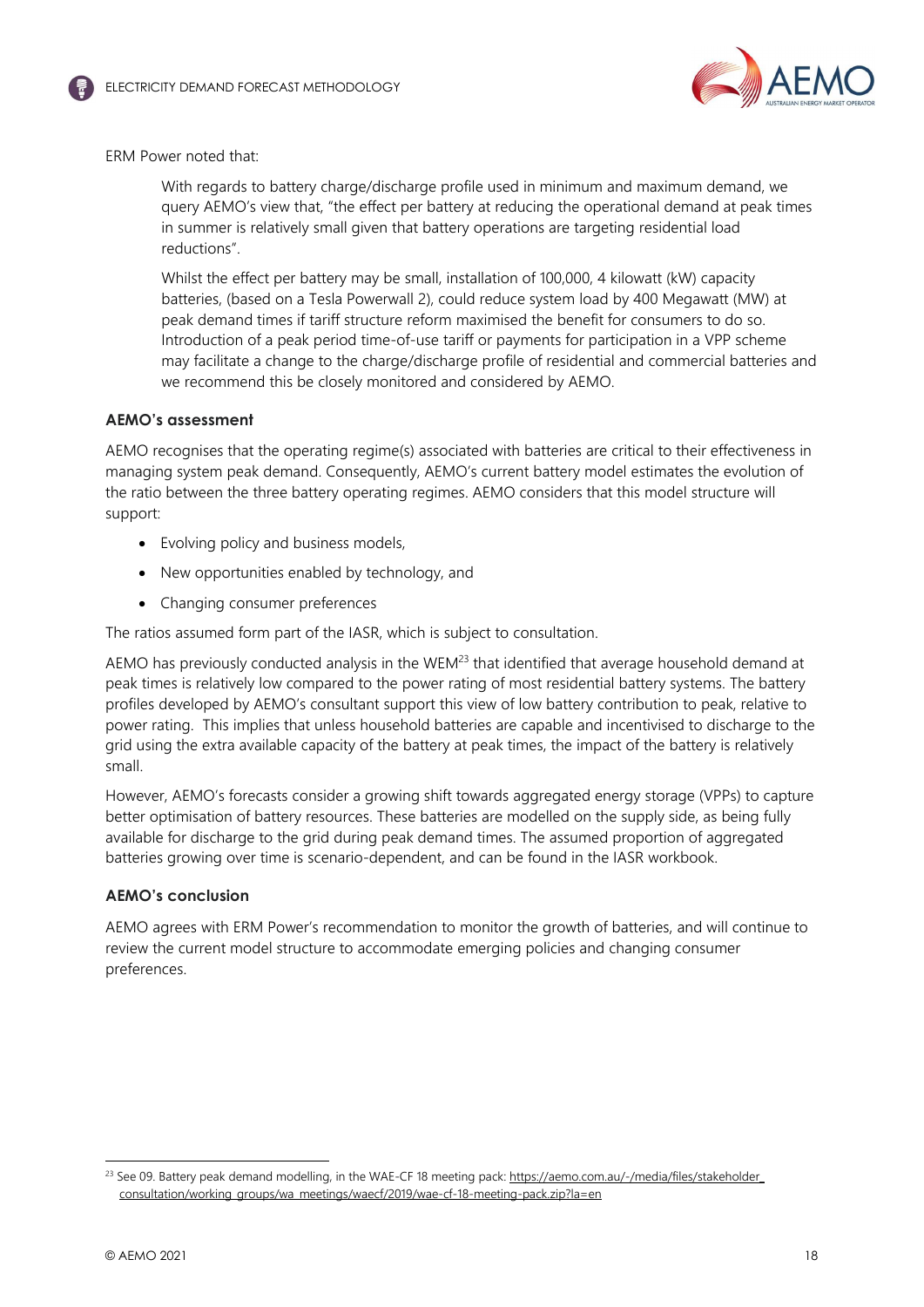

# **4.4. Economic modelling**

## **4.4.1. Choice of economic variables for business energy modelling**

#### **Issue summary and submissions**

To recognise the impact of economic activity on energy use, the Methodology incorporates an economic variable. Currently AEMO uses Gross State Product (GSP) as the basis for economic activity at the regional (state) level. This variable is used in the SME model (proposed to be renamed Business Mass Market model), as the anticipated energy consumption of LILs is captured directly via LIL surveys. Economic activity is not required for residential energy use modelling.

A number of submissions commented directly on the variable used for economic modelling:

- Deloitte noted GSP's limitation is that it captures large export producing businesses, which would typically also be captured in the LIL surveys. Thus, GSP would not be entirely representative of the business segment it is used to model.
- MEU expressed a view that, in the context of energy users reducing their use of grid supplied energy, GSP is "becoming less of a guide to future growth in electricity demand of SME". It viewed the reduced use of grid energy as supporting greater disaggregation of end user cohorts and noted that retailer data should be used for this purpose.

ERM Power recommended AEMO set out "clear criteria for selection" of the economic variable used in the Methodology. It further noted that AEMO's reference to 't' years was undefined in the Methodology, and therefore recommended that AEMO include how the 't' value is selected.

## **AEMO's assessment**

The Methodology states that 'AEMO will periodically review and adopt the economic driver that gives the best fit with consumption and is reasonably expected to explain the changes observed'. More fully, AEMO considers the following factors for economic variables potentially used as an economic driver:

- Credibility.
- Existing acceptance all else being equal, AEMO would use the better-known of two variables.
- Benefit to forecasting accuracy.
- Cost and availability.

With these factors in mind, AEMO has reviewed alternative variables, including Household Disposable Income (HDI), and considers GSP to perform best overall. AEMO agrees that the evolving compositional nature of the economy may change which variable most effectively models energy use, so AEMO repeats the above variable selection process periodically.

During that selection process, the timeframe 't' over which the economic variable is available and relevant is selected. The selection of the timeframe is nuanced by a broad range of technical econometric considerations, but chief among them is the selection of a timeframe that results in an accurate forecast.

While Deloitte's comment has theoretical merit, GSP has better acceptance and availability and thus is currently chosen. In any case, GSP is highly correlated with other potential economic measures.

MEU did not name any particular sectors in its comment that GSP is becoming less of a guide to electricity demand. AEMO notes evidence that the dollar per megawatt hour (MWh) economic contribution of the manufacturing sector's electricity significantly differs from other parts of the SME cohort<sup>24</sup>. Additionally, AEMO notes the changing size of the manufacturing sector in Australia. These two factors (as outlined in

<sup>&</sup>lt;sup>24</sup> Table F, Australian Energy Statistics. See: https://www.energy.gov.au/government-priorities/energy-data/australian-energy-statistics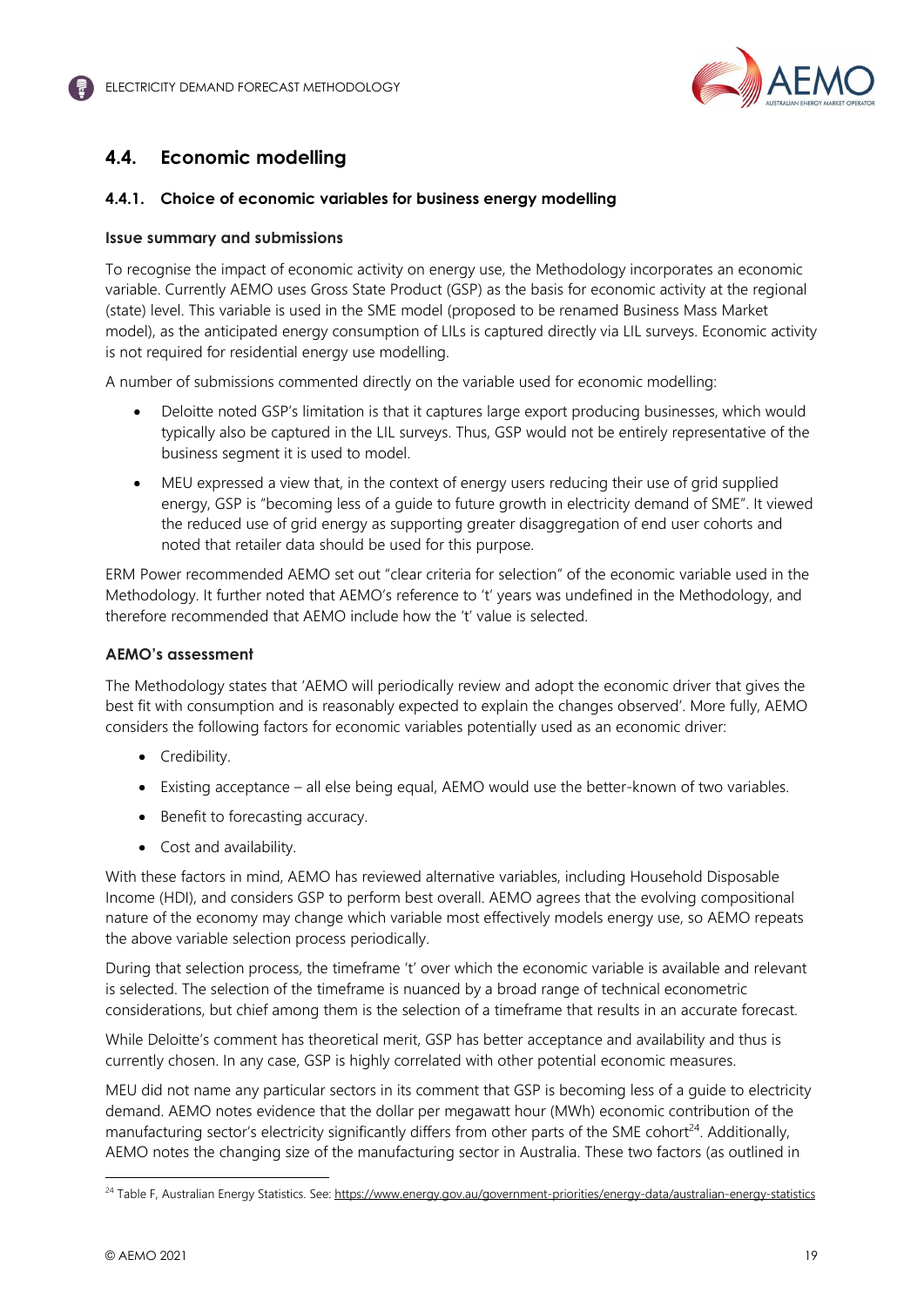

Appendix B) warrant a customised forecast of manufacturing's electricity use. For this reason, AEMO models manufacturing's electricity use with electricity intensity data from the Australian Government's Department of Industry, Science, Energy and Resources.

Trends, including compositional changes and the changing sources of SME energy that MEU referred to, are modelled via trend variables.

## **AEMO's conclusion**

AEMO agrees with MEU that a range of economic predictors should be explored to improve forecast accuracy. AEMO continues to test alternative variables across varying timeframes to this end. Currently GSP remains the preferred predictor based on the four criteria requirements presented for economic variables.

AEMO's draft determination is to continue using the GSP as the variable of economic activity. The Forecast Accuracy Report will continue to monitor the performance of the consumption forecast, and is the process by which material deficiencies in the GSP will be identified and consulted on.

## **4.4.2. Blending short-term and long-term business energy forecasts**

#### **Issue summary and submissions**

The Methodology notes that in modelling business energy forecasts over the first four years, AEMO blends short-term forecasts with longer-term forecasts to reflect their relative strengths and purposes. In 2020, AEMO blended the short-term into the long-term forecast as follows:

- First year: weighting of 50%.
- Second year: weighting of 25%.
- Third year: weighting of 12.5%.
- Subsequently: 0%.

Deloitte's submission suggested the performance of the weightings could be tested through econometric analysis.

## **AEMO's assessment**

AEMO's approach to blending short- and long-term forecasts is, in the absence of other information, to use a simple linear method as shown above. Anticipated improvement to the economy due to expected COVID-19 recovery is an example of a specific reason which could warrant a different blending of shortand long-term forecasts.

While AEMO agrees with Deloitte's submission that econometric analysis is generally beneficial, in the case of weightings, AEMO would have to:

- Wait until a sufficient period has elapsed to test the performance, or
- Perform necessary data adjustments to allow back-testing to occur.

AEMO considers it more beneficial overall that the Methodology acknowledges the value of incorporating forward-looking views of 'other information' as needed, rather than seeking to optimise weightings based on analysis that is inherently historical.

## **AEMO's conclusion**

AEMO's draft determination is to update the Methodology to reflect considerations it uses if departing from a simple linear blend of short- and long-term forecasts.

AEMO notes the weightings constitute part of the forecast reviewed in the Forecast Accuracy Report, and this can drive improvement opportunities within the Forecast Improvement Plan as required.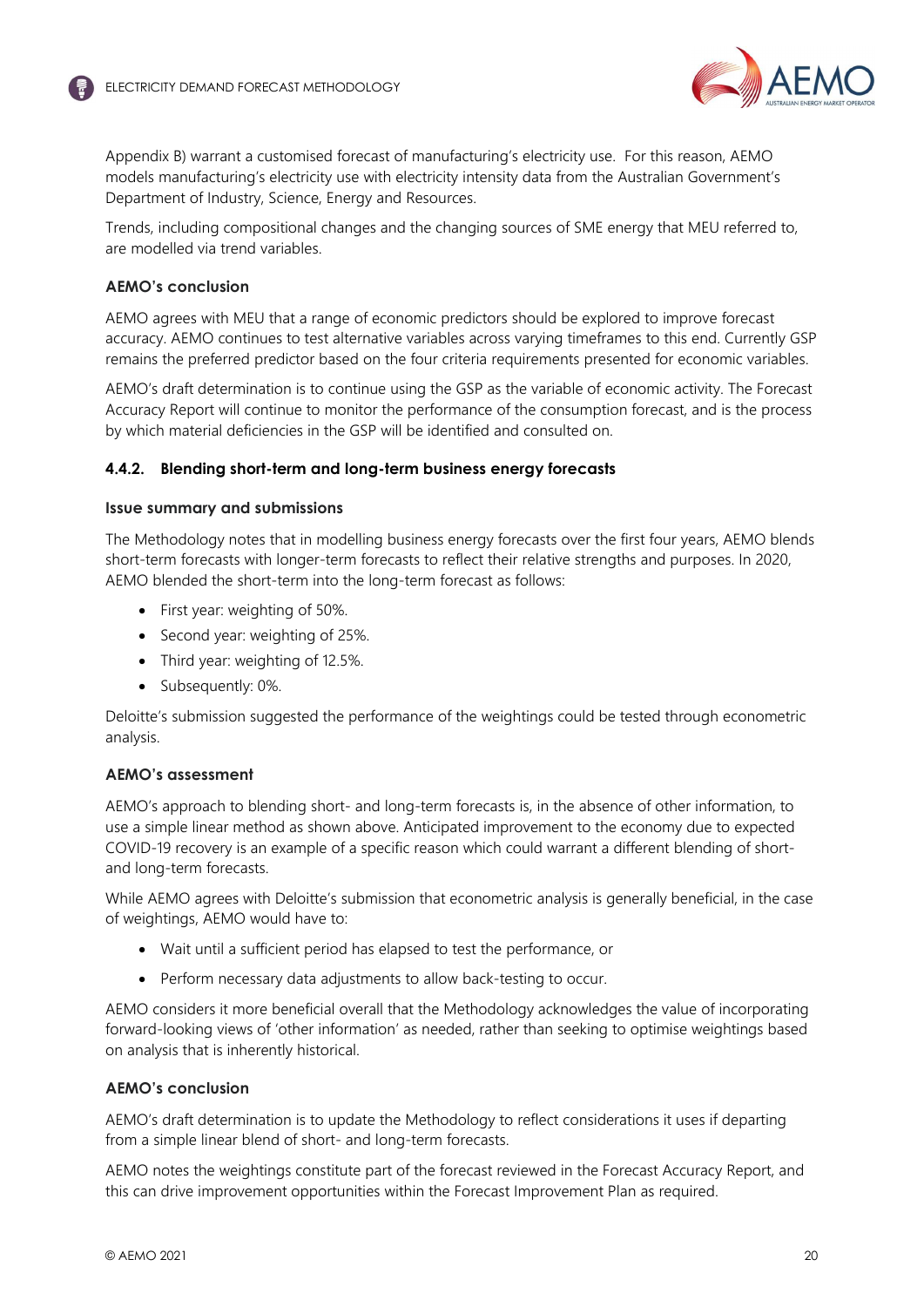

## **4.4.3. Choice of economic variables for residential energy modelling**

#### **Issue summary and submissions**

AEMO's Methodology describes the blending of short-term NMI counts with long-term ABS household projections to form the connections forecast. This new approach follows a previous approach of exclusively using Housing Industry Association (HIA) housing completions.

Deloitte suggested incorporating an economic forecast of connections rather than the trended NMI for the entire forecast. It wrote:

Using the NMI data (and a depreciation assumption) to estimate the historical dwelling stock sounds sensible but I'd suggest incorporating an economic forecast of connections rather than the trended NMI for the entire forecast. Dwelling completions vary significantly from year to year in accordance with the dwelling cycle which in turn is connected to key economic drivers such as interest rates, the unemployment rate and net migration. I suspect the NMI trend forecast fails to take this into account.

## **AEMO's assessment**

First, it should be noted that the Methodology currently uses a NMI trend for only a limited timeframe, and to a diminishing extent over that timeframe<sup>25</sup>.

AEMO notes that the historical HIA housing completion time series enjoys reasonable correlation with electricity use, even when factors such as vacancy make the relationship imperfect. However, AEMO's experience with the housing completion time series prior to 2020 was that electricity forecasting did not improve because of the challenges in forecasting housing completions. For example, the HIA forecast anticipated a 40% reduction in construction completions due to COVID-19, however this drop did not eventuate.

## **AEMO's conclusion**

AEMO views the current approach of blending short-term and long-term connection forecasts provides greater stability and higher forecast performance than using housing completions. AEMO's draft determination is to continue with this approach and monitor its performance in the Forecast Accuracy Report.

## **4.4.4. Tariff reform**

#### **Issue summary and submissions**

AEMO outlined its considerations of retail electricity prices in Appendix A1 of the Methodology.

MEU made the following submission

Tariff arrangements also have a great impact on the impact of price sensitivity and the MEU is aware there is considerable discussion about tariff reform especially targeted at residential and small businesses. In the recent network revenue resets, there has been considerable pressure to make changes to network tariffs which will, in turn, impact retail tariffs. The MEU considers that AEMO needs to closely monitor these tariff changes and incorporate the effects of these in their forecasts. As this tariff reform will continue, it is important that AEMO look to moderate their forecasts to reflect the expected changes that will occur over time, rather than basing their forecasts on recent trends and traces.

<sup>&</sup>lt;sup>25</sup> See page 60 of the Methodology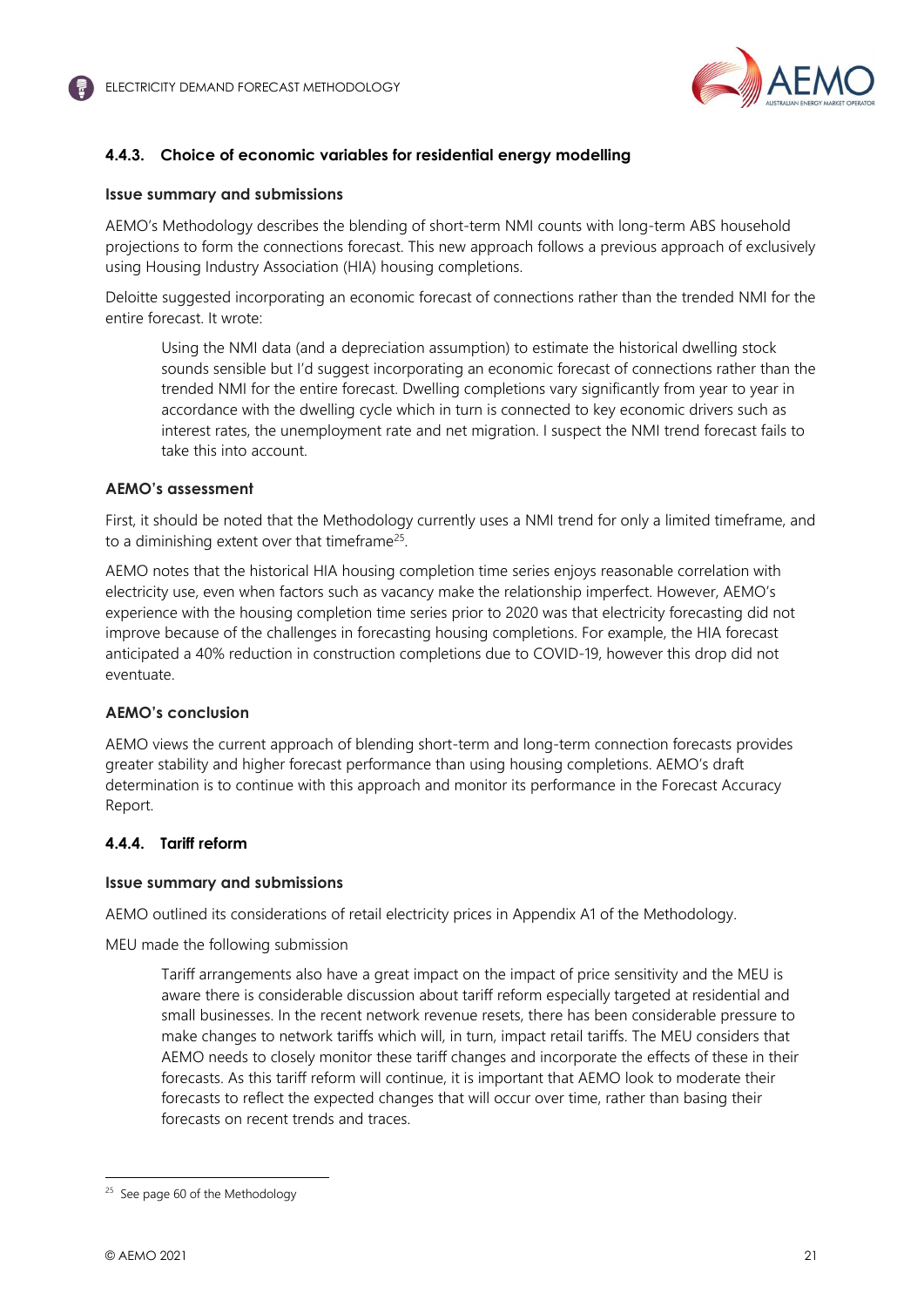

## **AEMO's assessment**

AEMO acknowledges that the focus of Appendix A1 of the Methodology was electricity prices.

AEMO notes that while there is broad agreement on the potential for tariff structures to influence electricity use overall and the timing of this usage, there's limited data on their impacts on electricity use and their rate of deployment (uptake). The lack of this data is an impediment to updating the Methodology with tariff considerations, though growth in tariff types that drive short term responses from consumers to price or reliability signals is implicitly built into the higher demand side participation (DSP) forecast projections $26$  used in some ISP scenarios.

AEMO is currently reviewing the research regarding the effectiveness of time-of-use (ToU) tariffs as demand management under a range of circumstances. Additionally, AEMO intends to maintain its awareness of higher level trends with tariff structure deployment through the above research and ongoing engagement with stakeholders.

## **AEMO's conclusion**

AEMO's draft determination is to:

- Continue developing an understanding of the quantitative impacts of tariff structures, and monitor their deployment/uptake.
- Incorporate changes to electricity use in the Methodology as the impacts and deployment become clearer.

AEMO has updated the Methodology to reflect the above.

## **4.4.5. Price elasticity and the rebound effect**

## **Issue summary and submissions**

AEMO describes the unidirectional elasticity treatment of retail electricity prices in Appendix A1 of the Methodology, and also describes the 'rebound' effect in various sections under the Residential annual consumption heading.

MEU submitted its view that elasticity is 'not as strong as might have applied in the past' and that 'lower prices are unlikely to lead to increased usage.'

ERM Power submitted that the unidirectional elasticity treatment was 'somewhat contradicted' by the rebound effect. In related content elsewhere in its submission, ERM Power noted that:

- "Whilst it is reasonable that base load could potentially be impacted by this rebound effect, it is less clear that heating and cooling load would be significantly impacted.
- A replacement new appliance whilst larger than the replaced appliance may have higher energy efficiency and may potentially use less energy than the replaced appliance. We recommend AEMO detail in the Methodology how variance in energy consumption is calculated for replacement as opposed to new appliance uptake."

In its verbal submission, QEUN submitted that, based on its 2018 survey<sup>27</sup>, it considered electricity price reductions to exhibit strong elasticity – SMEs stated an intention to hire more staff, produce more, and thus consume more electricity. When AEMO noted that some SMEs have the ability to hedge against electricity price increases through the installation of distributed PV, QEUN responded that SMEs were more concerned with daily profitability and breaking even in the short term than with investing in longer-term

<sup>&</sup>lt;sup>26</sup> The DSP forecast methodology is explained here: https://aemo.com.au/-/media/files/stakeholder\_consultation/consultations/nemconsultations/2020/demand-side-participation/final/demand-side-participation-forecast-methodology.pdf.

<sup>&</sup>lt;sup>27</sup> See: https://www.qeun.com.au/pdf/BusinessSurvey/J2998V3\_OverallResults\_RegionalQld\_ImpactHigherElectricityPrices.pdf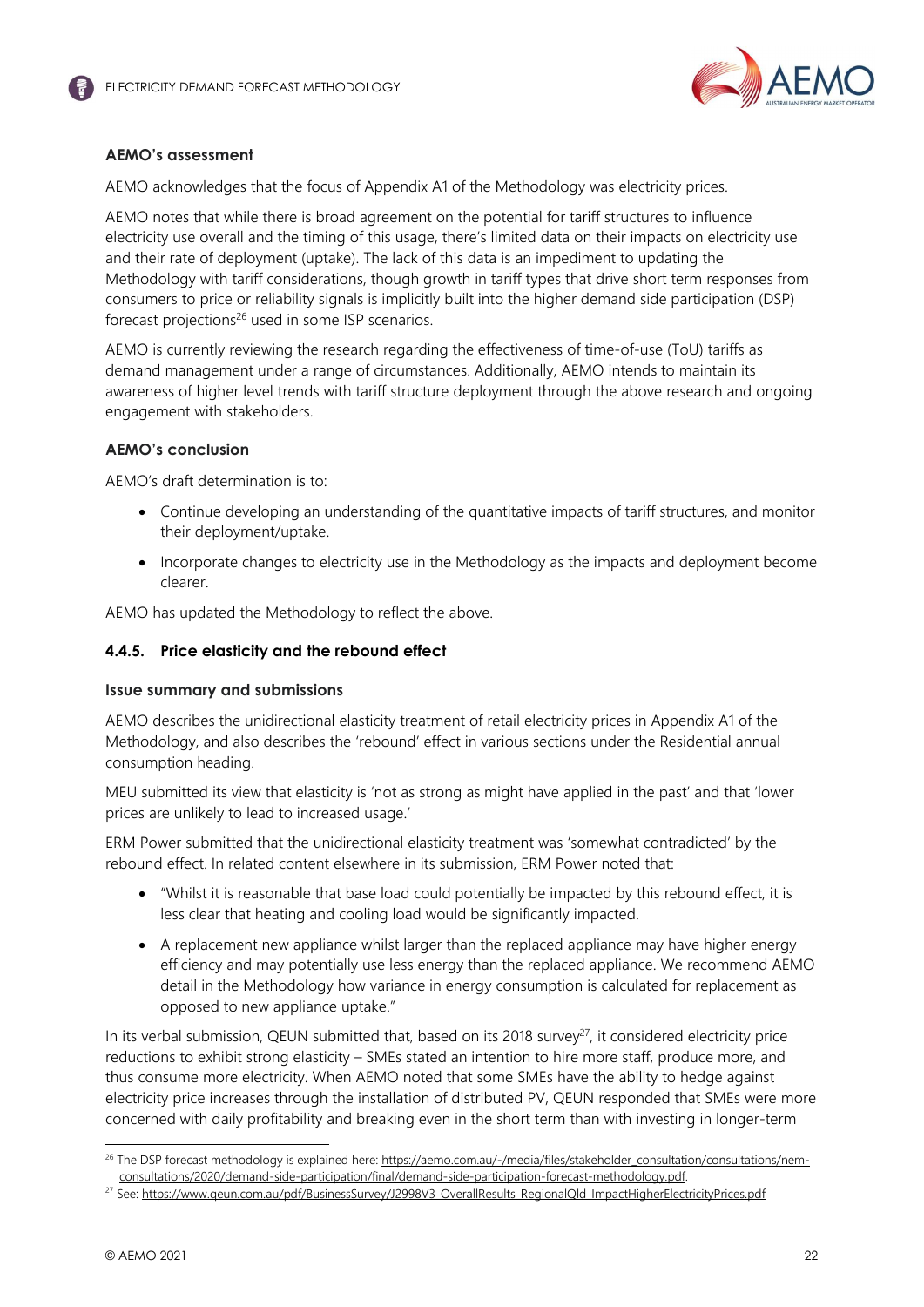

cost savings. QEUN also recommended that, when selecting consultants for retail price forecasts, AEMO consider those consultants with a favourable track record of forecast accuracy.

## **AEMO's assessment**

AEMO notes that society's response to the evolving energy market is rich and complex, incorporating:

- Electricity price and tariff structure changes, and market awareness of them.
- Behavioural changes, both rational according to economic principles and otherwise.
- Ongoing changes to standards of living and income levels, noting that it varies widely between demographics.
- The purchase and use of newer and more energy efficient appliances, with the use of older less energy efficient appliances not necessarily being discontinued.
- The availability and uptake of DER, including distributed PV and batteries.

In the absence of detailed and ongoing data on the above factors and their interactions, AEMO simplifies them into three higher level observations:

- Rising electricity retail prices alone tend to moderate energy use.
- Falling electricity retail prices alone tend to have little effect on energy use.
- Academic research supports the 'rebound effect' whereby there is a degree of non-realisation of expected energy efficiency savings. AEMO assumes that investments in distributed PV systems to lower customer electricity bills similarly will result in a rebound effect.

AEMO considers that, without fully explaining the complex underlying factors and their interactions, these three observations can be pragmatically modelled as:

- A unidirectional elasticity.
- A rebound effect encompassing DER (inclusive of distributed PV) and energy efficiency.

AEMO does not consider these two modelling elements of the Methodology contradictory, and emphasises these elements seek to model, rather than fully explain, observations from a complex set of human behaviours that are unlikely to be understood in detail. While it would be interesting to conduct a fuller analysis of how the rebound effect might differ by heating, cooling and base load, AEMO considers that its assumption of equal rebound effect (ie. a constant percentage) across base, heating and cooling loads to be a sound position prior to such analysis.

Regarding QEUN's submission, AEMO notes that while surveys are valuable in highlighting concerns that require further exploration and research, surveyed intentions do not necessarily reflect practice, so overall AEMO places more weight on historical actual data than surveyed intentions. Furthermore, question 10a of the survey, regarding SME intentions in the event of an electricity price reduction, is not structured so as to directly inform a quantitative electricity forecasts. For example, it is unclear if the 35% who 'would consider upgrading' their equipment and machinery would do so on the basis of greater capacity (and therefore energy use), or on efficiency (lower electricity use) or on non-energy features. For the 33% who 'would consider' employing more staff or increasing staff hours, the mapping to energy use is unclear. For example, if a café owner were to have staff cover a dinner shift rather than themselves, this may have no impact on energy use.

AEMO consults on prioritised improvements in the Forecast Improvement Plan, which may include longer-term investigations and research needs. AEMO proposes that stakeholders share their view on the relative importance of various improvements, including any suggested by themselves, being guided by the scale of likely impact on the forecasts, and the likely cost and complexity of each initiative.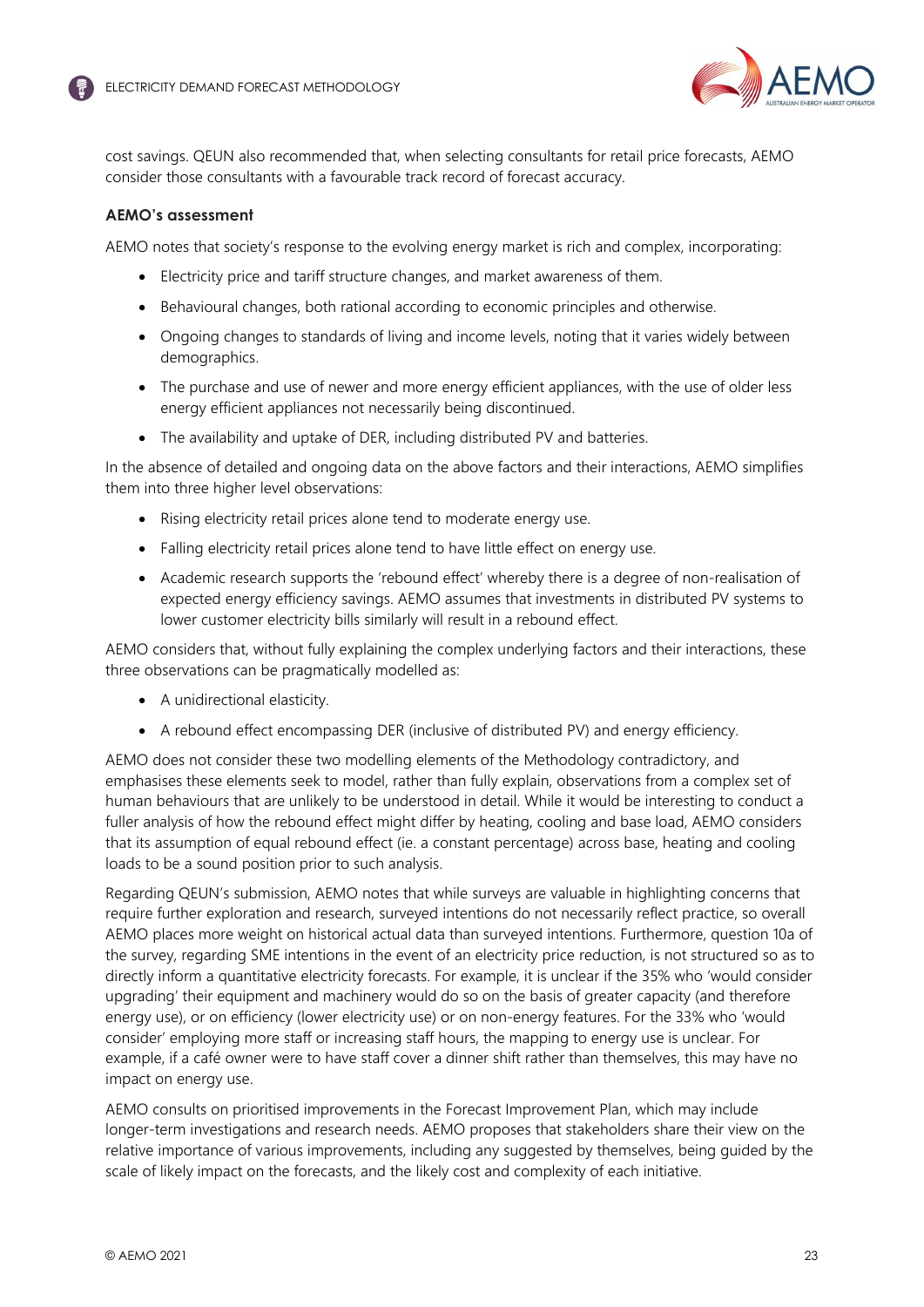

AEMO already consider consultants' forecast performance track records in the selection process.

#### **AEMO's conclusion**

AEMO has clarified the relevant parts of the Methodology to document the relationship between unidirectional elasticity and the rebound effect. AEMO will specifically seek stakeholder input on the prioritisation of research activity in future Forecast Improvement Plans.

## **4.4.6. Demand destruction**

#### **Issue summary and submissions**

AEMO outlined its economic modelling of business loads in the Methodology.

ERM Power submitted:

We are also concerned that the Methodology fails to clearly detail how "demand destruction" is adequately considered in the model. Our observation is that once SME or commercial and light industrial (C&I) departs due to high price outcomes, it is many years, if ever, before an alternative consumption source makes up for the load which has exited. We recommend AEMO provide additional clarity in these areas of the Methodology to remove any contradictory interpretation.

#### **AEMO's assessment**

AEMO acknowledges the phenomenon that ERM Power described, and notes that, rather than being covered by a specific 'demand destruction' parameter in the model, it is reflected:

- For the SME seament,
	- in the economic forecasts, and
	- $-$  in the unidirectional price elasticity applied.
- For the LIL segment, in the economic narratives of the scenarios.

Stakeholders are consulted on both of the above features of the Methodology Most recently, the Slow Change scenario included descriptions of some large load closures due to unfavourable conditions and prices. The scenario outcomes, when available, inform stakeholders on the significance of demand destruction to the NEM.

#### **AEMO's conclusion**

AEMO considers that its current method of catering for demand destruction is appropriate. AEMO has updated the Methodology to reflect the above description. AEMO's draft determination is to retain the current means of modelling demand destruction.

#### **Incorporation of EV charging profiles into half hourly forecast Issue summary and submissions**

AEMO's Methodology describes various indices applied to half-hourly demand, including population growth, economic factors and price.

In response, ERM Power queried how such a process would allow for EV charging and discharging profiles. Specifically, it wrote:

It is unclear to us how this process would allow for structured charging, and potentially discharging of electric vehicles when an annual growth index is applied to all half hours. We recommend that AEMO considered if individual growth index values should be applied to different half hour periods.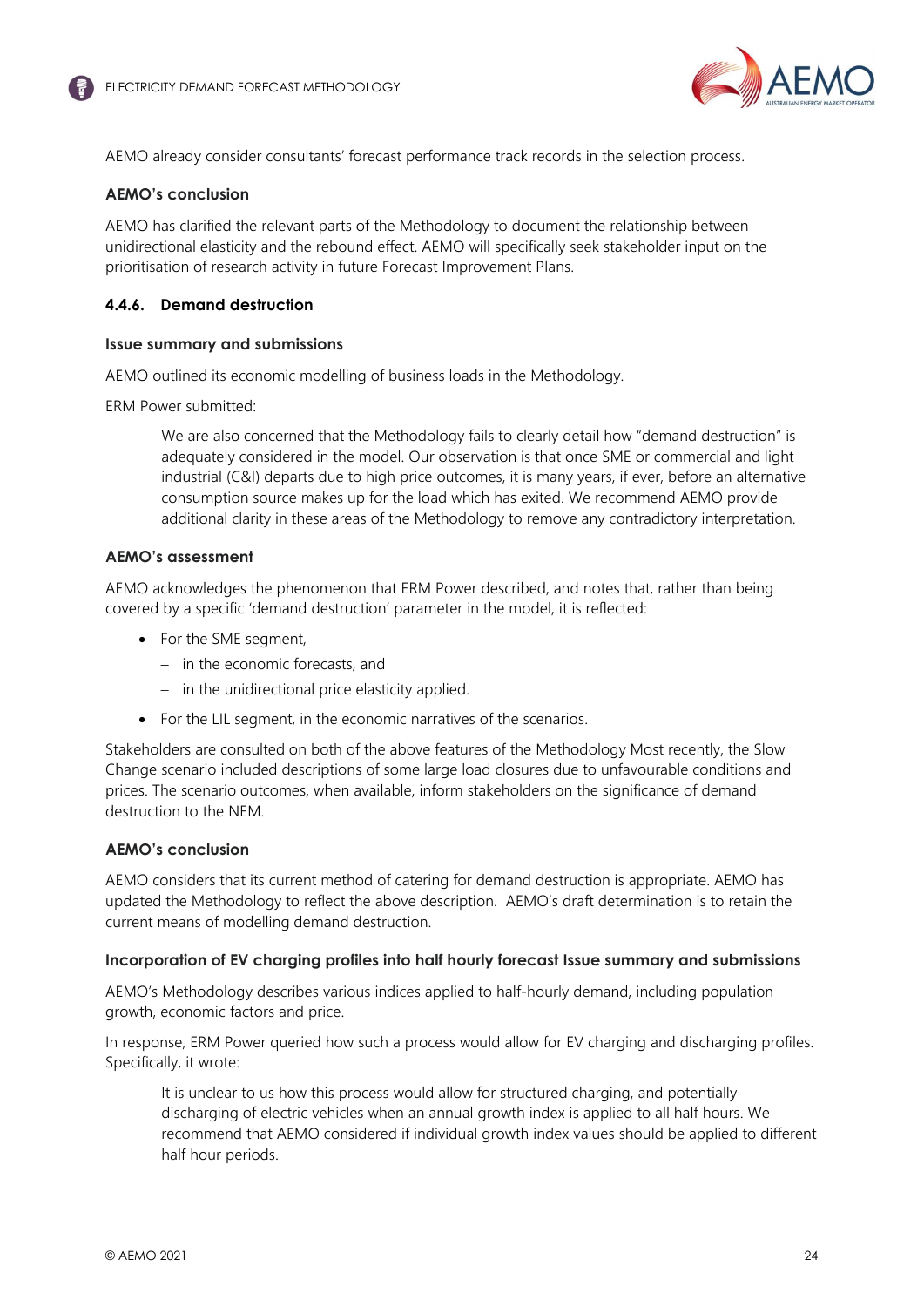

## **AEMO's assessment**

AEMO accounts for EV charging forecasts within the half-hourly simulation process, adding half-hourly EV charging profiles for a range of vehicle types and charging regimes<sup>28</sup> to the simulated underlying demand, which excludes EV charging load<sup>29</sup>. The charging profiles are scaled to match the forecast EV uptake at the given time. This results in an internally consistent forecast because:

- As described in Section 5.6 of the Methodology, the simulation process incorporates one or more scenario-dependent indices to account for growth drivers in the consumption forecast (such as population growth, prices, economy, and housing stock). The indices exclude weather and climate impacts (as the half-hourly simulation captures this directly when sampling the weather years), LILs (which are modelled separately), and any impacts of DER technologies, including EVs.
- As described in Section A4 of the Methodology, the consultant's EV model incorporates various EV growth factors such as relative pricing with alternatives, payback, ride sharing, vehicle purchase trends, technology improvements, limiting factors, and decarbonisation targets. Although not explicitly mentioned, the Methodology applies such factors consistent with the standard scenariospecific forecasts for (for example) population growth, prices, economy, and housing stock.

Thus, both the simulation process and the scaled EV charging profiles include consistent growth drivers, allowing them to be added together without duplication or omission of the indices<sup>30</sup>.

The above is straightforward when EV charging is following set profiles. The Methodology captures this well. As noted in the Methodology Appendix A4.1.2, EV charging can also be coordinated (structured), that is, optimised towards system conditions. This type of charging includes coordinated EV charging, where charging is optimised to happen at time of low system demand, and vehicle to grid (V2G) type operation, which charging/discharging can be dispatched within the dispatch modelling / supply modelling.

The impact of the coordinated charging is excluded from the initial maximum/minimum demand simulation and instead estimated subsequently when making the half hourly traces. The published demand forecasts include the impacts of this type of charging at time of minimum and (if any) maximum demand, and the Methodology will be updated to make this clear.

## **AEMO's conclusion**

AEMO thanks ERM Power for identifying an opportunity to improve the description of EV inclusion, and has updated the Methodology.

AEMO's draft determination is to retain the current approach for EV charging within AEMO's maximum and minimum demand simulation methodology.

# **4.5. External review**

## **4.5.1. Issue summary and submissions**

In light of the complexity of electricity forecasting and the importance of robust reporting on forecast performance, AEMO commissioned the University of Adelaide to review the Forecast Accuracy Report methodology (2019).

In its submission on the Methodology, ERM Power noted the complexity of scaling half-hourly demands and that no framework for independent analysis or audit of the process was described. AEMO responds to

<sup>&</sup>lt;sup>28</sup> See for example the Electric Vehicles tab in: https://www.aemo.com.au/consultations/current-and-closed-consultations/2021planning-and-forecasting-consultation-on-inputs-assumptions-and-scenarios.

<sup>&</sup>lt;sup>29</sup> In this process, profiles for rooftop PV and battery charging are applied as well to convert from underlying to operational demand. <sup>30</sup> Note that the above EV references make this response relevant to the specific question, but the same process applies to all forms of

DER. For a battery, for example, all references to 'charging' above should be read to mean 'charging or discharging'.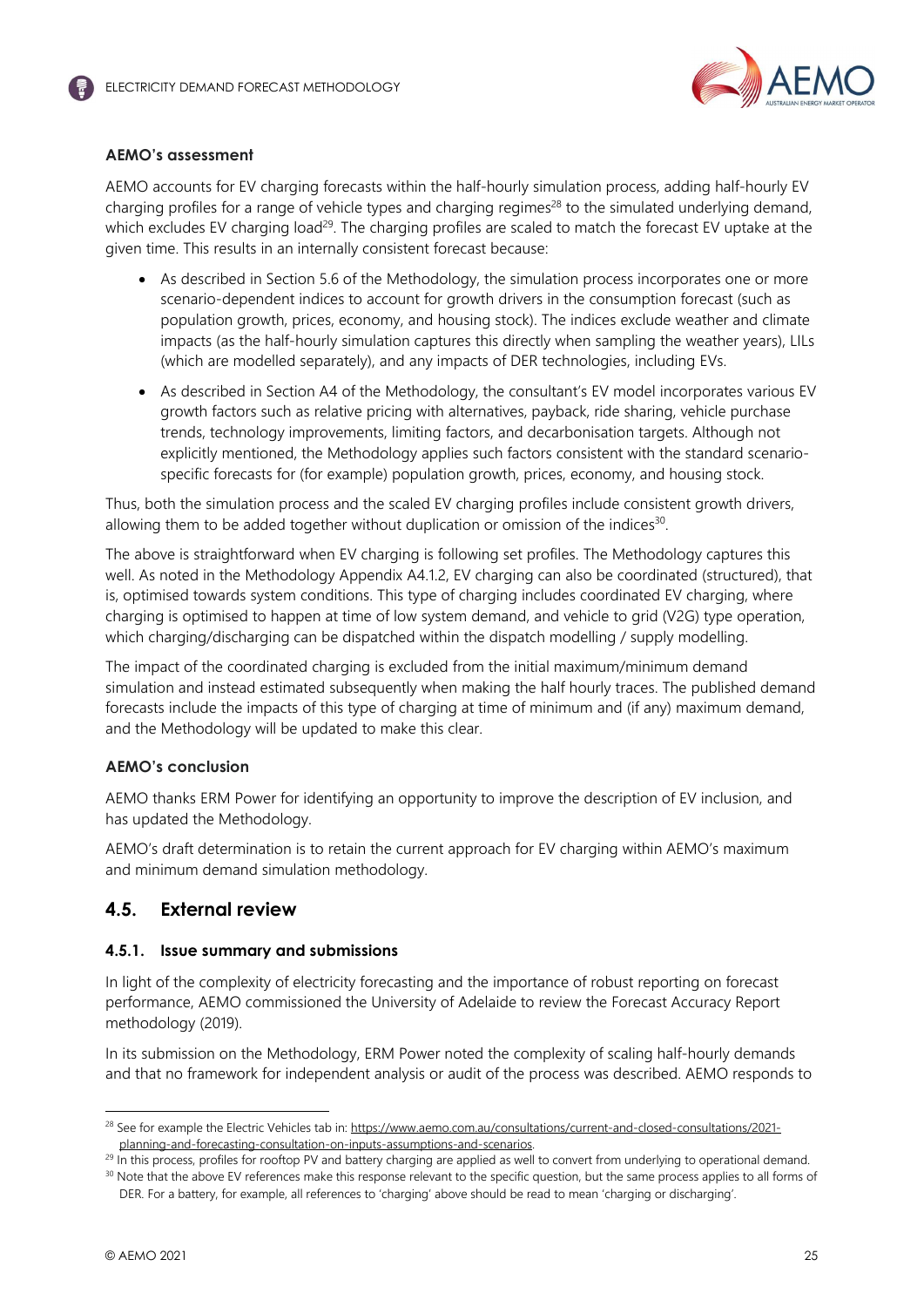

the matter of half hourly demand traces in Section 4.6.3 and this section addresses the general point regarding external review.

## **4.5.2. AEMO's assessment**

To the extent the forecast forms part of a Reliability Forecast that requires AEMO to request AER to make a reliability instrument, the AER audits the execution of the Reliability Forecast according to agreed inputs, assumptions, scenarios and methodology. For a recent example, see https://www.aer.gov.au/node/65588.

AEMO notes requests for independent reviews in both the Reliability Forecast Guidelines<sup>31</sup> (RFG) and the 2020 Forecast Improvement Plan<sup>32</sup> consultations. Due to the costs involved, AEMO has prioritised an independent assessment of approach and potential for bias at least once every four years, prior to a full FAR methodology consultation. The FAR assessment is the key vehicle for identifying, and where required, rectifying forecast issues.

## **4.5.3. AEMO's conclusion**

AEMO reiterates its commitment to an independent assessment of approach and potential for bias at least once every four years.

## **4.6. Probabilistic forecasts, weather and climate**

#### **4.6.1. Incorporation of Climate Change into models**

#### **Issue summary and submissions**

AEMO uses the Representative Climate Pathway (RCP) adopted by the Intergovernmental Panel on Climate Change (IPCC) as a basis for modelling future probabilistic weather years in the Methodology.

CitiPower supported AEMO's incorporation of climate change impacts on the grid and noted it was critical that AEMO continue to do so.

ERM Power noted their interpretation and concern that the Methodology's various references to climate change calculations meant the Methodology duplicated allowances for climate change.

#### **AEMO's assessment**

AEMO notes that it uses many power system component and demand component models to achieve its forecasting objectives. As such, the physical impacts of climate must also be modelled per component. In this case, the physical impacts of climate change are considered in both the operational energy consumption forecasts and the extreme demand forecasts. While energy forecasts are a key input to the extreme demand forecast trajectories, the effects of climate change are removed for this purpose, specifically to avoid duplication of impacts.

#### **AEMO's conclusion**

AEMO agrees on the importance of understanding climate change impacts on the grid, but notes that due to AEMO's higher-level focus, DNSPs should consider undertaking more specialised research for the impacts at distribution levels.

AEMO will amend the Methodology to clarify how climate change adjustments for electricity consumption and extreme demand are considered, free from duplication.

<sup>31</sup> Available at: https://aemo.com.au/en/consultations/current-and-closed-consultations/reliability-forecast-guidelines

<sup>32</sup> Available at: https://aemo.com.au/en/consultations/current-and-closed-consultations/2020-forecast-improvement-planconsultation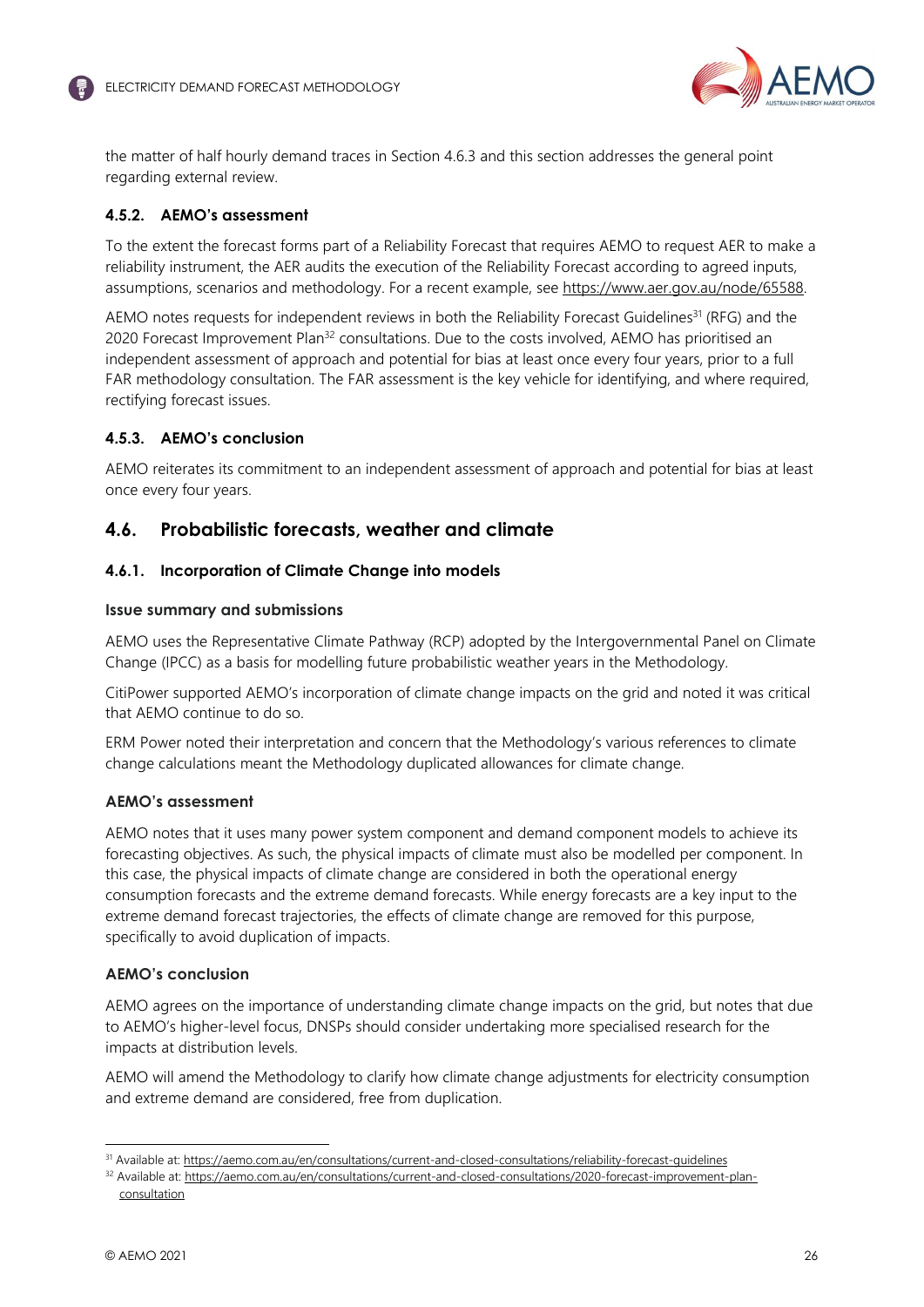

## **4.6.2. Probabilistic demand forecasts**

#### **Issue summary and submissions**

The Methodology includes a description of probabilistic demand forecasts.

In response, ERM Power noted:

- Actual maximum demand in the Victorian region has not exceeded AEMO's 10% probability of exceedance (POE) demand forecast, yet demand has fallen below the 90% POE forecast for 25% of years.
- Its concern that actual demand outcomes result in recalibration of baseline data and the 50% and 10% POE benchmarks. It believed that more detailed analysis and consultation on prevailing factors that led to the 10% POE forecast being exceeded is warranted when such an event occurs, prior to any decision by AEMO to make significant adjustments to baseline and 50% and 10% POE benchmark data. ERM Power considers that this has not been the case to date, with significant adjustments made with inadequate consultation.

ERM Power concluded with a recommendation that "AEMO provide additional transparency in the regional forecast maximum demand values as an appendix in the Forecast Accuracy Report, by including in tabular form the full range (0 to 100% POE) of regional forecast maximum demand values derived from their modelling process. This should be displayed in at least 21 blocks, each of 5 percentile increments".

In another part of its submission, ERM Power requested that AEMO provide further details regarding the relationship between the generalised extreme value (GEV) model and the half-hourly model.

#### **AEMO's assessment**

Due to limited supporting data with the submission, AEMO was an unable to verify the basis for ERM Power's statement that "actual maximum demand in the Victorian region has not exceeded the market operators 10% POE demand forecast, yet demand has fallen below the 90% POE forecast for 25% of years". AEMO provides data of this nature on a yearly basis to monitor the performance of the forecasts; this can be seen in Figure 14 of the 2019 Forecast Accuracy Report. Figure 14 shows that actual demand in Victoria has twice exceeded the one-step ahead 10% POE forecast in the last 14 years, and twice equalled it.

More broadly, AEMO examined the performance of the probability forecast in the 2019 Forecast Accuracy Report<sup>33</sup>, and found no cause for concern, while noting that the limited history made definitive conclusions difficult.

ERM Power's second point implies that recalibration occurs as a result of an 'event'. In contrast, AEMO's recalibration results from the available history of NEM data growing by one year each year; recalibration occurs annually to take into account the most recent year of data. The half-hourly demand model is trained on 5-10 years of data, and the GEV model is trained on 18 years of data. Following the recalibration, AEMO's model outputs are assessed for reasonableness rather than expectations of a specific output.

AEMO does not have any principle-based objections to presenting a full range of forecast demand values. However, practically, accurate estimation of either end of the distribution, such as 5% POE, is problematic because the combination of low frequency and high variance requires a large number of simulations. Such an increase in computer resources comes at a non-trivial cost and seems unwarranted.

Regarding the relationship between the GEV model and the half-hourly model, each of the models has their own strengths and limitations. The role of each model is:

<sup>33</sup> Page 28 of the report found at https://aemo.com.au/-/media/files/electricity/nem/planning\_and\_forecasting/accuracyreport/forecast\_accuracy\_report\_2019.pdf?la=en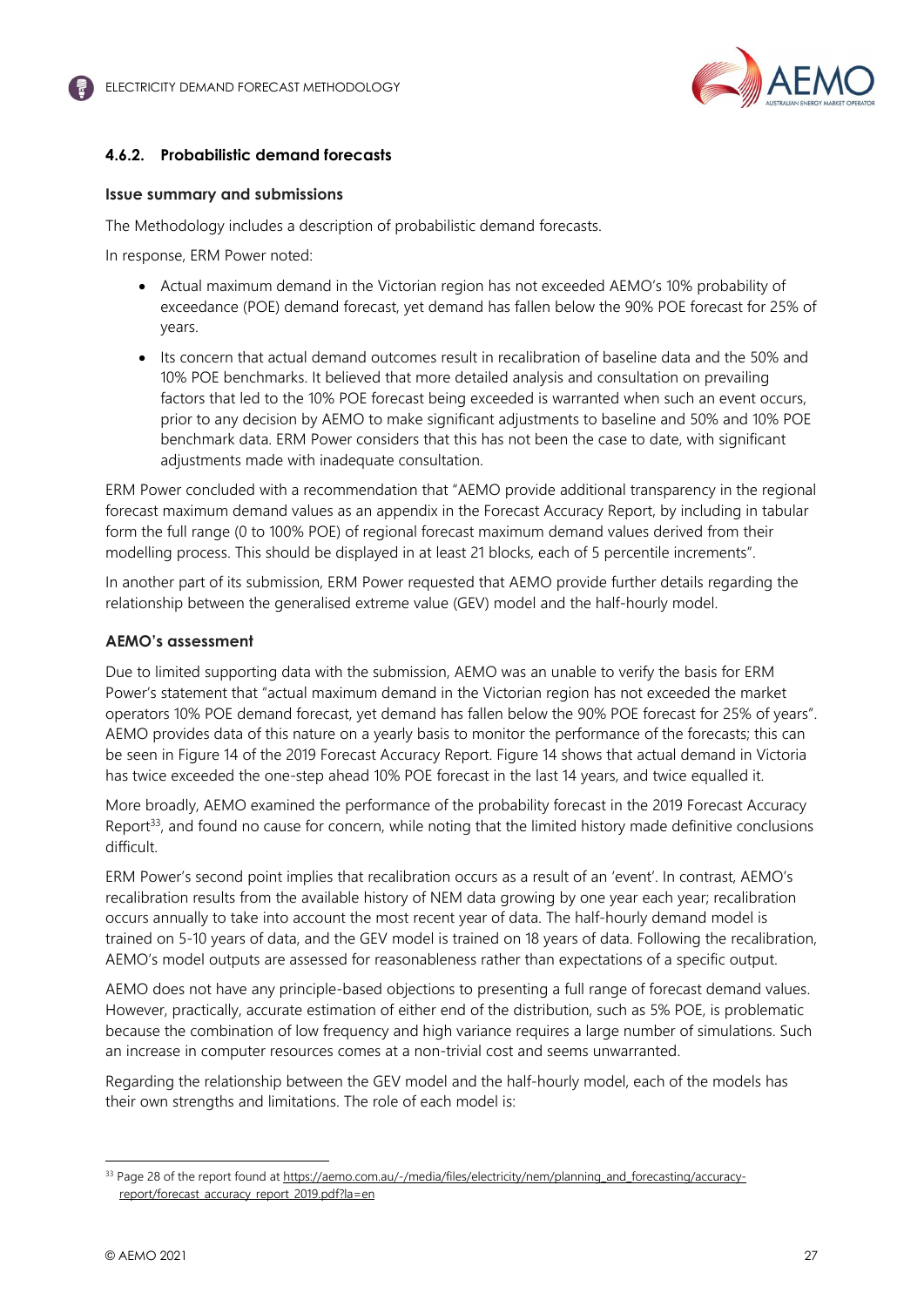

- GEV model at a seasonal and monthly time basis within the first year only, estimates the distribution of extreme values
- $\bullet$  Half-hourly model accounts for the impact of distributed PV (and new technology generally), the economy, and other drivers on short-term patterns (day profile and across the week). Longer-term climatological changes are also applied within the half-hourly model.

To combine their respective foci, the method uses the GEV distribution as the starting point or 'base year' distribution of minimum and maximum demand while the half-hourly model drives the transition of that distribution to future states.

## **AEMO's conclusion**

AEMO has updated the Methodology's description of the integration of the GEV and half-hourly models to form the demand forecast.

AEMO sees no new issues raised or data provided in ERM Power's submission, and refers the reader to AEMO's responses to previous submissions on this topic<sup>34,35</sup>.

## **4.6.3. Probability of exceedance demand traces**

## **Issue summary and submissions**

The last step in AEMO's demand forecasting process is the development of half-hourly demand traces. The demand traces are used in a number of AEMO's reliability and planning processes, including the Medium-Term Projected Assessment of System Adequacy (MT PASA) and the ESOO.

In its submission, ERM Power noted the recent MT PASA rule change that provides information with regards to the range of daily maximum demand outcomes post scaling to both the 50% and 10% POE annual maximum demand forecasts. It referred to observations across the regions that, post-scaling to the maximum annual demand, the maximum of the daily range of daily peak demand outcomes for demand traces scaled to the 50% POE annual maximum demand forecast were higher than the maximum of the daily range of daily peak demand outcomes for demand scaled to the 10% POE forecast, approximately 70% of days. ERM Power questioned how a daily 50% POE forecast could be higher than the 10% POE forecast.

## **AEMO's assessment**

The demand traces used in the reliability assessment of the MT PASA do not target daily 50% POE forecasts or daily 10% POE forecasts. The daily 50% POE and 10% POE forecasts required to be reported as part of the MT PASA process continue to be estimated outside the reliability assessment and reported separately. The new information now reported as part of the MT PASA rule change aims to increase transparency of the daily demands across the range of demand traces used in the reliability assessment.

The Methodology explains the process of creating the half-hourly demand traces. AEMO's trace development process aims at creating realistic half-hourly demand traces that preserve the shape of historical traces as much as possible, but are stretched and grown as required to meet the following criteria for each region and POE:

<sup>&</sup>lt;sup>34</sup> See Section 2.2 of the Forecasting Accuracy Report Methodology Final Determination, available at: https://aemo.com.au/-/media/files/stakeholder\_consultation/consultations/nem-consultations/2020/forecast-accuracy-report-methodology/forecastaccuracy-reporting-methodology-final-determination.pdf

<sup>&</sup>lt;sup>35</sup> See Section 5.6 of the Forecast Improvement Plan Submission Response Document, available at: https://aemo.com.au/-/media/files/stakeholder\_consultation/consultations/nem-consultations/2020/forecast-improvement-plan/submission-responsedocument.pdf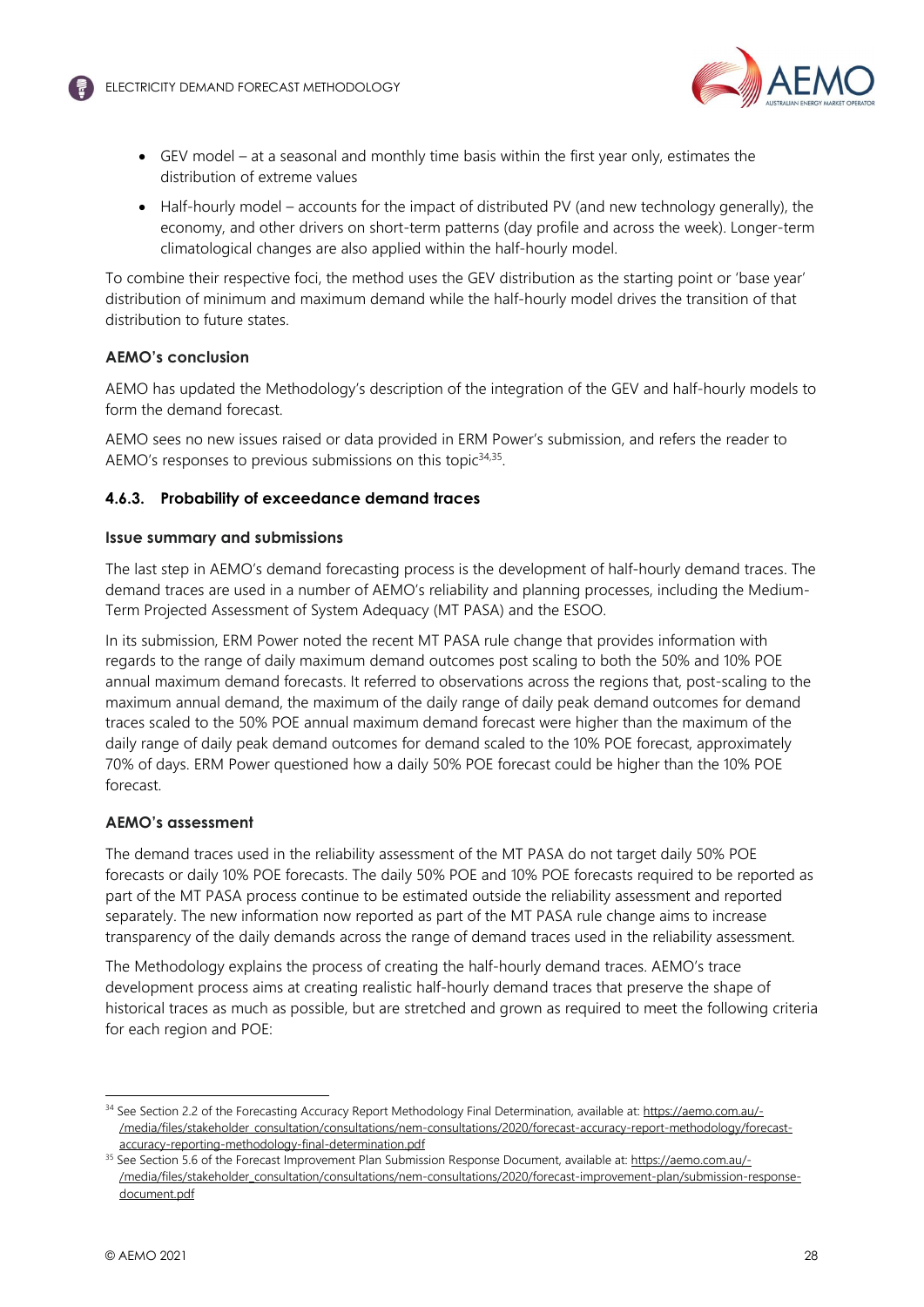

- The highest half-hourly demand during summer must match the forecast summer maximum demand.
- The highest half-hourly demand during winter must match the forecast winter maximum demand.
- The lowest half-hourly demand during the year must match the forecast annual minimum demand.
- The annual consumption (sum of the half-hourly demand across the year) must match the forecast annual consumption.

A historical demand trace that is stretched and grown to meet a 10% POE targets for maximum and minimum demand will therefore have the same annual consumption as the same trace grown to 50% POE targets. As some periods have been lifted more in the 10% POE case than the 50% POE case, others need to be relatively lower for the annual consumption to be similar. To minimise distortion of the days outside the periods that have been selected to be grown to maximum or minimum targets, all other periods are scaled with the same factor, which include daily peaks outside those grown to seasonal peaks or minimum demand target.

To further aid understanding of this process, AEMO have developed a simplified spreadsheet example titled 'trace growing example' in the attached EDFM Draft Determination Examples spreadsheet.

In this simplified example, the year contains only four periods, instead of 365x48=17,520 half hours. Accordingly, this example simply defines energy as the sum of all demand periods, rather than MWh. Minimum demand is not considered in this example.

The starting point is a "reference year", which total consumption is 950 units (sum across the four periods) and its peak demand of 500 units occurs in period 3. The period of maximum demand is highlighted for easy reference.

The reference year is now grown to both the 50% and 10% POE targets:

**Step 1** – the reference year profile has a maximum demand value of 500 units, however, the 50% POE demand target value is 450 units. Because Period 3 is sufficiently above the other periods, its value of 500 can simply be replaced with the target value of 450 for the 50% POE trace, and still remain as the maximum demand value. Similarly, its value of 500 is simply changed to 550 to reflect the 10% POE trace. Periods 1,2 and 4, that did not have their values changed, are referred to as 'ungrown'.

**Step 2** – the energy (sum of all demand) must also be adjusted to meet the energy target, while maintaining the recently maximum demand value. The 50% POE trace must have its total energy increased from 950 units to 1,100 units. This is done by sharing the 150 units proportionally amongst the periods that won't affect the target demand value. In this case, 150 units of energy are proportionally allocated across Period 1 (100->130), Period 2 (200->260) and Period 4 (200->260). Period 3 is unchanged as adjusting it would impact the achievement of the demand target. Similarly, the 10% POE trace has adjustments from 1,050 (after adjusting Period 3 to its target demand) to 1,100 units: Period 1 (100->110), Period 2 (200->220) and Period 4 (200->220).

This demonstrates that the size of the target demand value in Step 1 influences the volume of energy allocation in Step 2:

- 10% POE has a higher demand value to grow Period 3 to, leaving a smaller remaining energy target to meet with the ungrown periods 1, 2 and 4.
- 50% POE has a lower demand value to grow Period 3 to, leaving a greater remaining energy target to meet with the ungrown periods 1, 2 and 4.

Note that the effect shown in the 4 load block example is exaggerated. When the calculation is done across over 17000 periods, such adjustments are minor. However, AEMO will continue to consider whether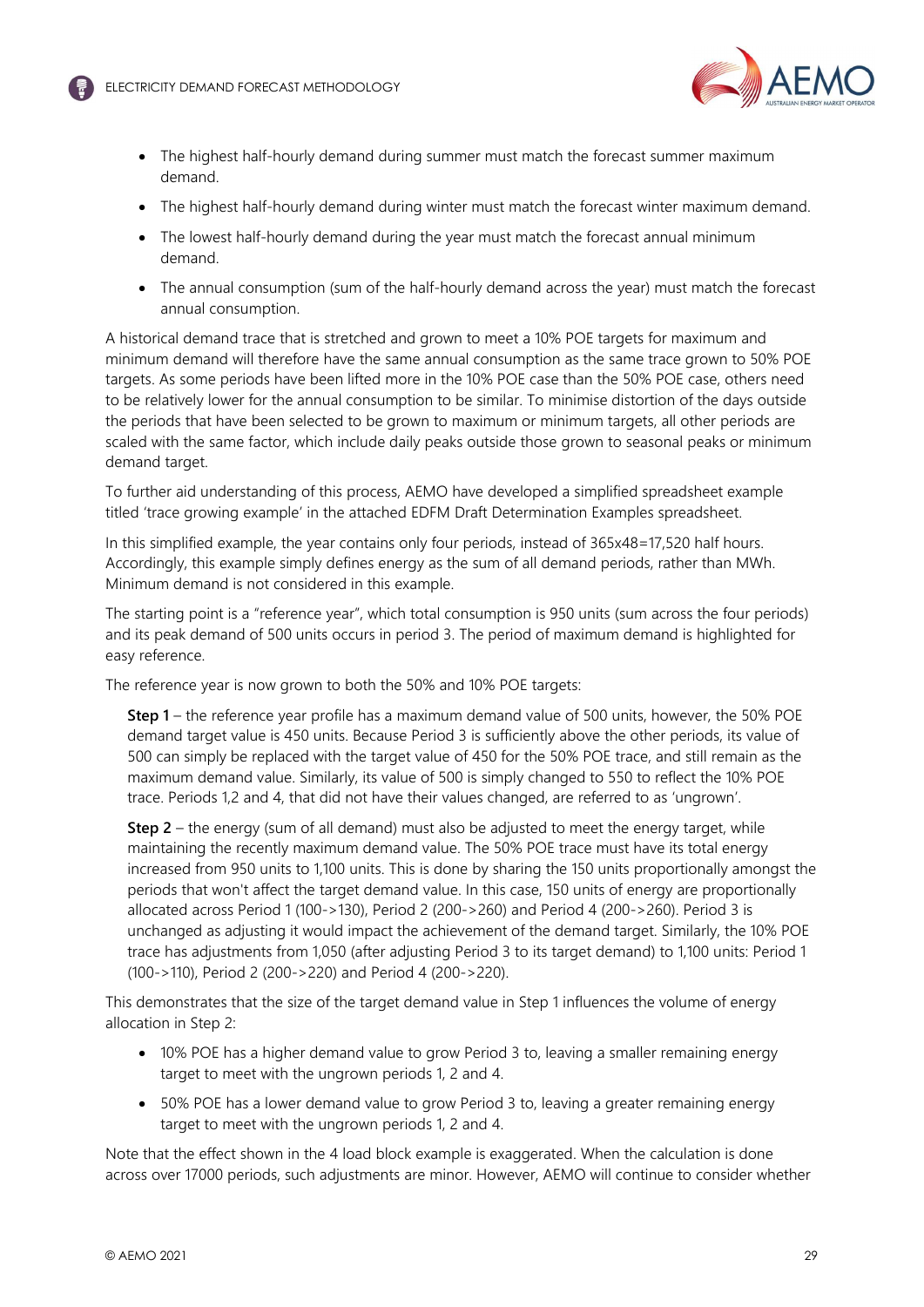

there are other approaches that can improve trace development and reduce this effect. Note that the effect shown in the 4 load block example is exaggerated. When the calculation is done across over 17000 periods, such adjustments are minor. However, AEMO will continue to consider whether there are other approaches that can improve trace development and reduce this effect AEMO's conclusion

AEMO's draft determination is not to change its trace growing process, as the traces are fit for their intended purpose – in this case both being able to be used to calculate expected USE in accordance with the Reliability Standard Implementation Guidelines<sup>36</sup> and guide outage planning through the use of multiple reference years, which maintain natural variability of seasonal and weather driven daily demand outcomes with minimal distortion to the daily load shapes.

## **4.6.4. Weather simulation - volatility**

#### **Issue summary and submissions**

The Methodology describes AEMO's use of weather simulation and the application of stochastic volatility therein.

In response, ERM Power questioned "given the significant array of weather sensitive input assumptions already applied in the model, which are already varied over time, why an additional stochastic volatility factor is required."

## **AEMO's assessment**

Often, statistical models are utilised for their ability to capture the mean value of a phenomenon. For example, when AEMO forecast an energy consumption of x gigawatt hours (GWh), the statistical statement is that 'AEMO's model forecasts a mean value of x GWh'. Such models incorporate explanatory variables such as weather, each of which has its own statistical distribution (variance). For the given value of the explanatory variables such as temperature, humidity, public holidays, the average energy consumption is X GWh. Mathematically this can be described as the conditional mean  $E(Y|X)=f(x)$ .

In the case of the probabilistic electricity demand forecasts, AEMO seeks to produce an interval forecast of demand, therefore AEMO needs to understand both the conditional mean, given the explanatory variables, and the variance around that mean. For example, two days that are very similar in terms of explanatory variables (temperature, season, weekday) may exhibit non-trivial differences in their electricity demand. This difference in demand could also be termed volatility or variance around the mean or 'line of best fit'.

AEMO has reconsidered the use of the term 'stochastic volatility' to describe the above and now proposes the technical term 'residual' instead. It is critical that non-technical readers understand the technical term 'residual' describes an inherent feature of any statistical model, and it does not refer to an omission on AEMO's part in explaining model performance.

#### **AEMO's conclusion**

AEMO, in order to achieve an accurate forecast, seeks to reflect sources of variation including those due to explanatory variables and those inherent in the demand for electricity. AEMO considers the current model structures fulfil that purpose. AEMO has updated the Methodology document to clarify the matter.

AEMO's draft determination is that no change to the method is required.

<sup>36</sup> See: https://aemo.com.au/en/energy-systems/electricity/national-electricity-market-nem/nem-forecasting-andplanning/forecasting-and-reliability/reliability-standard-implementation-guidelines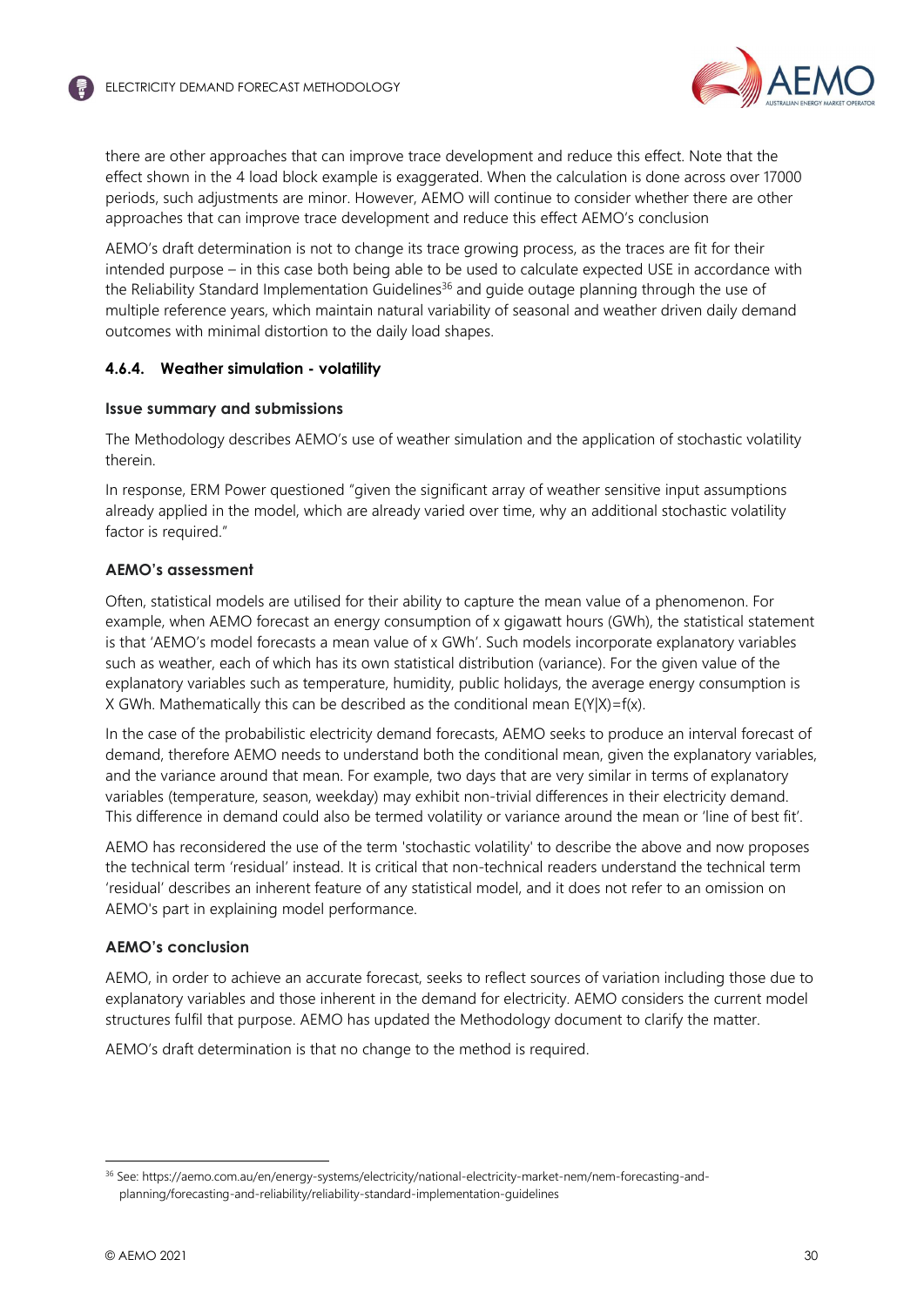

## **4.6.5. Weather simulation – climate futures and synthetic weather years**

## **Issue summary and submissions**

The Methodology describes AEMO's use of 3,000 synthetic weather years and their basis in the 20 years of available high quality weather data. The Methodology also describes technical details of incorporation of climate change in Appendix A2.3

In response, ERM Power noted it was unclear how this would ensure the "historically observed normal pattern of rolling within season of weather outcomes are maintained across the entire 3,000 simulated synthetic weather years".

The submission also sought clarification as to how, since all 20 historical years are warmed to meet a possible future climate conditions, a 'natural range of historical outcomes' will be achieved. The submission then stated: "We consider these years should maintain the normal spread of reasonably possible weather outcomes as opposed to a central forecast view of future outcomes."

## **AEMO's assessment**

As a forward looking forecast, the Methodology utilises the IPCC's view of future climates rather than a backward looking 'natural range of historical outcomes'. The IPCC provides a number of RCPs to reflect possible climate change rates and mitigation outcomes.

The Australian Government states $37$ : 'The climate modelling community has developed RCP to explore credible future options'. Its description goes onto provide specific guidance on the application of the RCPs: 'These scenarios span the range of plausible global warming scenarios. They provide a range of options for the world's governments and other institutions for decision making.'

The forecasting scenarios developed with stakeholder input in the IASR describe climate narratives, and AEMO's modelling uses the corresponding RCP. Thus, AEMO does utilise a spread of 'reasonably possible weather outcomes as opposed to a central forecast view of forecast outcomes'.

To aid understanding of the synthetic weather simulation process, AEMO provides below an alternative description of synthetic weather year generation as a two-step process:

## **Step 1 – Generating climate adjusted weather sets**

AEMO selects 20 weather years of high-quality historical weather data as the input data. Typically, these are the last 20 years, except if a data quality issue exists. These 20 historical weather years are warmed based on how long ago they occurred relative to the year being generated.

For example, the process will warm the 2000 historical weather year more than the 2020 historical weather year to represent, for instance, a 2035 climate .

## **Step 2 – Simulating future weather from climate adjusted weather sets**

A synthetic weather year is constructed fortnight-by-fortnight through the year, by randomly selecting from the pool of corresponding fortnights in the climate adjusted weather set. This results in a synthetic weather year that follows seasonal patterns and also preserves temperature patterns within the two-week sampled period. This is repeated so as to create a set of 3,000 synthetic weather years. Within this set, the warmed version of a historical temperature event will appear with the same frequency by design. For example, if 43ºC is the top 1% of temperatures over the last 20 years, the warmed version of 43ºC will also occur in the top 1% of the 3,000 synthetic weather years.

<sup>37</sup> See: https://www.climatechangeinaustralia.gov.au/en/climate-campus/modelling-and-projections/projecting-future-climate/ greenhouse-gas-scenarios/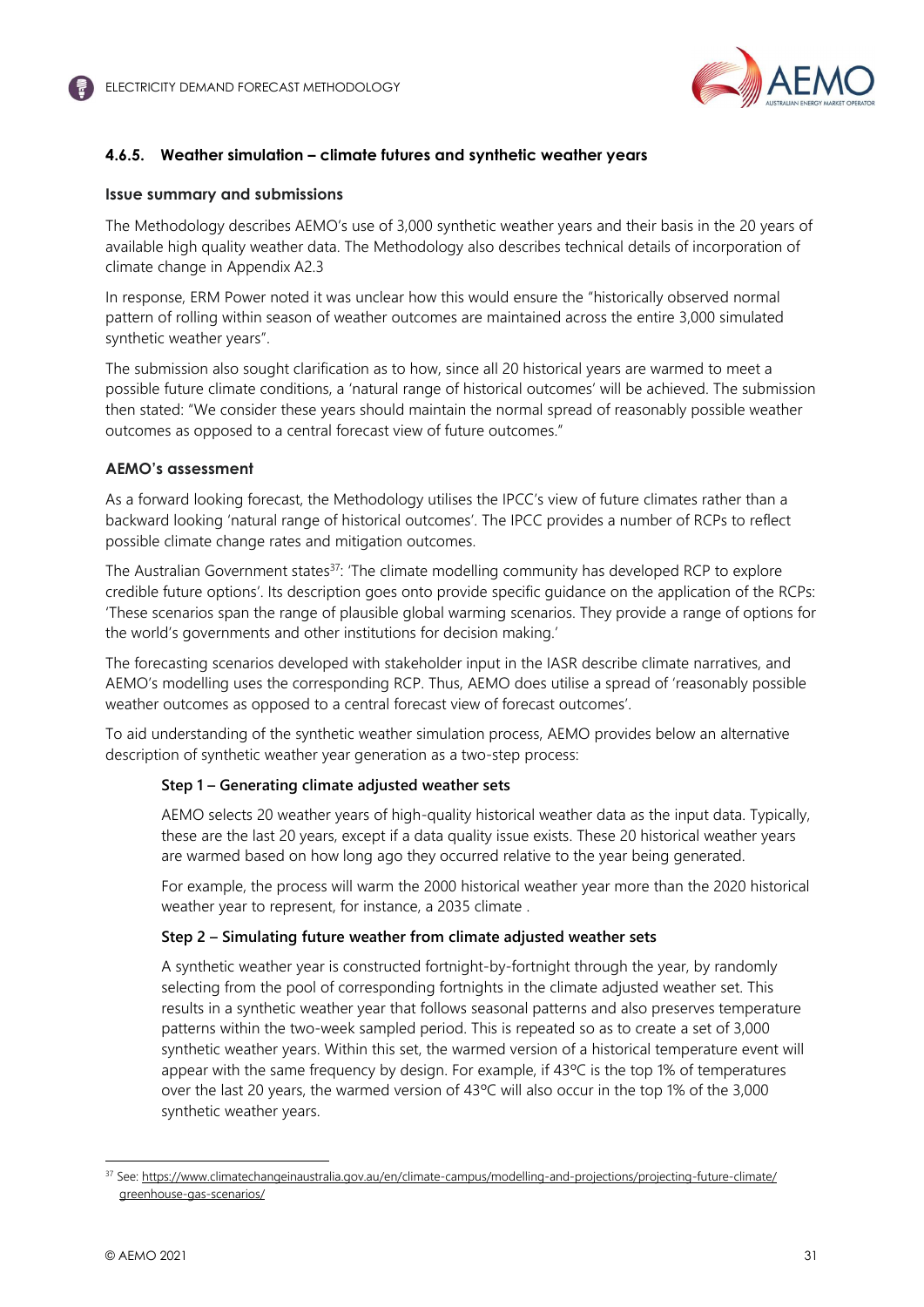

In response to the submission that the simulate should preserve the 'historically observed normal pattern of rolling within season of weather outcomes'. The simulation process achieves this by constructing each synthetic weather year a fortnight at a time. It assigns the first fortnight randomly selected from all the first fortnights of history then assigning the second fortnight etc. An effective set of synthetic weather years reflects the full breadth of outcomes in their expected proportions, that is, the mid-January day is warmer than the mid-June day in the majority of cases.

## **AEMO's conclusion**

AEMO's commitment to accurate forecasts requires it to use credible climate futures, and stakeholder involvement in defining forecasting scenarios ensures the climate futures modelled are of relevance to industry and stakeholders. The above description of the Methodology's technical process of weather simulation hopefully provides confidence to stakeholders that the weather simulation process is fit for purpose.

AEMO has made minor clarifications to the Methodology.

AEMO's draft determination is that no change to the method is required.

## **4.6.6. NSIG deviation from weather**

#### **Issue summary and submissions**

AEMO documented the modelling of non-scheduled intermittent generation (NSIG) in the Methodology.

In response, ERM Power submitted that given the large capacity of NSIG in the NEM, it is important that the Methodology describe how NSIG output is applied to minimum and maximum demand forecasts. Its submission stated:

It is unclear if output from NSIG is applied based on:

- individual year historical weather aligned outcomes,
- the average output across all years or
- the minimum output across all years at the time of maximum and the maximum output at times of minimum demand.

## **AEMO's assessment**

The NSIG output is not incorporated into the demand forecast via any of the suggested mechanisms in ERM's submission. Instead, AEMO incorporates distributed PV NSIG into each of the 3,000 simulation outcomes based on the weather in each unique simulation. The probabilistic demand forecast is the statistical distribution resulting from the simulations.

Non-scheduled wind (<30 MW) is incorporated via typical contribution at time of minimum and maximum demand, but solar is explicitly considered in forming the simulation outcomes and the solar value used reflects the weather, season and time of day.

## **AEMO's conclusion**

AEMO agree that NSIG output must be modelled accurately for the benefit of an accurate forecast, and consider its current method is effective in doing so. AEMO's draft determination is to retain this method.

AEMO has updated the Methodology to clarify the incorporation of NSIG output in demand forecasts.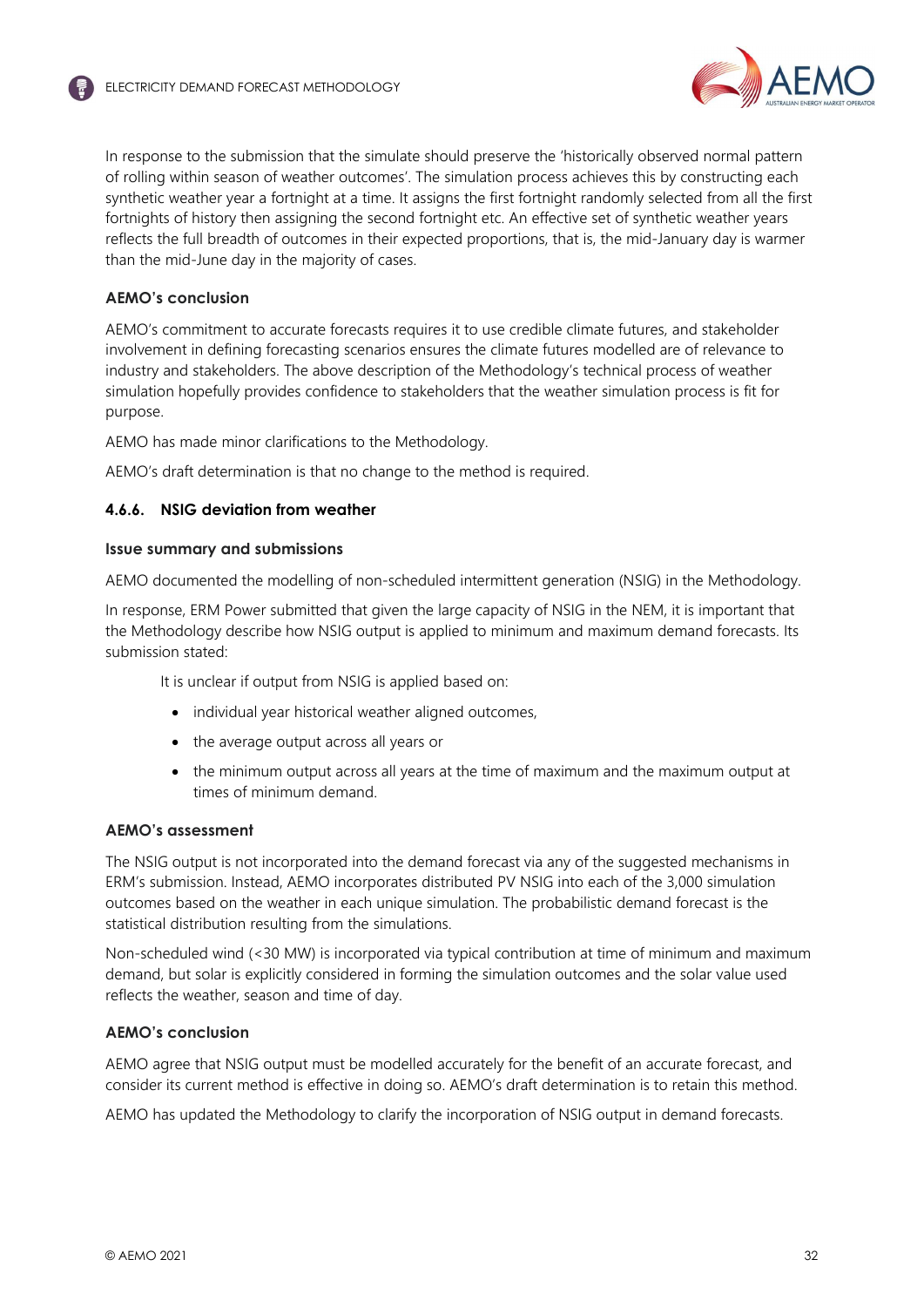

# **4.7. Segment specific methodologies**

## **4.7.1. Large Industrial Loads**

## **Issue summary and submissions**

AEMO described the use of LIL surveys in the Methodology.

ERM Power raised two points $38$ , noting that:

- The Methodology did not mention whether deviations between actual and forecast electricity usage were discussed with LIL survey participants. ERM Power went on to recommend that discussions regarding deviations between forecast and actual consumption are included as a clear discussion point in the Methodology.
- There are no benchmark criteria for the inclusion of new LILs in the NEM. FRM Power recommends the Methodology specify inclusion criteria, and notes the criteria for inclusion in the WEM forecast. This would apply both to the current LIL definition (which is supported by ERM Power) and for a suggested group of loads with a half-hourly demand in the 2 MW to 10 MW range.

## **AEMO's assessment**

Regarding discussions with LILs on their deviations to forecast, AEMO thanks ERM Power for identifying an element that was inadvertently omitted from the Methodology.

Regarding the documentation of criteria used to determining the inclusion of new LILs in AEMO scenarios, AEMO agrees this should be listed for the NEM as it is for the WEM.

The introduction of an additional segment of 2-10 MW sized loads was discussed along with other suggestions for increased granularity in Section 4.2. In general, the statistical distribution of loads is log normal, meaning that any inclusion of loads under the existing 10 MW threshold will vastly increase the number of affected loads, however, the scale of those loads is small relative to the original selection.

As AEMO notes in Section 4.2, additional segmentation may not improve forecast quality, but does increase forecasting cost. AEMO considers that ERM Power's recommendation would:

- Drive significant administrative costs within AEMO, by applying the criteria to a large number of prospective connections in the NEM
- Invalidate the use of economic forecasts and thus increase forecast error. Economic forecasts by their nature include incremental growth and decline of individual businesses, and the emergence and elimination of whole businesses. The recommended criteria, operating in parallel to the economic forecast, would duplicate the emergence (but not elimination) of businesses with over 2 MW demand, and thus can be expected to introduce upward bias and increase forecast error.

## **AEMO's conclusion**

AEMO has updated the Methodology to clarify that atypical electricity use deviations are discussed with the LIL survey participant.

AEMO will update the Methodology with criteria for inclusion of new LILs in the NEM.

AEMO's draft determination is not to introduce NEM entry criteria for loads below the existing 10 MW threshold.

<sup>&</sup>lt;sup>38</sup> A further comment to the LIL forecast from ERM Power, suggesting AEMO to move to forecast loads with a half hourly demand in the 2 MW to 10 MW range separately from the remaining SME loads, is discussed in Section 4.2.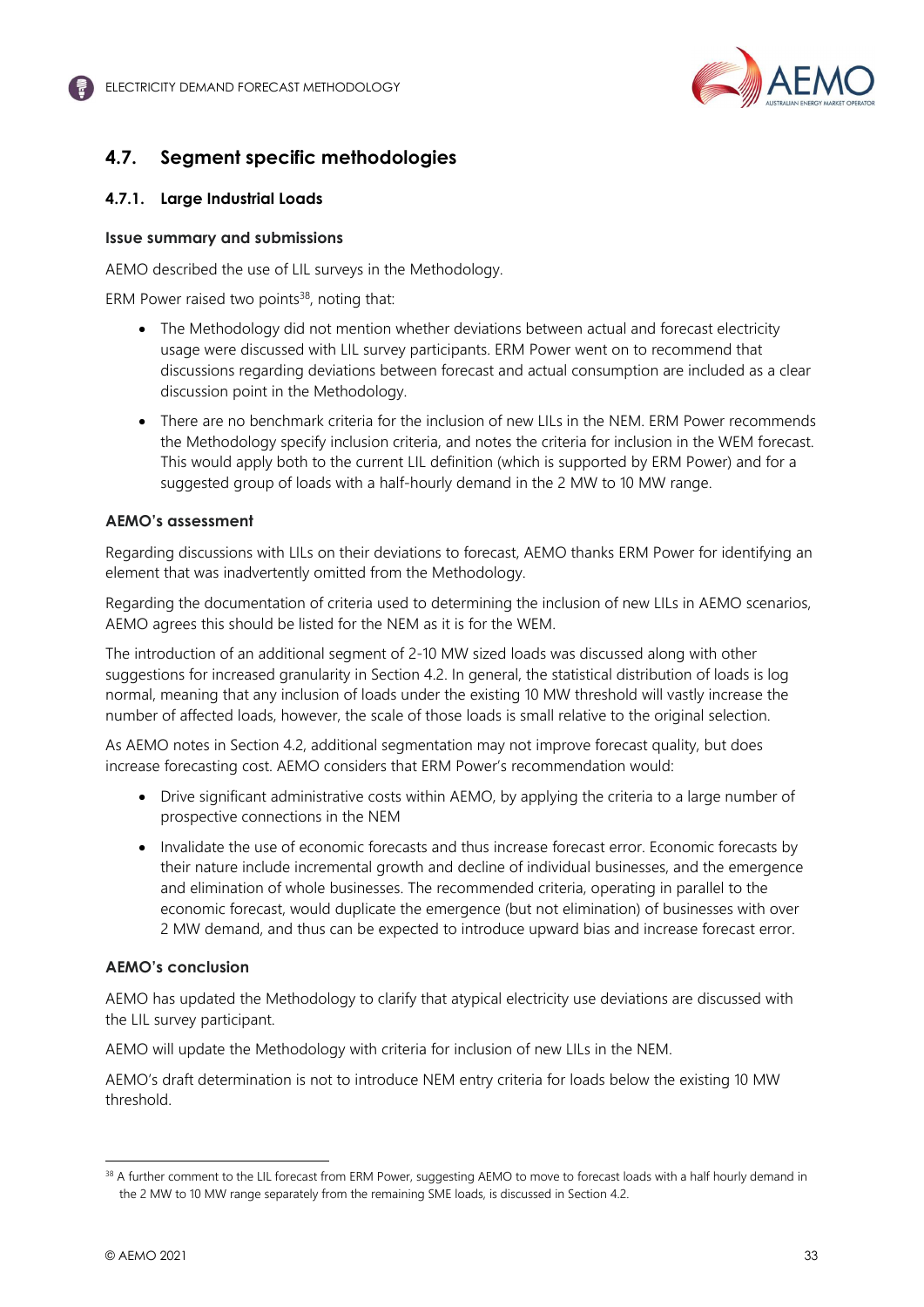

## **4.7.2. SME – sub-regional seasonality**

#### **Issue summary and submissions**

AEMO describes the forecasting process for SMEs, including the use of seasonality.

ERM Power queried how AEMO's seasonality component "differentiates between loads that have a seasonality component and loads that do not". The submission then described an example of "SME loads in holiday resort areas would have very high seasonality impacts whereas SME loads in a metropolitan location may not".

#### **AEMO's assessment**

AEMO's agrees that various SME customers have different seasonal loadings. However, the Methodology does not attempt to differentiate between them in this manner, because at a regional (state) level, the seasonality factor applied is the weighted average of all SME in that region.

#### **AEMO's conclusion**

AEMO's draft determination is to continue using the current application of SME seasonality at a regional (state) level.

#### **4.7.3. SME – uncertainty adjustment**

#### **Issue summary and submissions**

The Methodology describes AEMO's reflection of SME forecast uncertainty through the use of a dispersion around the central scenario.

ERM Power noted that the Forecast Accuracy Report contains no details regarding the accuracy of the SME forecast, so there appears to be no justification for the level of dispersion employed. The submission recommended that the level of dispersion be justified through improved analysis of actual electricity usage.

#### **AEMO's assessment**

AEMO notes there are multiple techniques for estimating current forecast dispersions and the submission appears to have assumed that historical forecast accuracy is required to do so.

In fact, AEMO utilises a standard statistical technique of estimating the forecast dispersion from the standard deviation of the difference between actual and fitted values of the current SME forecasting model. This takes into account all years of actual data that go into training the current model, and thus provides the best possible dispersion estimate of the current forecasting model. Using this technique, the performance of historical forecasts (which are likely to have had different model parameter values and even different model structures) is irrelevant to the forecast dispersion of the current model.

AEMO regards the above technique as superior to the submission's recommendation, because it directly addresses the primary purpose of describing forward looking accuracy. The chosen technique best reflects the likely benefits of ongoing model improvement and the benefit of increasing data history.

AEMO's forecast dispersion is a 95% confidence interval, meaning, that in the long run, 95% of actual values are within the forecast confidence interval.

#### **AEMO's conclusion**

AEMO has updated the Methodology to describe the basis for the dispersion estimate.

AEMO's draft determination is to retain its current technique of estimating dispersion.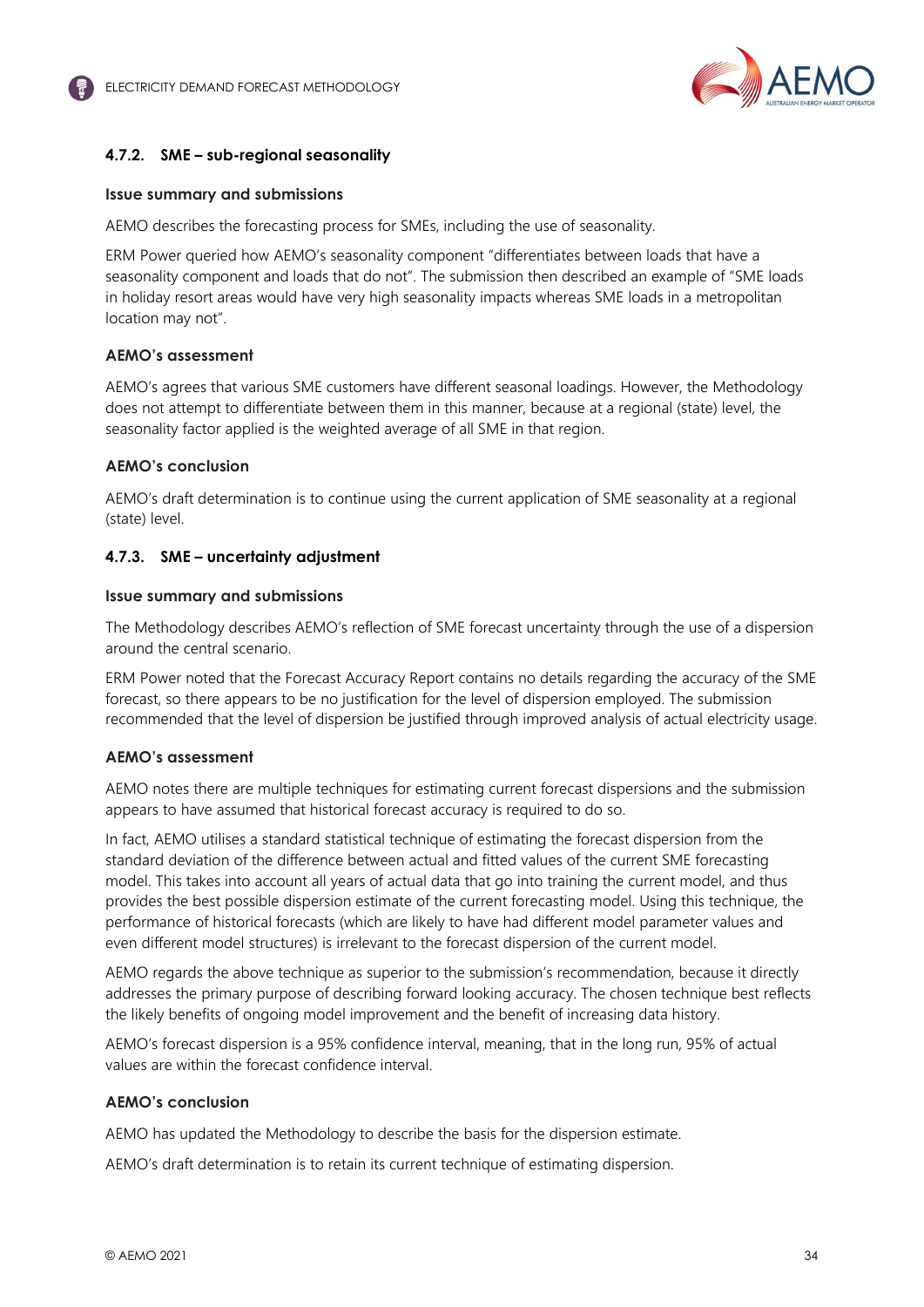

# **4.8. Other matters**

## **4.8.1. Consumer advocate funding**

#### **Issue summary and submissions**

The Methodology contains a volume of detailed content.

QEUN submitted that reviewing such consultation documents is a burden for consumer advocates, and that consumer advocates need funding in order to contribute to represent their consumer base.

## **AEMO's assessment**

This matter has been addressed in Section 4.2.2 "Funding for consumer representatives" of the Reliability Forecast Guidelines Final Determination<sup>39</sup>.

## **AEMO's conclusion**

When seeking feedback on the Methodology from QEUN, AEMO conducted a telephone call to help QEUN use its time efficiently. AEMO's position regarding funding is described in the above-noted section of the RFG.

## **4.8.2. Conservatism**

#### **Issue summary and submissions**

AEMO targets the production of an accurate and unbiased forecast.

ERM submitted:

ERM Power acknowledges the ongoing work by AEMO to attempt to improve the veracity of the Methodology in the areas of annual consumption and maximum and minimum demand outcomes. However, we remain concerned that AEMO maintains an overly conservative methodology with regards to the forecasting of regional maximum demand outcomes. This is highlighted by historical outcomes vs forecasts, in particular for the Victorian region. In December 2019 new temperature records were set at numerous weather stations in the Victoria region, however actual operational demand fell well below the 10% POE forecast for the month of December. Similarly, in January 2020 when daily maximum temperature outcomes during the last week of January were well above historical 95th percentile outcomes and very close to historical maximums at numerous weather stations in the Victorian region, adjusted demand remained below AEMO's Summer and January monthly 10% POE forecasts.

We also note that in the history of the National Electricity Market (NEM), actual maximum demand in the Victorian region, following any required adjustments for defined load interruption, has not exceeded the market operators 10% POE demand forecast, yet demand has fallen below the 90% POE forecast for 25% of years.

In addition, we are also concerned with what we consider are reactive responses by AEMO, where actual demand outcomes, whilst remaining within the range of outcomes derived from the forecasting process, result in recalibration of baseline data and the 50 and 10% POE benchmarks. AEMO's regional maximum demand forecasts are derived from a set of 3,000 synthetic weather years, these potential weather outcomes which include for a wide range of weather variability is used to calculate a range of potential summer and winter maximum daily demand outcomes ranging from 0 to 100% POE. As set out in the Methodology, significant tail values exist in the

<sup>39</sup> Available at: https://aemo.com.au/en/consultations/current-and-closed-consultations/reliability-forecast-guidelines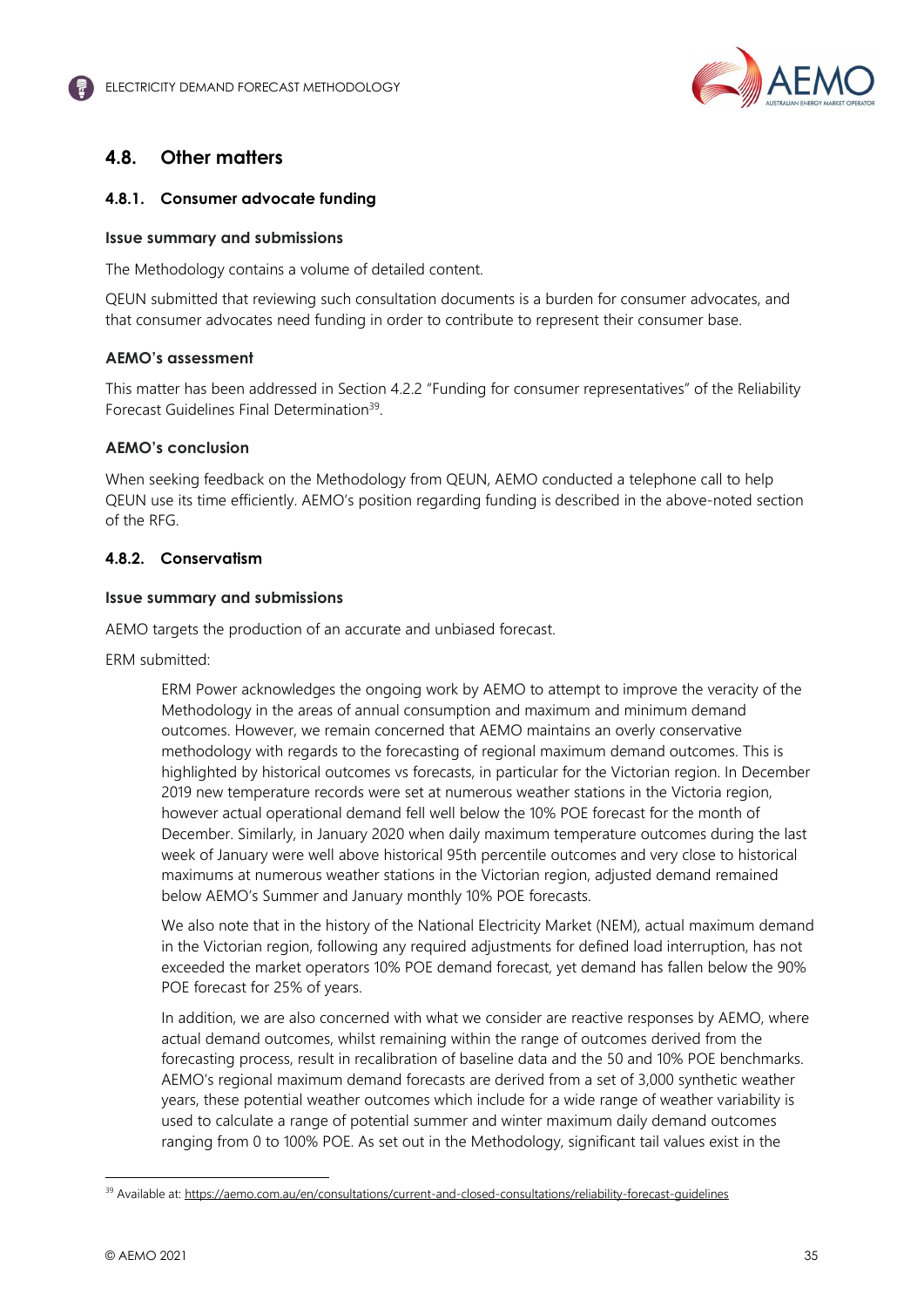

distribution of outcomes between the 0 to 10 and 90 to 100% POE values. We consider that it is entirely possible and also that it should be expected, that at some point in time actual demand could exceed a 5% POE (1 in 20 years) or even a 2% POE, (1 in 50 years) outcome which following an actual occurrence should not automatically justify significant adjustment to the 10% POE forecasts. We believe that more detailed analysis and consultation on prevailing factors that led to the 10% POE forecast being exceeded is warranted when such an event occurs, prior to any decision by AEMO to make significant adjustments to baseline and 50 and 10% POE benchmark data. This has not been the case to date, with significant adjustments made with what we believe has been inadequate consultation.

We recommend that AEMO provide additional transparency in the regional forecast maximum demand values as an appendix in the Forecast Accuracy Report, by including in tabular form the full range (0 to 100% POE) of regional forecast maximum demand values derived from their modelling process. This should be displayed in at least 21 blocks, each of 5 percentile increments.

We also urge AEMO to seek assistance from the regulators with respect to using performance data provided by participants to the Essential Services Commission (ESC) and the AER on a quarterly basis. Some of this data, such as monthly feed in tariff customer numbers by jurisdiction, monthly smart meter installation by metering type and number of customers with smart meters by tariff type (controlled load, time of use) may be useful as a reference source for trend analysis.

MEU submitted:

As a general observation, the MEU recognises that AEMO is continually seeking to enhance its practices and so improve the quality of its forecasts. Equally, the MEU is concerned that AEMO forecasting still exhibits considerable conservatism in its assessments of future of peak demand (10%PoE). The MEU accepts that some limited conservatism is appropriate but stresses that with recent changes (eg the Retailer Reliability Obligation) and expected new changes (eg from the Energy Security Board post 2025 review) in the market rules, the impact of excessive conservatism in forecasts will lead to significant but unnecessary costs for end users that are already expressing considerable concern at the costs of delivered electricity. In this regard it is worth highlighting end users have clearly expressed a view that they do not want increased reliability of supply if that increases costs and lower costs for electricity supplies are essential. The MEU considers that AEMO needs to improve their forecasting practices ensure that they do not exhibit excessive conservatism.

#### **AEMO's assessment**

Regarding the submission's references to December 2019 and January 2020, as explained in the Reliability Standard Implementation Guidelines (RSIG) consultation, comparing individual months to probabilistic forecasts is not statistically valid. All probabilistic forecasts are 'in the long run' (law of large numbers) and referring to two monthly data points does not constitute evidence that the demand forecast is materially biased. Refer to University of Adelaide's expert report on demand forecast accuracy reporting.

Section 4.6.2 of this report addresses the comments regarding actual maximum demand in the Victorian region over the history of the NEM. The section also addresses ERM Power's perception that an actual occurrence automatically justifies "significant adjustment to the 10% POE forecasts".

Section 4.6.2 also addresses ERM Power's recommendation of tabulating the full range of regional forecast maximum demand values. The suggestion regarding ESC and AER data is addressed more generally in Section 4.2.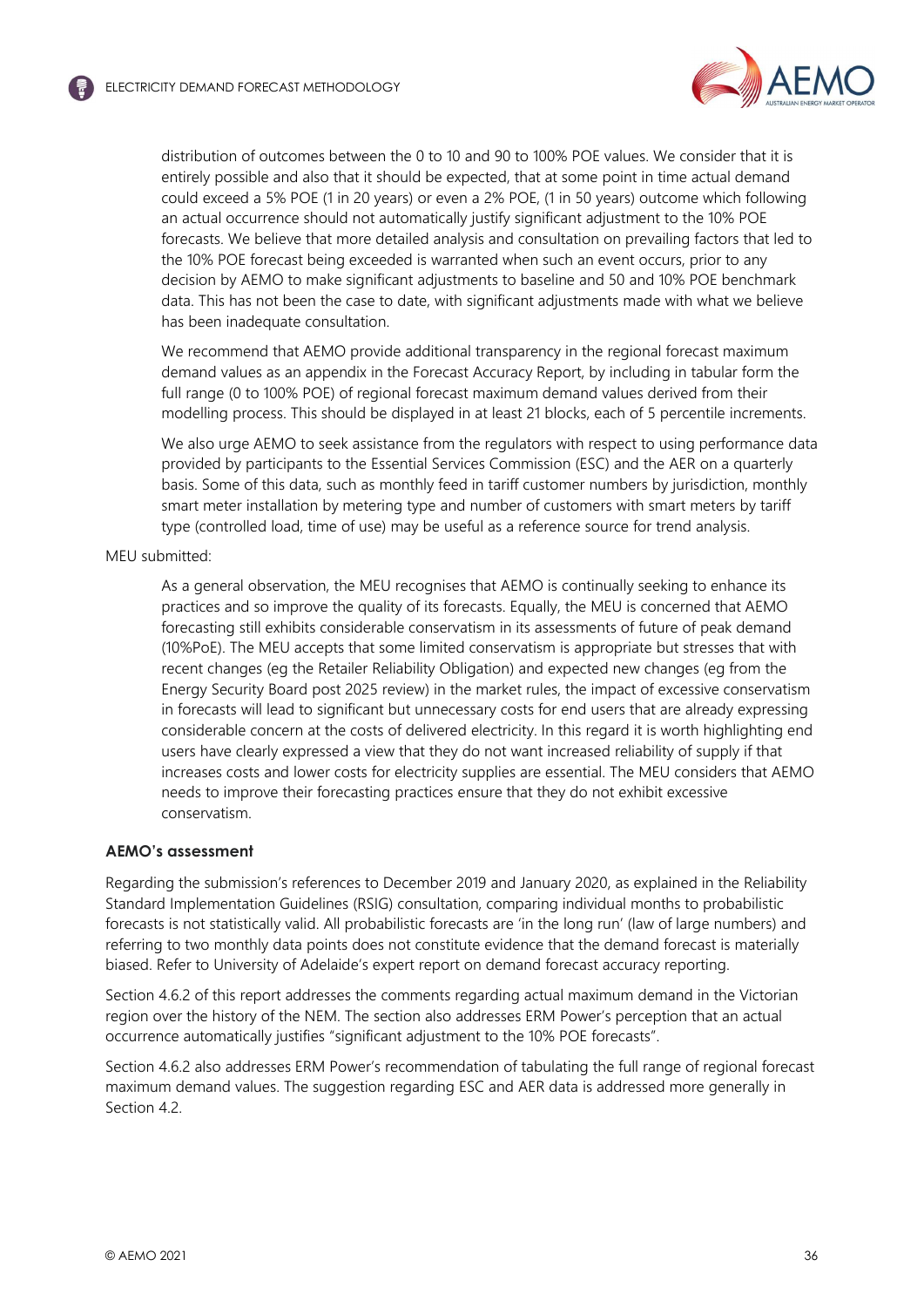

MEU did not provide new information or evidence of conservatism, and AEMO has previously refuted the claim of conservatism in the Reliability Forecast Guidelines Final Determination<sup>40</sup>.

## **AEMO's conclusion**

This matter has been addressed in Section 5 "Identifying and addressing conservatism and bias" of the Reliability Forecast Guidelines Final Determination<sup>40</sup>.

# **5. DRAFT DETERMINATION**

Having considered the matters raised in submissions, AEMO's Draft Determination is to amend the Electricity Demand Forecasting Methodology<sup>41</sup> in accordance with the AER's Forecast Best Practice Guidelines.

<sup>&</sup>lt;sup>40</sup> Available at: https://aemo.com.au/en/consultations/current-and-closed-consultations/reliability-forecast-guidelines

<sup>&</sup>lt;sup>41</sup> Available at: https://aemo.com.au/en/consultations/current-and-closed-consultations/electricity-demand-forecasting-methodology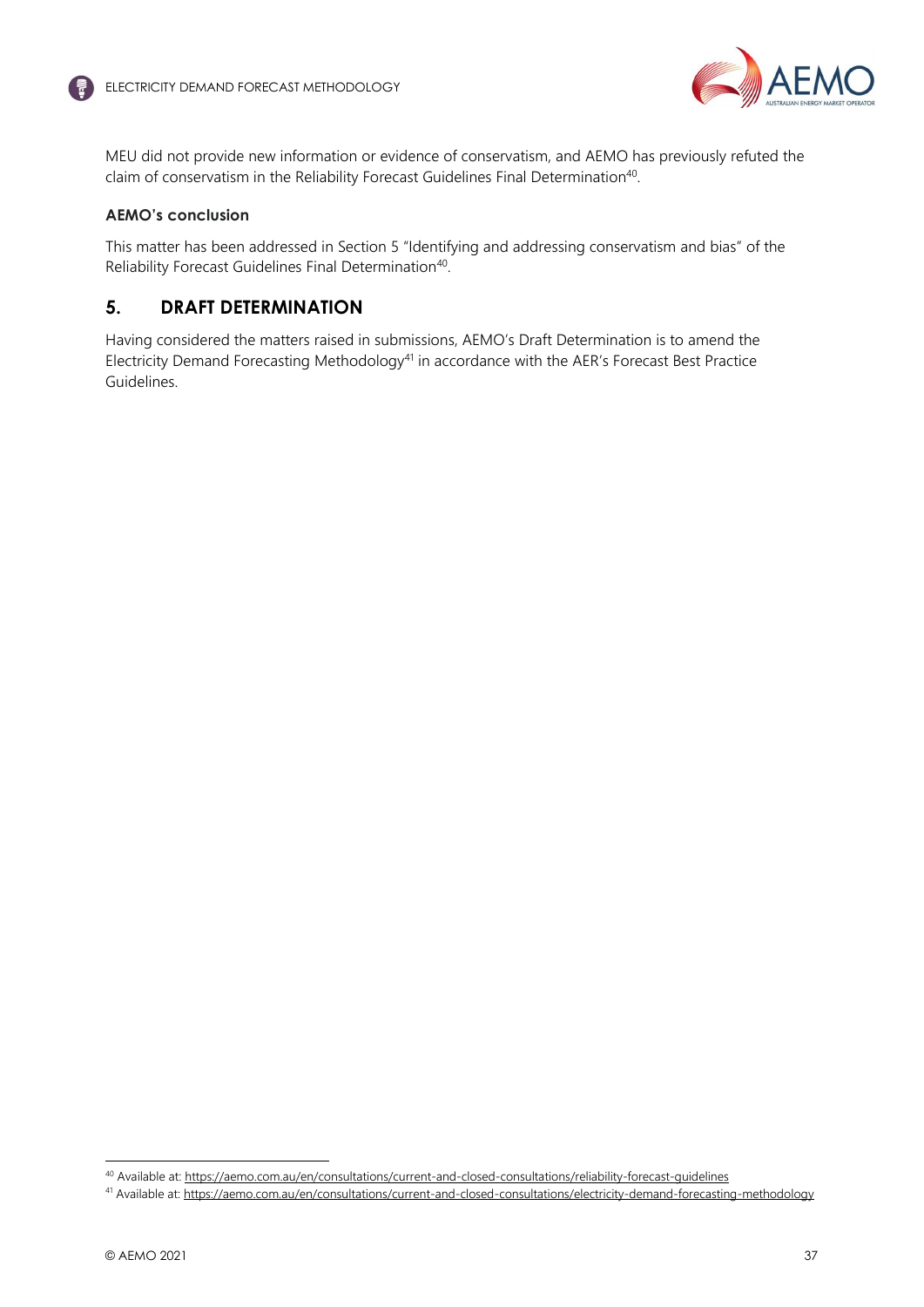

# **APPENDIX A. GLOSSARY**

| Term or acronym | <b>Meaning</b>                            |
|-----------------|-------------------------------------------|
| <b>AEMO</b>     | Australian Energy Market Operator         |
| <b>AER</b>      | Australian Energy Regulator               |
| <b>BMM</b>      | <b>Business Mass Market</b>               |
| <b>DNSP</b>     | Distribution Network Service Provider     |
| <b>ESOO</b>     | Electricity Statement of Opportunities    |
| EV              | Electric Vehicle                          |
| <b>FBPG</b>     | Forecasting Best Practice Guidelines      |
| <b>FRG</b>      | Forecasting Reference Group               |
| <b>GEV</b>      | Generalised Extreme Value                 |
| GSP             | <b>Gross State Product</b>                |
| <b>IPCC</b>     | Intergovernmental Panel on Climate Change |
| <b>ISP</b>      | Integrated System Plan                    |
| <b>NEM</b>      | National Electricity Market               |
| <b>NER</b>      | National Electricity Rules                |
| <b>NMI</b>      | National Meter Identifier                 |
| <b>POE</b>      | Probability of exceedance                 |
| <b>RCP</b>      | Representative Climate Pathway            |
| <b>SME</b>      | Small - Medium Enterprise                 |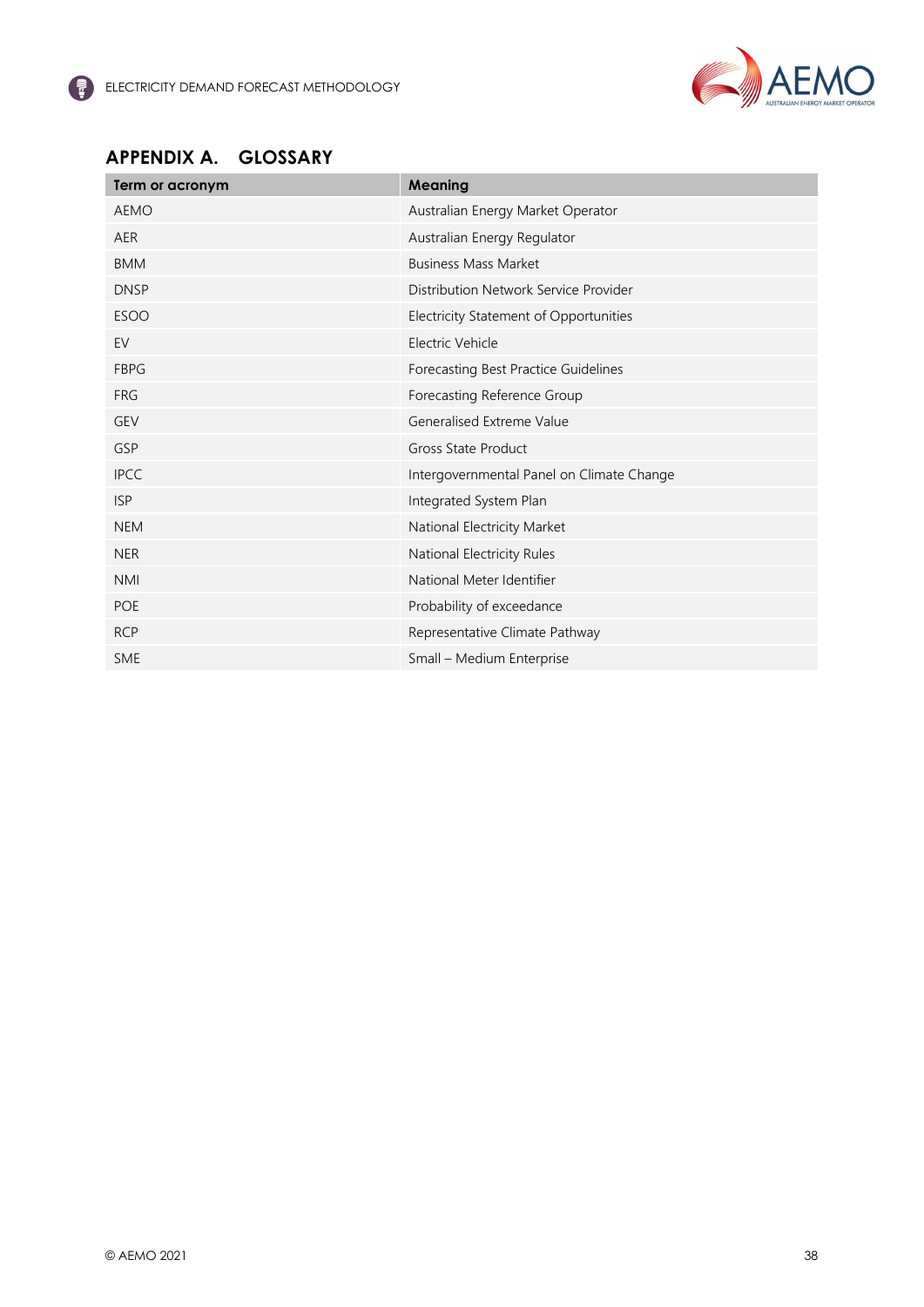

# **APPENDIX B. FORECAST GRANULARITY**

## **Definition of granularity**

Forecast granularity describes the level of detail at which calculations occur and results are presented, and may refer to time increments (annual, monthly, daily, hourly etc) or segmentation by customer type or geography. Examples of possible segmentation applied to an energy forecast include:

- Customer type: residential, SME, industrial.
- Geography: NEM region (effectively state borders).
- Hybrid: geographical and customer type: for each NEM region residential, SME, industrial.

The granularity chosen should reflect the intent of the forecast, stakeholder needs and what is practically achievable.

## **Correctly defining segments**

As time and geographical segmentations are rarely confusing, this section will focus on the definition of customer type segments. The definitions of customer type segments should:

- Be collectively exhaustive; for example, there should be no consumption outside residential, SME and industrial.
- Be mutually exclusive. Care should be taken with customer types that could be (or perceived to be) double counted. For example, given the co-location of home based businesses with residences, a fully defined residential segment definition would recognise this limitation.
- Share definitions with the primary data source(s) for example, defining SME by annual sales turnover is inappropriate if the forecasting IT systems do not include an annual sales turnover field.
- As much as possible, reflect both:
	- o Common usage of the segment name.
	- o Definitions in external data sources that would provide related insights. For example, organisations such as the ABS publish data that helps inform debate and strategic decisions in various Australian contexts. Such organisations define their terms by considering their own stakeholders and data availability. For example, the ABS definition of 'small and medium business' is businesses employing less than 200 people. In contrast, the ATO, with its own needs and purposes, define Small businesses as an entity with a turnover less than  $$10$  million<sup>42</sup>, and a Large/Medium company based on an annual total income of more than \$10 million<sup>43</sup>. Subject to the other factors above, the segment definition should match with the external definition most likely to be useful.

#### **Increasing forecast granularity**

A generic example is used to illustrate what's involved in increasing forecast granularity.

An organisation initially forecasts average residential energy use over time. Its statistical model is that average residential energy use is a function of:

- A base level amount, plus
- A trend amount that changes over time, plus

<sup>42</sup> See: https://www.ato.gov.au/business/small-business-entity-concessions/eligibility/

<sup>43</sup> See: https://www.ato.gov.au/Tax-professionals/Prepare-and-lodge/Tax-agent-lodgment-program/Tax-returns-by-clienttype/Large/medium-taxpayers/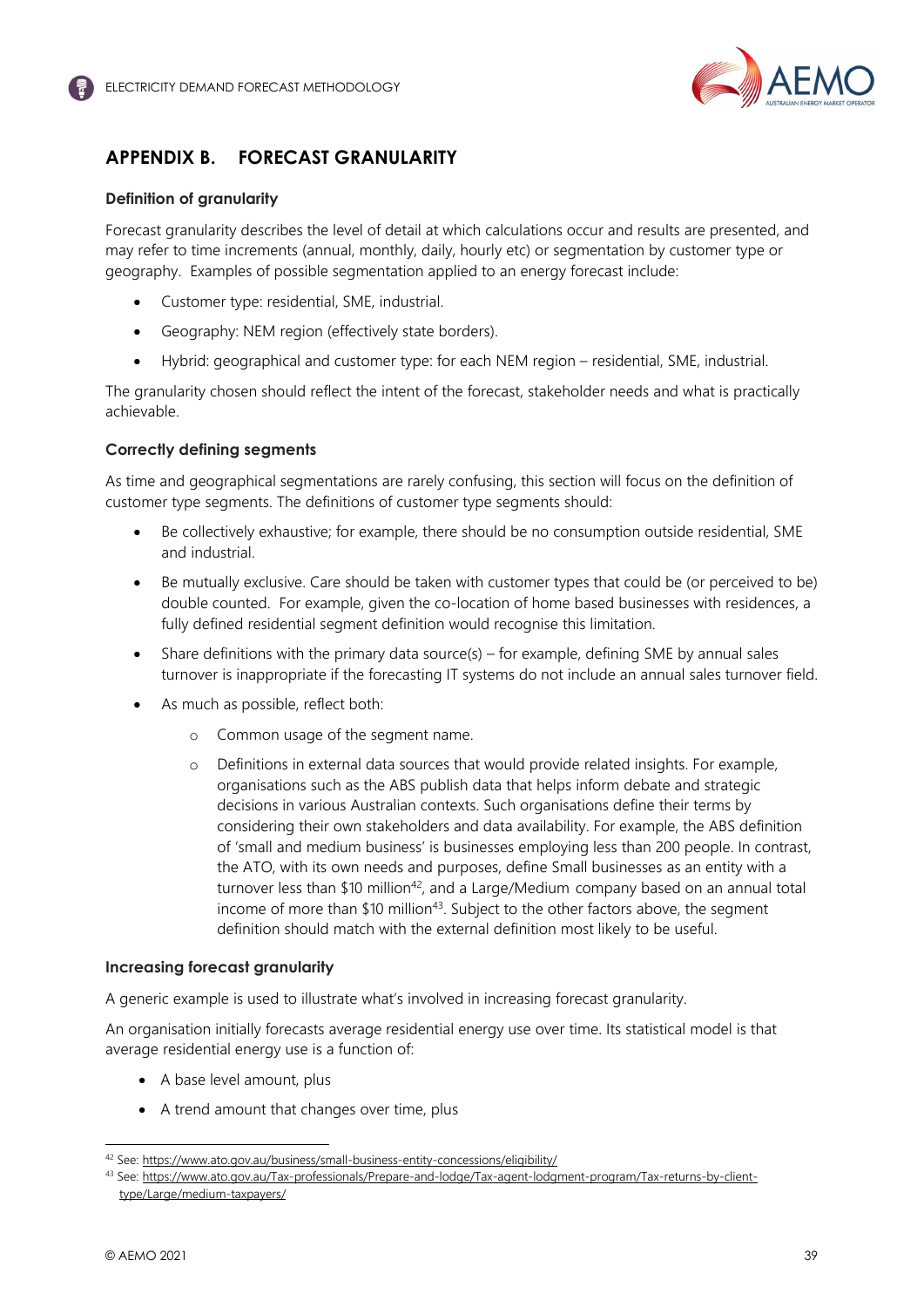

- An economic driver, plus
- A residual term that reflects statistical uncertainty.

A decision is made to increase the granularity of the forecast, meaning that:

- Segment definitions are developed as per the heading further above, which in this simplified example are houses and units (in practice the definitions would be more complex).
- A separate forecast is required for both houses and units. Thus, the above elements of the average residential energy use model are now required for each segment.

Note that the above change to forecast granularity is conceptually different to including the ratio of houses to total residences (or units to total residences) into the former average residential energy model. In such a case, the ratio is a driver of the average residential energy use forecast, but this does not deliver independent forecasts of average energy use for houses and units. The value of the driver is data-driven, and may provide useful insights as to its importance.

#### **Costs associated with increasing granularity**

Costs associated with increasing granularity include:

- Up-front identification of a trusted and cost-effective data source(s) of suitable frequency, for each segment level variable, and both historical and forecast values of the drivers of the segment level variable.
- Development of relevant data ingress, storage and quality validation processes.
- Development, validation and communication of segment level forecasts.
- Updates to reporting systems and processes, including the Forecast Accuracy Report.

#### **Benefits of increased granularity**

Aggregated models are surprisingly effective and, strictly mathematically, increasing the granularity alone does not result in increased accuracy. The attached "EDFM Draft Determination Examples Spreadsheet<sup>44"</sup> illustrates three different hypothetical worlds of residential energy forecasting.

| <b>EDFM DD Example Spreadsheet</b> | <b>Annual consumption amount</b>        | Numbers of houses and units  |
|------------------------------------|-----------------------------------------|------------------------------|
| <b>Example 1 - Constant growth</b> | Constant for houses, and constant       | Housing and unit counts both |
| and size                           | for units                               | trending at 0.25% per month  |
| Example 2 - Different growth,      | Constant for houses, and constant       | Housing trending at 0.1%     |
| constant size                      | for units                               | Units trending at 0.25%      |
| Example 3 - Different growth,      | Changing over time for houses, and      | Housing trending at 0.1%     |
| changing size                      | over time for units, at different rates | Units trending at 0.25%      |

| Table 2<br><b>Combined v Segmented Example</b> |
|------------------------------------------------|
|------------------------------------------------|

It should be noted that the spreadsheet is intended to illustrate a general point regarding the sufficiency of aggregated models, and not reflect AEMO's exact method for residential energy consumption forecasting.

The examples demonstrate the aggregated model captures the net result of the trends occurring within the segments, because in all three cases the aggregate model produces the same result as the segment level model.

<sup>44</sup> Available at: https://aemo.com.au/en/consultations/current-and-closed-consultations/electricity-demand-forecasting-methodology